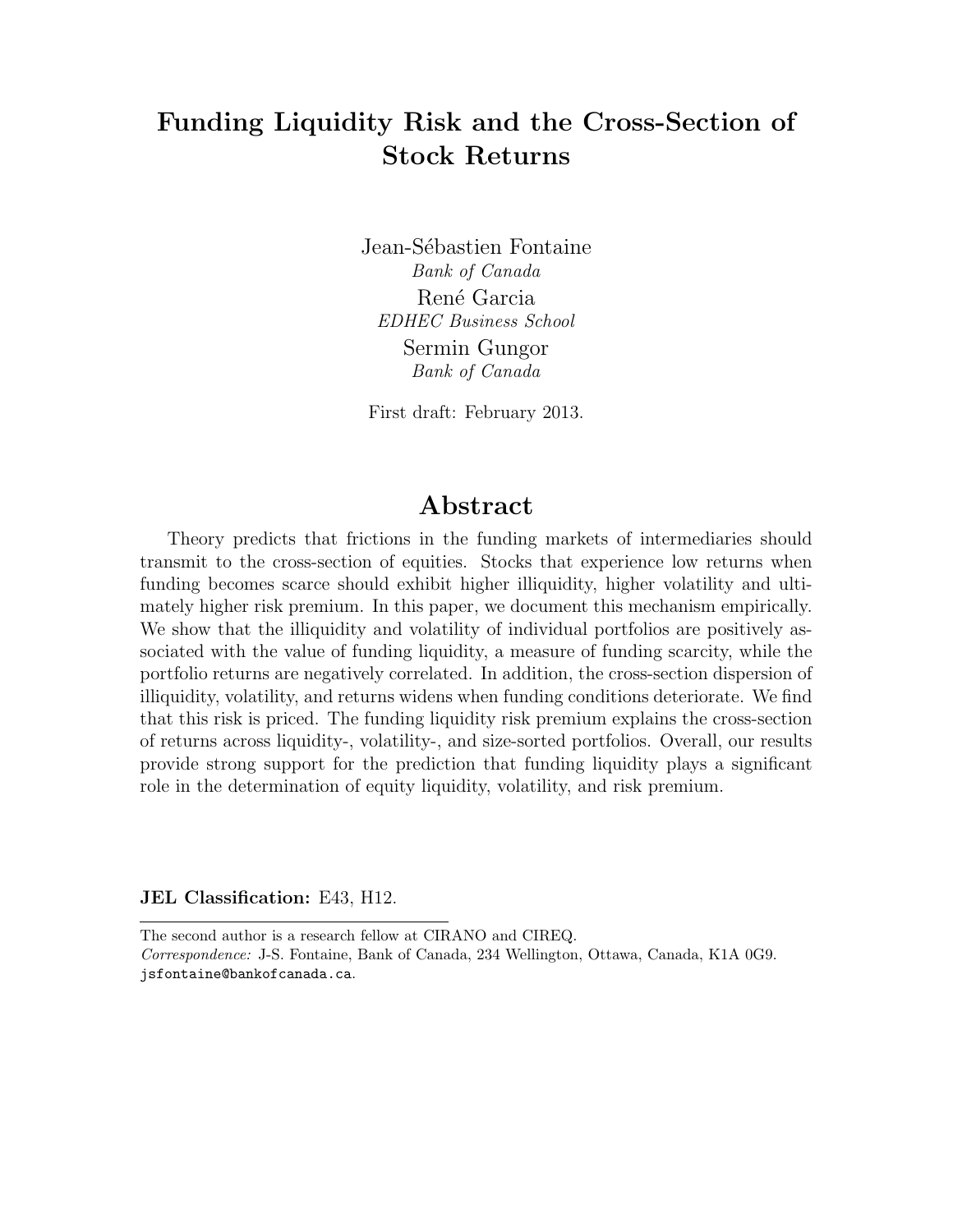# **Introduction**

Funding liquidity is a significant driver of market liquidity and volatility. The value of funding liquidity, or the shadow cost of capital for financial intermediaries, varies over time and signals periods of high uncertainty, as captured by high implied volatilities across financial indices. Vayanos (2004) proposes an equilibrium model in which assets differ in their liquidity and where the stochastic volatility of asset payoffs captures the magnitude of uncertainty. In Brunnermeier and Pedersen (2009), tightness in funding conditions leads traders to avoid capital-intensive positions in high-margin securities, which lowers market liquidity and induces higher volatility. Therefore, funding liquidity shocks may affect equity volatility and illiquidity and may ultimately affect valuation via the risk premium if these shocks occur in states where economic conditions or investment opportunities are deteriorating.

Fontaine and Garcia (2012) propose a measure of funding liquidity based on small apparent deviations from arbitrage in a panel US Treasury bonds. Although small, these deviations follow from frictions in the funding market. Fontaine and Garcia (2012) find that variations in the value of funding affect asset growth in the shadow banking sector and that an increase in the value of funding liquidity predicts risk premia across a wide range of fixed income markets. In this paper, our objective is to measure the role of funding liquidity in the cross-section of equity risk premia.

Since several theories of limits to arbitrage suggest that funding liquidity, market liquidity and volatility are interrelated, we form portfolios based on illiquidity and volatility. We sort individual equities by market illiquidity according to the Amihud (2002) measure, which is the average ratio over a month of absolute daily returns over daily trading volume. We also sort individual equities by their past realized volatility to form 10 equally-weighted portfolios. We find that funding liquidity shocks increase the dispersion of liquidity and volatility portfolios. Moreover, consistent with the model of Brunnermeier and Pedersen (2009), we provide evidence that funding shocks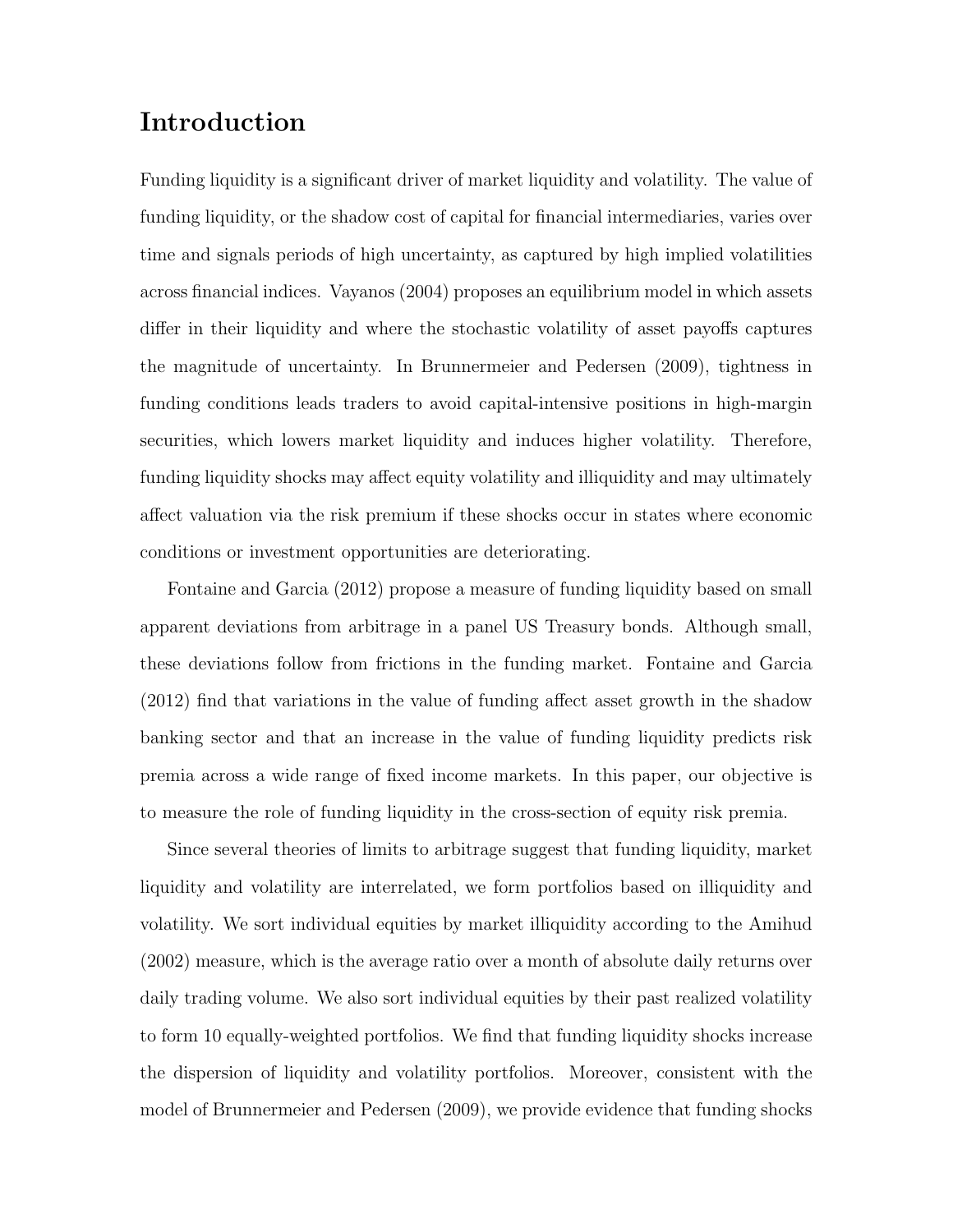increase the volatility dispersion within the liquidity-sorted portfolios.

Not only funding liquidity shocks impact market liquidity and volatility of equities, they also generate a funding risk premium in the cross-section of returns of volatility and liquidity portfolios. We show that the pattern of risk premia across portfolios matches almost exactly the pattern of betas for both sets of portfolios. More formally, we run asset pricing tests with cross-sectional regressions of the average returns on the betas of the illiquidity or volatility portfolios. The innovations in the funding liquidity factor alone explain a large percentage of the cross-sectional variation for both sets of portfolios (65% of the liquidity-sorted portfolios and 85% of the volatility-sorted portfolios). Adding the market and the Fama-French factors add only marginally to the explanatory power. The price of risk is robustly estimated at -2, which translates into a risk premium of 2% for a beta of -1. Overall our findings provide a strong support for the theoretical implications of Vayanos (2004) and Brunnermeier and Pedersen (2009) when the tightness of funding conditions is measured by innovations in the funding liquidity factor.

Apart from these direct tests built upon the theoretical implications of the asset pricing models with funding frictions, we may want to verify how the funding innovations are related to the usual portfolios sorted on size, book-to-market value, and momentum. This will give us the opportunity to compare our measure to the leverage factor measure used in Adrian et al. (2013) since they chose these traditional portfolios as test assets. Adrian et al. (2013) use broker-dealer financial leverage to proxy for the stochastic discount factor that reflects the marginal utility of wealth in different states of the economy. They find that shocks to broker-dealer leverage explain alone the average returns of portfolios sorted on industry, size, book-to-market, and momentum. Since they document a strong correlation between leverage growth and broker-dealer asset growth, they suggest that leverage is a good proxy for funding liquidity, as the ability of brokers-dealers to borrow corresponds to the amount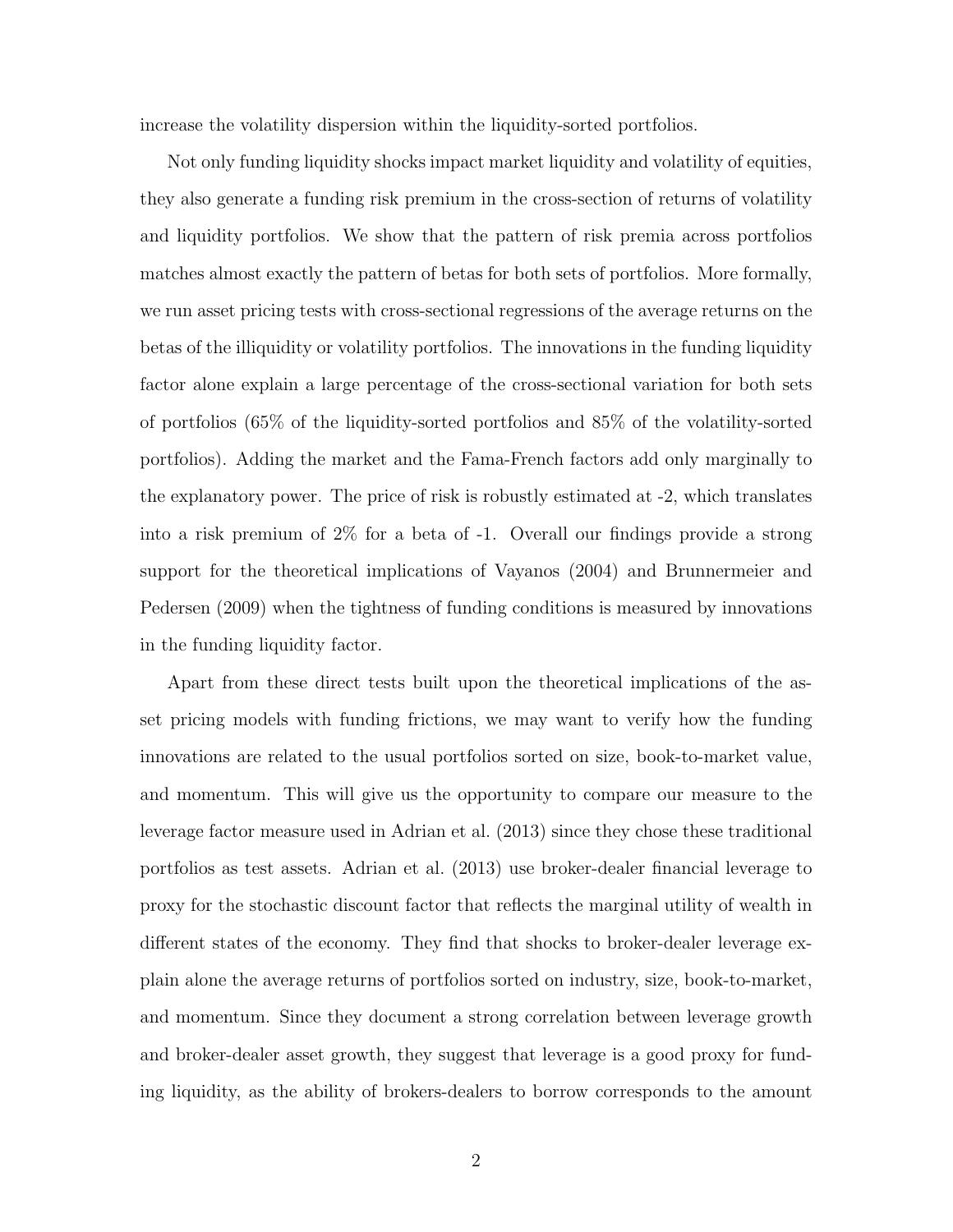borrowed. However, this interpretation is challenged by their finding of a lack of correlation between leverage shocks and shocks to the Pastor and Stambaugh (2003) liquidity factor, since theory predicts that funding liquidity and market liquidity are interrelated. Consistently with Adrian et al. (2013) we find that the leverage factor explains less than 10% of the cross-section of average returns of our illiquidity portfolios. Since our measure of funding liquidity shocks explains well the cross-section of liquidity portfolios and supports the theoretical pro-cyclical leverage or margin spiral, one may wonder whether the broker-dealer leverage is a good proxy for tightness of funding conditions.

Our results confirm that the Fama-French size and book-to-market portfolios have a negative exposure to changes in funding conditions and that this risk is negatively priced in the cross-section. This risk is different from the leverage factor of Adrian et al. (2013), which comes also as a significant risk factor in our sample. A closer look at the size or book-to-market portfolios taken separately shows clearly the difference between the two factors. The leverage factor explains by itself 85% of the crosssection of the book-to-market portfolios but only 1% of the size portfolios, while it is the reverse for the changes in funding liquidity. The latter explains 72% of the size portfolios but only 9% of the book-to-market portfolios. This is consistent with both the high correlation between the leverage factor and asset growth, and the high commonality of securities between the size and the illiquidity portfolios. However, the price of risk of funding liquidity innovations is in all cases estimated at a robust value close to -2.

In Figure 1, we plot the quarterly series of the funding liquidity factor, its innovations and the leverage factor of Adrian et al. (2013). The funding liquidity innovations series and the leverage factor series move in opposite directions at the beginning of the sample (in particular in the 1987 market crash and the 1994 Mexican peso crisis). However, leverage has tended to move together with funding conditions in the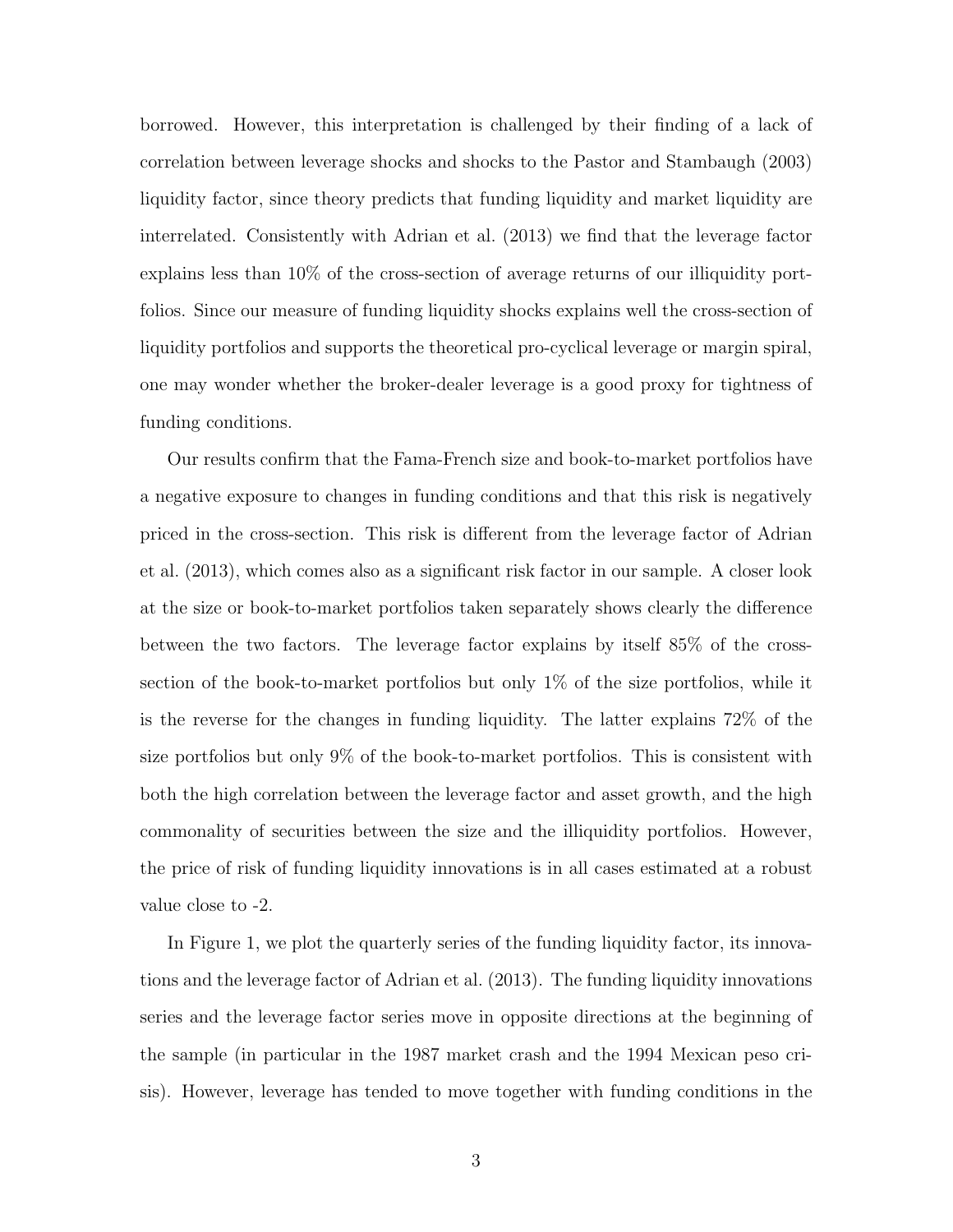latter part of the sample (in particular at the beginning of the last financial crisis and also in the LTCM 1998 crisis), perhaps because previous commitment or concerns of financial intermediaries about their reputations delayed their response to funding conditions in terms of leverage. Therefore, it suggests that the funding liquidity measure and the leverage factor may complement each other in capturing the state of funding conditions.

When the momentum factor is introduced along with the three Fama-French factors to make up the Carhart four-factor model of asset pricing, the adjusted *R*<sup>2</sup> for the volatility portfolios is 84% compared to 83% for the ∆*F L* alone, while for the liquidity portfolios it is 90% compared to 65% for the ∆*F L* alone. However, if we augment the Carhart model by the  $\Delta FL$  factor, the latter is not at all significant. This result leads us to look more closely at the relation between portfolios sorted on the momentum factor and the funding liquidity factor. Based on our empirical findings and the literature that aims at finding a risk-based explanation to momentum returns, we conclude that some of the momentum premia are due to liquidity risk.

Our findings reinforce the recent supporting evidence for the theory of Brunnermeier and Pedersen (2009) relating funding liquidity to market liquidity in other asset markets. Using the same measure of funding liquidity as in this paper, Fontaine and Garcia (2012) find that an increase in the value of funding liquidity predicts lower risk premia for on-the-run *and* off-the-run bonds but higher risk premia on LIBOR loans, swap contracts and corporate bonds. Franzoni et al. (2012) provide evidence of a link between private equity returns and overall market liquidity through a funding liquidity channel measured by changes in credit standards.

A larger literature has explored the link between asset returns and aggregate market liquidity risk in various markets and with various measures of liquidity. For stock returns, Pastor and Stambaugh (2003) show that aggregate liquidity risk is a priced factor. Their measure is based on daily price reversals and relies on the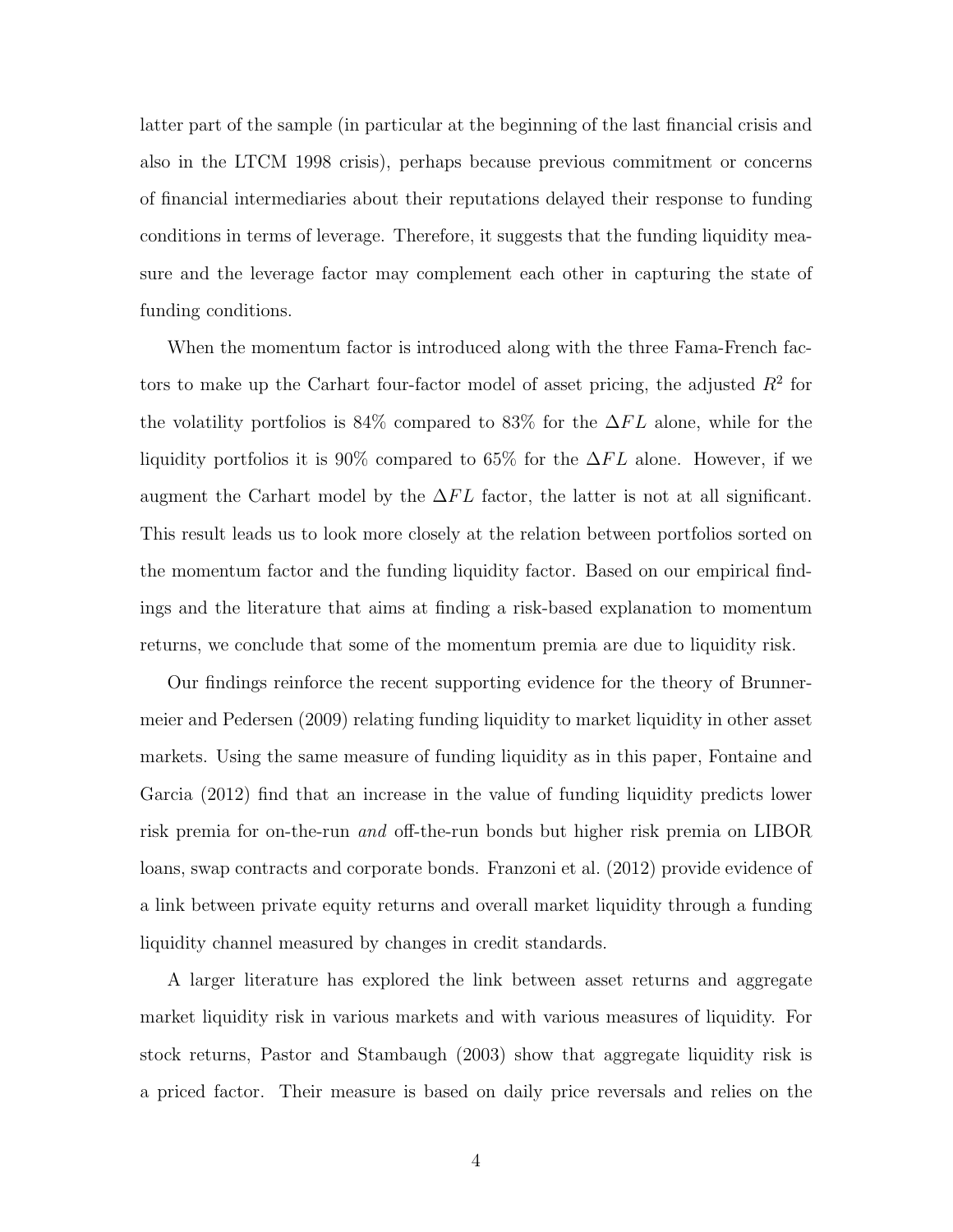principle that order flow accentuates return reversals when liquidity is lower. Acharya and Pedersen (2005) derive a simple model for liquidity risk, which is a CAPM for returns net of illiquidity costs where illiquidity is measured by the Amihud (2002) measure as in this paper. They show that the model has a good fit for portfolios sorted on liquidity, liquidity variation, and size, but that it cannot explain the cross-sectional returns associated with the book-to-market effect. These results are consistent with our findings but are based on aggregate market liquidity risk. The Sadka (2006) measure is a market aggregate of the price impacts at the individual stock level. He shows that the cross-section of returns on portfolios sorted on momentum and postearnings-announcement drift are well explained by the market-wide variations of the variable part of this price impact. Further evidence has been put forward for other asset markets<sup>1</sup>.

The rest of the paper is organized as follows. The next section discusses briefly the theoretical literature on funding liquidity, its links to market liquidity and volatility, and flight to liquidity episodes. We also summarize the literature on the empirical measures of both funding liquidity and market liquidity. In Section II we describe how we construct illiquidity and volatility portfolios, describe the daily dataset on individual equities and the criteria chosen to include them in the study, and explain how quarterly data are constructed for conducting the asset pricing tests. The empirical results on the pricing of illiquidity and volatility portfolios are reported and discussed in Section III. Section IV conducts other pricing tests on portfolios sorted on size and book-to-market, while Section V analyzes the empirical links between funding liquidity and momentum. A discussion of our empirical findings with respect to the implications of asset pricing models with funding frictions is included in Section VI. Section VII concludes with the remaining challenges and promising avenues.

<sup>&</sup>lt;sup>1</sup>See in particular Chordia et al. (2005), Beber et al. (2008), and Li et al. (2009) for bond markets, Longstaff et al. (2005), Bongaerts et al. (2011) and Longstaff et al. (2011) for credit derivative markets, and Boyson and Stulz (2010) and Sadka (2010) for hedge funds.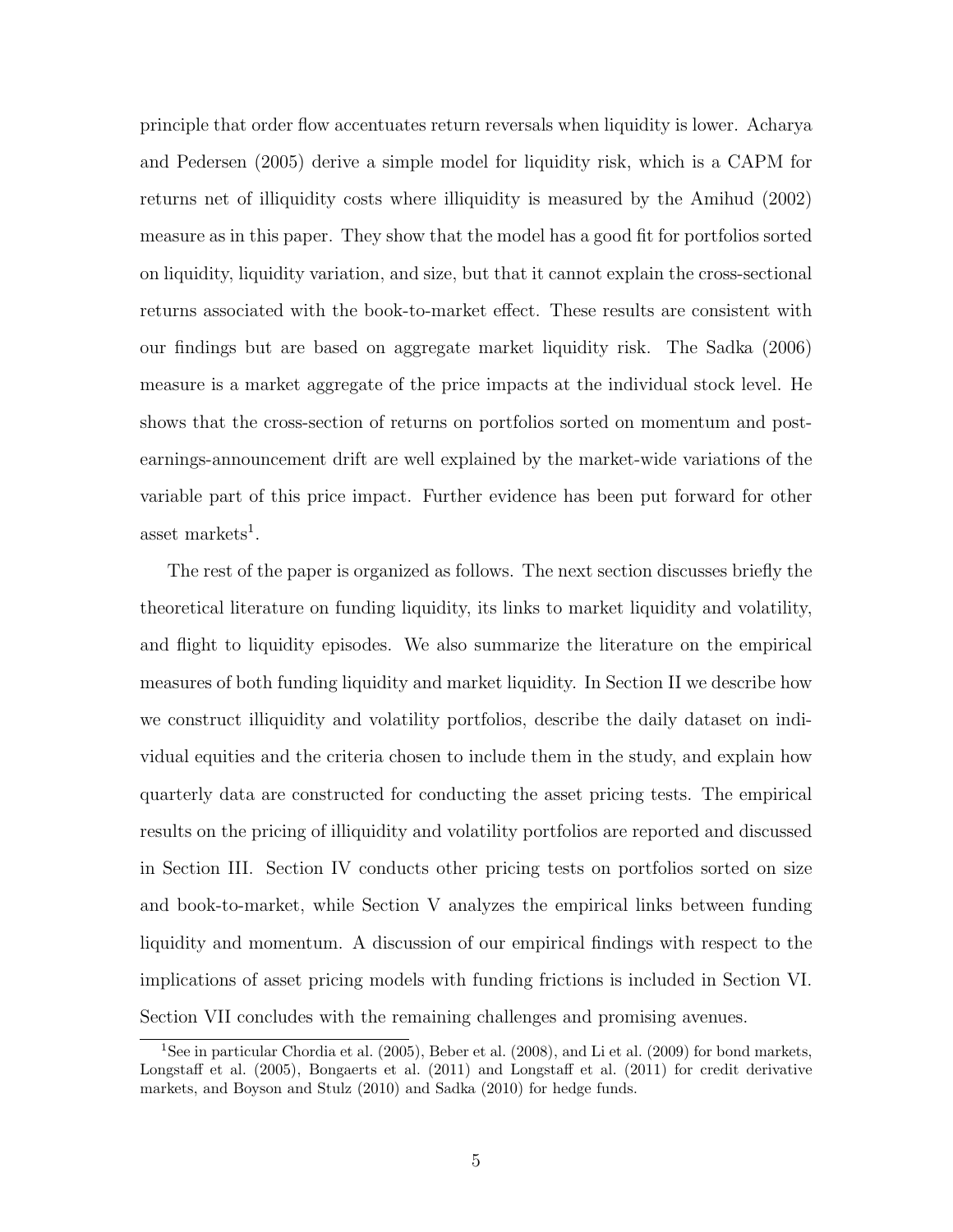# **I Funding Liquidity and Asset Pricing**

To capture how liquidity affects asset prices, Vayanos (2004) suggests to measure the liquidity premium between two assets of very similar characteristics but different liquidity. He cites the difference between a just-issued (on-the-run) thirty-year Treasury bond and a thirty-year bond issued three months ago (off-the-run). The two bonds have very similar cash flows but the on-the-run bond is much more liquid that the off-the-run one. Fontaine and Garcia (2012) extract this latent liquidity premium by estimating a term structure model from a panel of pairs of U.S. Treasury securities, where each pair has similar cash flows but different ages. This strategy is consistent with the existence of an on-the-run premium in the short-run but also with the evidence that older bonds are less liquid. Therefore, estimates of the liquidity factor will be obtained through price differentials that can be attributed to differences in age. They demonstrate that this age-based measure can be interpreted as a measure of the value of funding liquidity<sup>2</sup>.

Brunnermeier and Pedersen (2009) propose a model that links the ease with which traders can obtain funding with an asset's market liquidity. As long as the traders' capital is abundant, the funding constraint is not binding and market liquidity is not affected by marginal changes in capital and margins. When traders hit their capital constraints, they reduce their positions and market liquidity is reduced. Funding liquidity is then more important for pricing than fundamentals. Financial intermediaries that set margins are unsure whether price changes are driven by fundamental

<sup>2</sup>To link their measure to funding conditions, Fontaine and Garcia (2012) present evidence at three successive levels of aggregation. First, they relate the liquidity value to the expected benefits of holding a more liquid security, where benefits are measured by a common component in repo spreads. Second, they trace the linkages of funding liquidity to the shadow banking sector, a large non-bank component of the intermediation system that relies heavily on short-term funding to finance long-lived illiquid assets. Third, they study the relationship between the value of funding liquidity and broader measures of funding conditions, such as variations of non-borrowed reserves of commercial banks at the Federal Reserve or changes in the rate of growth of M2 (to capture the tightness of the supply of funds to intermediaries), after controlling for a broad range of financial and economic variables.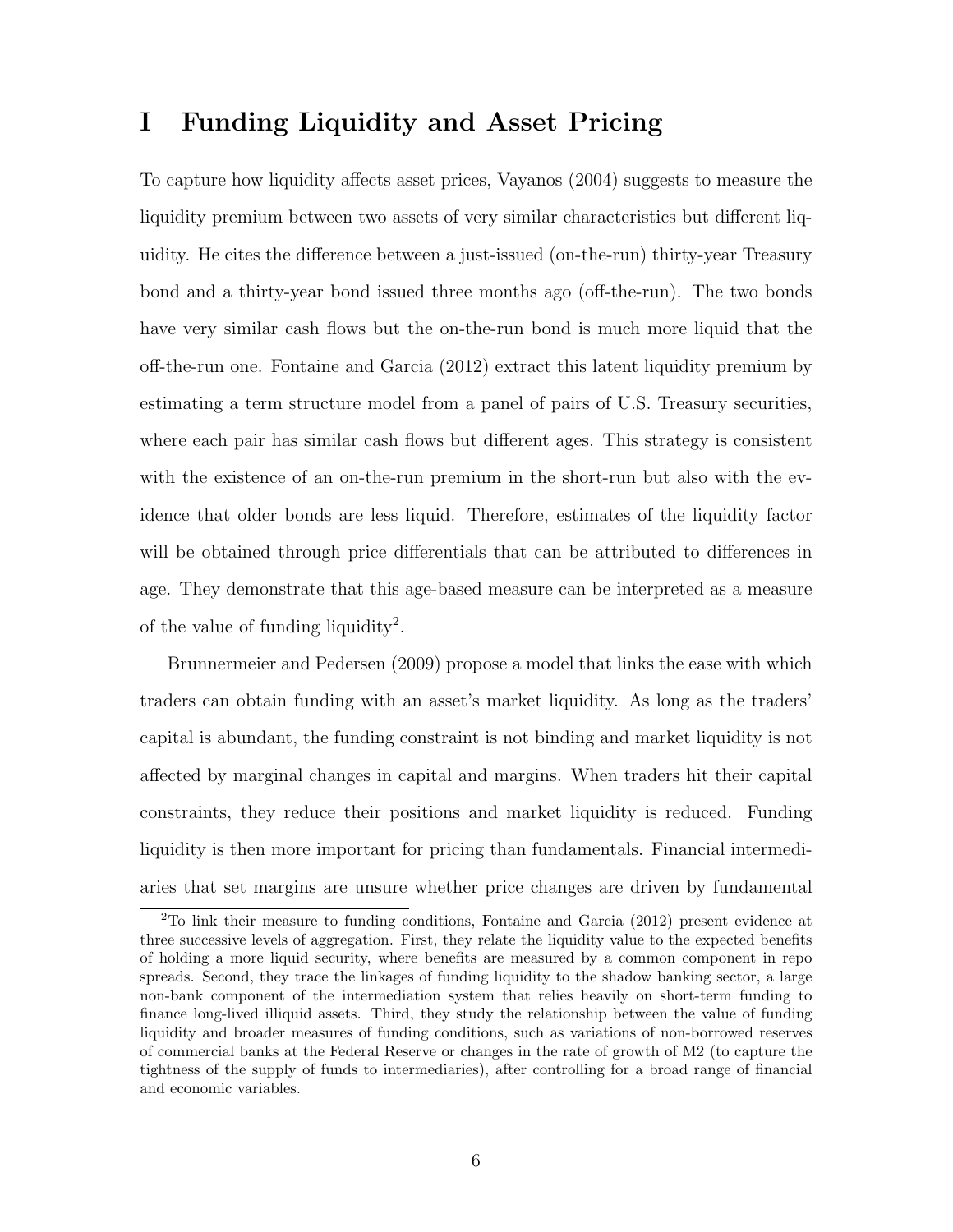news or by liquidity shocks, and volatility is time varying. Indeed, a liquidity shock will lead to price volatility, and financial intermediaries will increase their margins in anticipation of a higher future volatility. Moreover, the model explains flight to quality, when speculators' capital shrinks, they provide liquidity to low-volatility stocks with lower margins. This increases the liquidity differential between high-volatility and low-volatility securities.

To test empirically these theoretical implications, we need to rank securities by their market liquidity and their volatility. Several measures have been used in the literature for market liquidity. The most widely used is the Amihud (2002) illiquidity ratio, which provides a good measure of price impact<sup>3</sup>. For an individual stock, the illiquidity ratio (*ILLIQid*) is given by:

$$
ILLIQ_{id} = \frac{|R_{id}|}{DVOL_{id}} * 10^6
$$
\n<sup>(1)</sup>

where  $R_{id}$  is the return on a stock *i* on day *d* and  $DVOL_{id}$  is the dollar value of trading volume on the same day. This measure can be aggregated over securities and time to obtain a portfolio illiquidity measure at the desired frequency. For volatility, we adopt the concept of realized volatility. For example, we use the standard deviation of daily returns over the month when using the monthly frequency. The realized volatility for a portfolio is the average volatility of all stocks in the portfolio. The next section describes the original data, the time aggregation, the portfolio formation and the risk factors used in the study.

<sup>3</sup>Goyenko et al. (2009) compare the various liquidity measures used in empirical studies and suggest other measures better able to capture both spreads and price impact. They conclude that the Amihud (2002) illiquidity ratio ia a good proxy for price impact.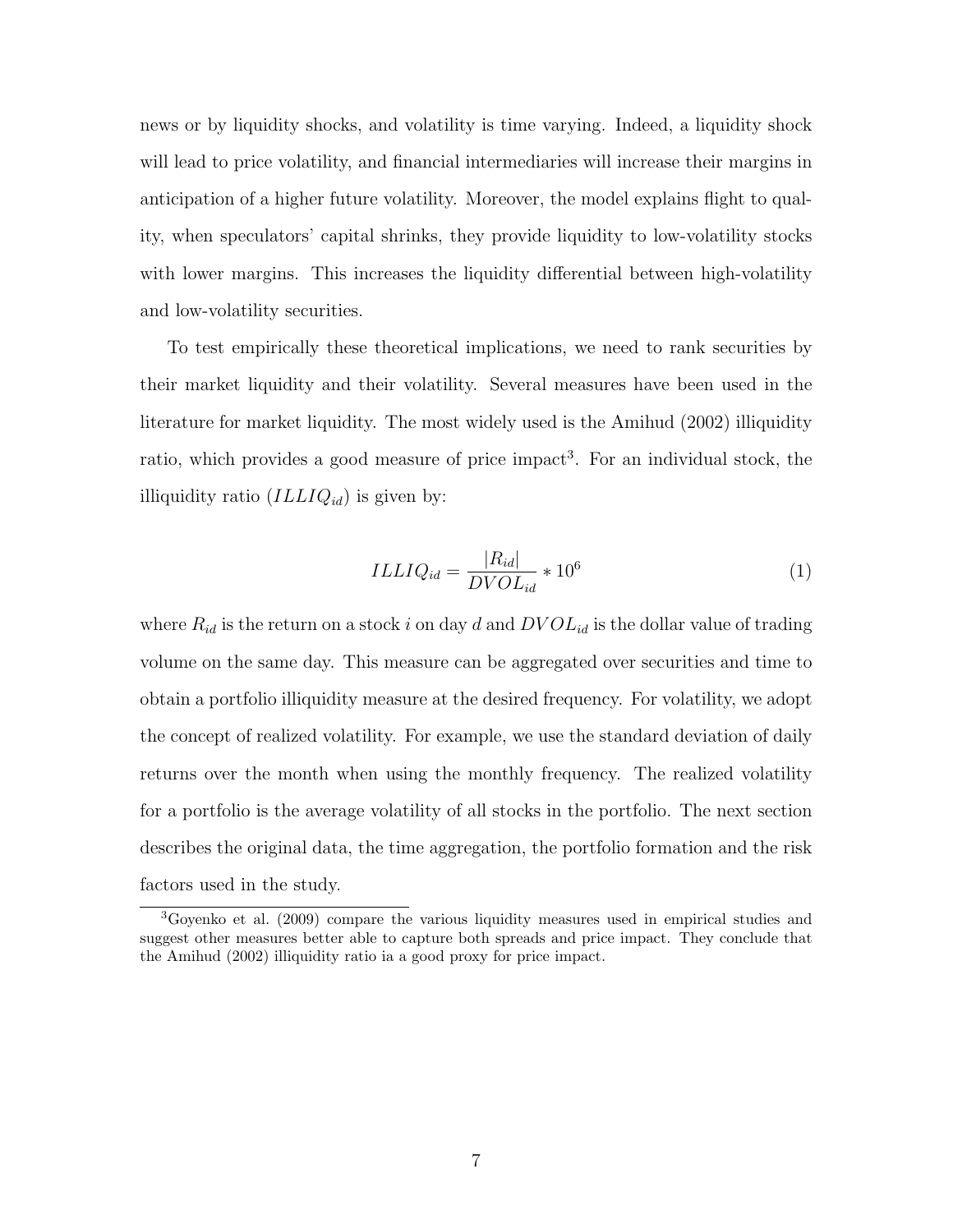# **II Data and Portfolio Formation**

The funding liquidity measure in Fontaine and Garcia (2012) is a monthly measure starting in 1986<sup>4</sup>. Our sample will end in December 2011, therefore including the recent financial crisis. To build portfolios based on illiquidity and volatility, we start from daily data on individual stocks and build aggregated measures over firms and time.

#### **A Daily data**

Our daily stock data comprises returns and trading volumes for individual stocks traded in the NYSE and AMEX markets<sup>5</sup> for the 26-year period from January 1986 to December 2011. These are all the stocks for which the data is available in the Center for Research Securities Prices (CRSP). To be included in the sample, a stock must meet the following the criteria:

- 1. Ordinary common stock (CRSP share codes 10 and 11). The sample excludes ADRs, SBIs, REITs, certificates, units, closed-end-funds, companies incorporated outside the U.S., and Americus Trust components.
- 2. Traded in NYSE or AMEX.
- 3. The stock must have a price between \$5 and \$1000.
- 4. Each stock is required to have 150 days of observations over the previous year.
- 5. Each stock is required to have at least 10 days of data in each month.

<sup>4</sup>Before 1986, interest income had a favorable tax treatment compared to capital gains and investors favored high-coupon bonds. In that period, interest rates rose steadily and recently issued bonds had relatively high coupons and were priced at a premium both for their liquidity and for their tax benefits. The resulting tax premium cannot be disentangled from the liquidity premium using bond ages. Green and Ødegaard (1997) confirm that the tax premium mostly disappeared when the asymmetric treatment of interest income and capital gains was eliminated following the 1986 tax reform.

<sup>&</sup>lt;sup>5</sup>Nasdaq stock are excluded from the sample because their trading volume is significantly higher compared to NYSE and AMEX stocks due to interdealer trades.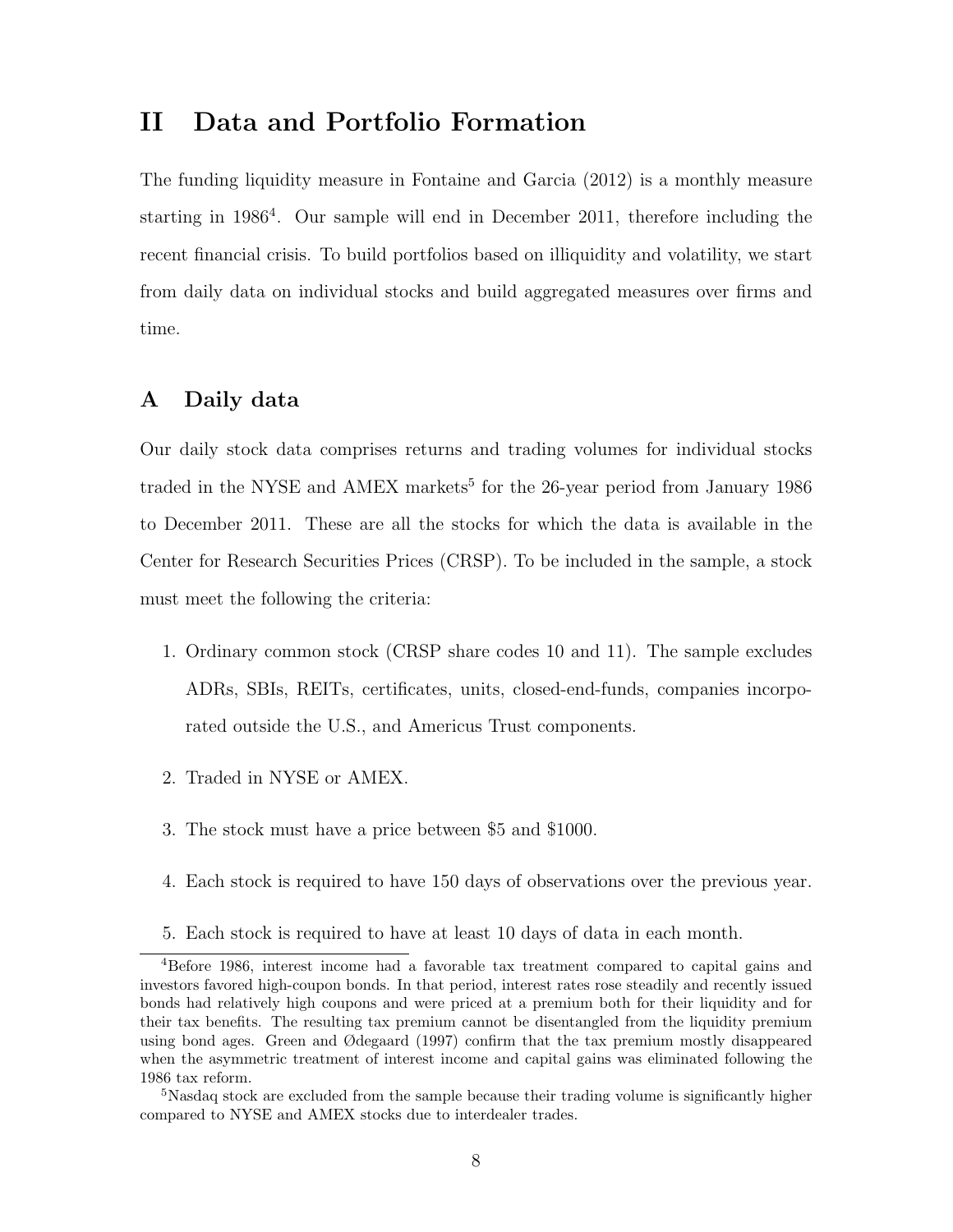#### **B Portfolio formation**

The monthly liquidity and volatility portfolios are obtained by sorting stocks into decile portfolios based on their previous year-end illiquidity ratio and realized volatility, respectively. The illiquidity ratio for portfolio *p* with *N* stocks is defined as

$$
ILLIQ_{pt} = \frac{1}{N} \sum_{i=1}^{N} \frac{|R_{it}|}{DVOL_{it}} * 10^6
$$
 (2)

where *t* denotes a month. The realized volatility for a portfolio is the average volatility of all stocks in the portfolio.

### **C Quarterly data**

An important aspect of our study is to compare our measure of funding liquidity to the leverage factor proposed by Adrian et al. (2013). To construct their factor, they use aggregate quarterly data on the levels of total financial assets and total financial liabilities of security broker-dealers as captured in Table L.129 of the Federal Reserve Flow of Funds. Therefore, we compute the measure of broker-dealer (BD) leverage as

$$
Leverage_t^{BD} = \frac{TotalFinancial Assets_t^{BD}}{TotalFinancial Assets_t^{BD} - Total Liabilities_t^{BD}}
$$
(3)

The leverage factor is then computed as the seasonally adjusted log changes in the level of broker dealer leverage

$$
LevFact_t = [\Delta ln(Leverage_t^{BD})]^{SA}
$$
\n(4)

The seasonal adjustment follows the procedure in Adrian et al. (2012). It is done in real time using quarterly seasonal dummies. In Figure 1 we plot the quarterly series of leverage factor, as well as our funding liquidity factor and its innovations.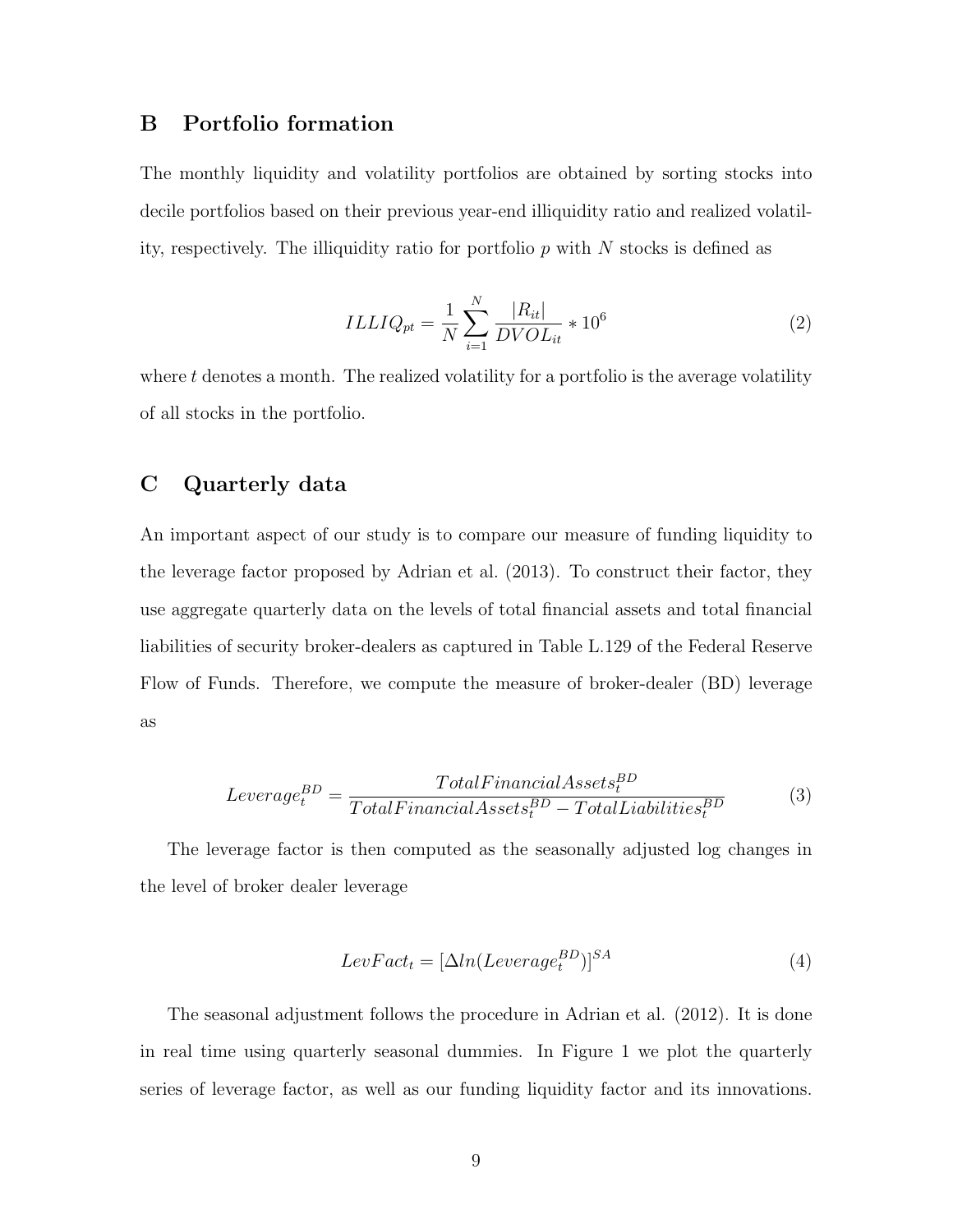While the funding liquidity innovations series and the leverage factor series move in opposite directions in the beginning of the sample (in particular in the 1987 market crash and the 1994 Mexican peso crisis), they have tended to move together in the latter part of the sample (in particular at the beginning of the last financial crisis and also in the LTCM 1998 crisis). Therefore, it suggests that the new measure may at least complement the leverage factor measure.

Therefore, we will conduct our empirical study at the quarterly frequency. We convert all the monthly return data for our portfolios into quarterly frequency by compounding the monthly values over each quarter. The illiquidity ratio is aggregated over a quarter by taking simple average. The quarterly value of funding liquidity is its monthly value at the end of each quarter. The Fama-French 25 size and book-tomarket sorted portfolio and the size sorted decile portfolios are from Kenneth French's data library, as well as the quarterly Fama-French three factors, (excess return on the market, size, and book-to-market factors). The monthly momentum factor and the one-month T-bill rate are also extracted from the same data library and compounded to the quarterly frequency.

# **III Funding Liquidity and Illiquidity and Volatility Portfolios**

In this section, we will test the theoretical implications of the Adrian et al. (2013) model and investigate the empirical links between funding liquidity, market liquidity, volatility and flight to quality. First, we will test if the funding liquidity risk is priced in the cross-section of liquidity-sorted and volatility-sorted portfolios. Then we will evaluate the illiquidity and volatility sensitivity of each of these portfolios to changes in funding conditions. Finally, we will consider periods of tight or loose funding conditions to evaluate the effects on these portfolios in terms of returns, illiquidity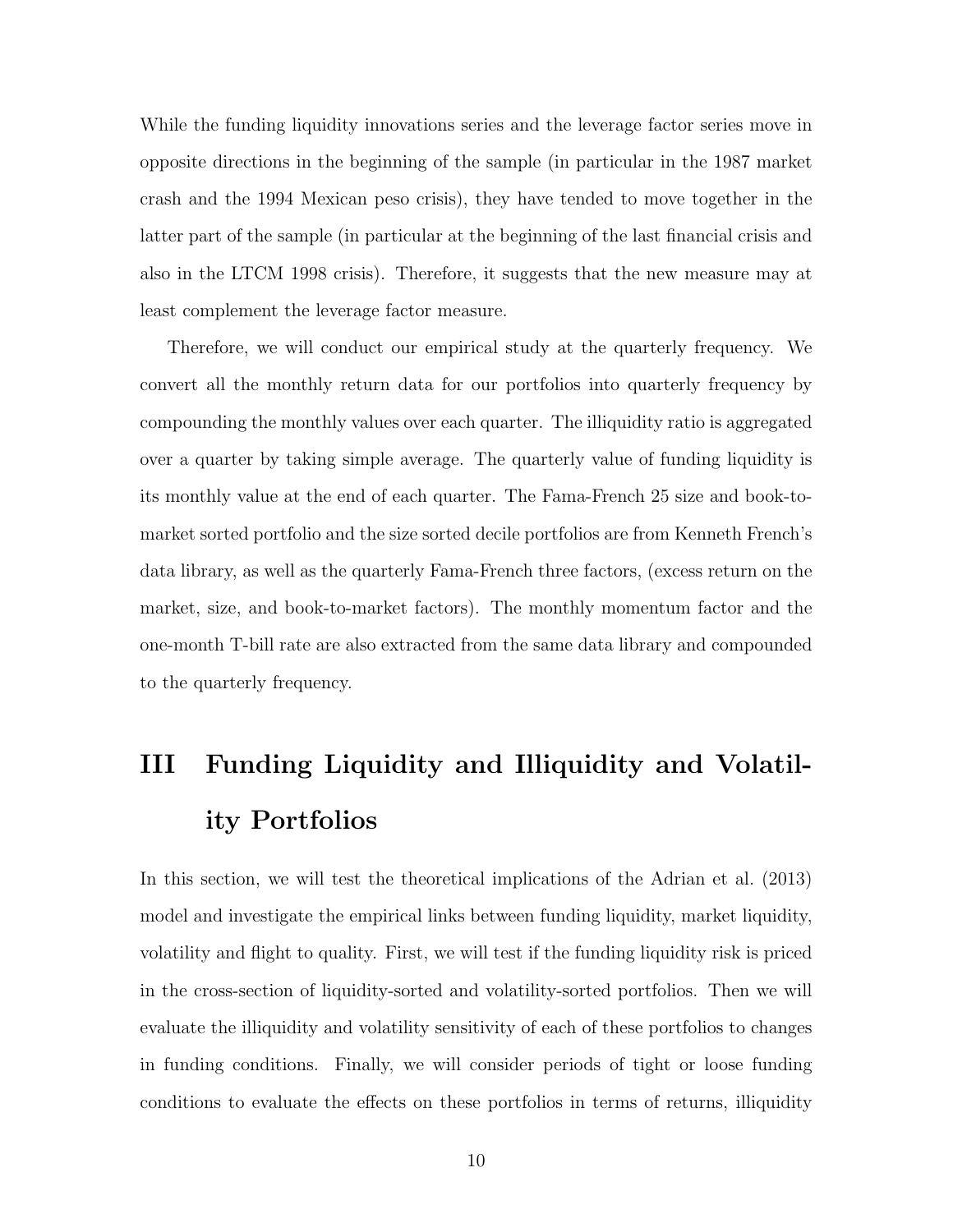and volatility.

#### **A Pricing of Illiquidity and Volatility Portfolios**

To investigate whether the funding liquidity risk is priced in the cross-section of returns of illiquidity and volatility portfolios we proceed as usual in two steps. First we run a set of time-series regressions:

$$
r_{it} = \alpha_i + \beta_i^{\Delta FL} \Delta FL_t + \beta_i^{MKT} MKT_t + \varepsilon_{it}
$$
\n
$$
\tag{5}
$$

in which we add the funding liquidity innovations to the market as a risk factor. In Panels (a) and (b) of Table 1, we report the betas and the  $R^2$  of these first-stage regressions. For both sets of portfolios and all portfolios, we observe a negative exposure to funding changes, and a declining pattern in absolute magnitude from the most volatile to the least volatile and from the most illiquid to the least illiquid. The funding-liquidity beta of the most illiquid portfolio is equal to -3.05, compared to a beta of -0.28 for the most liquid portfolio. For volatility, the funding beta goes from a value of -2.64 for the most volatile to a value of -1.32 for the least volatile. Note that market betas are mostly flat across liquidity-sorted portfolios and, therefore, cannot explain the returns spread between illiquid and liquid portfolios. The coefficients of regression range from 60% for the least volatile portfolio to more than 90% for the most liquid portfolio.

Figure 2 shows that the risk loadings with respect to funding innovations align with the average returns (adjusted for the market risk) of the liquidity and volatility portfolios. Clearly, the pattern of risk premiums across portfolios match almost exactly the pattern of  $\beta_i^{\Delta FL}$ , and the price of risk (the slope) is close to *−2*. This is confirmed by the results of the Fama-MacBeth cross-sectional regressions in Table 2. In this table we report the estimated prices of risk for various asset pricing models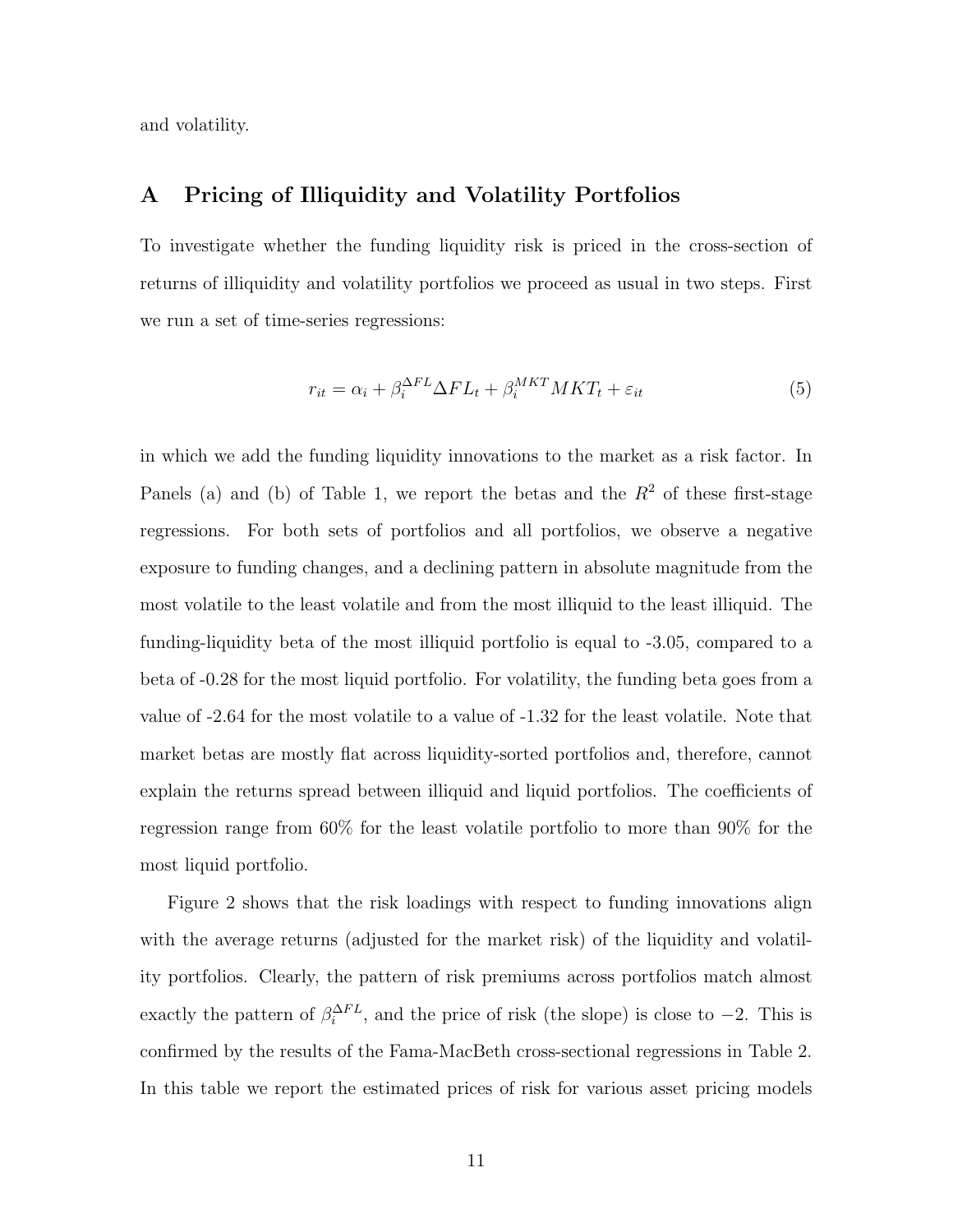and for liquidity-sorted, volatility-sorted, and liquidity-sorted and volatility-sorted taken together, respectively in Panels (a), (b) and (c). For the pricing models, we report first on the left-hand side of the table the estimated coefficients of the CAPM, the three-factor Fama-French model (FF3), the univariate leverage factor of Adrian et al. (2013) (LevFct), and our funding-liquidity innovations factor (∆*F L*). On the right-hand side we report the estimated prices of risk for the first three asset pricing models (CAPM, FF3, LevFct) augmented by ∆*F L*.

For the liquidity-sorted portfolios, the  $\beta^{\Delta FL}$ s explain alone 65% of the cross-section of returns, compared to 85% for the three Fama-French factors. For the augmented FF3 model the  $R^2$  increases to 88%. The price of risk is estimated at  $-2.45$  for the  $\Delta FL$  alone and -1.89 for the FF3 augmented by  $\Delta FL$ . It is significant in both cases, and the  $\alpha$  is not significantly different from zero. The LevFct does not explain at all the cross-section of the liquidity-sorted portfolios. The price of risk is insignificant in all configurations. This is consistent with the results mentioned in Adrian et al. (2013). For the volatility portfolio, the  $R^2$  of the FF3 model and of the  $\Delta FL$  are very large and almost identical (86.5% and 83% respectively). The value estimated for the price of the liquidity risk is again close to -2, but the statistical significance decreases a bit compared to the liquidity portfolios. The LevFct comes in with the wrong sign. When both sets of portfolios are pooled together, the funding-liquidity augmented FF3 model explains 81% of the cross-sectional variation and the ∆*F L* beta is the most significant regressor. The price of risk is again estimated at a value of -2. The LevFct explains only 3% of the cross-sectional variation in average returns.

#### **B Sensitivity to Funding Conditions**

In Table 3,we report the estimated sensitivities of changes in illiquidity or volatility of each portfolio to changes in funding conditions (∆*F L*). We run the following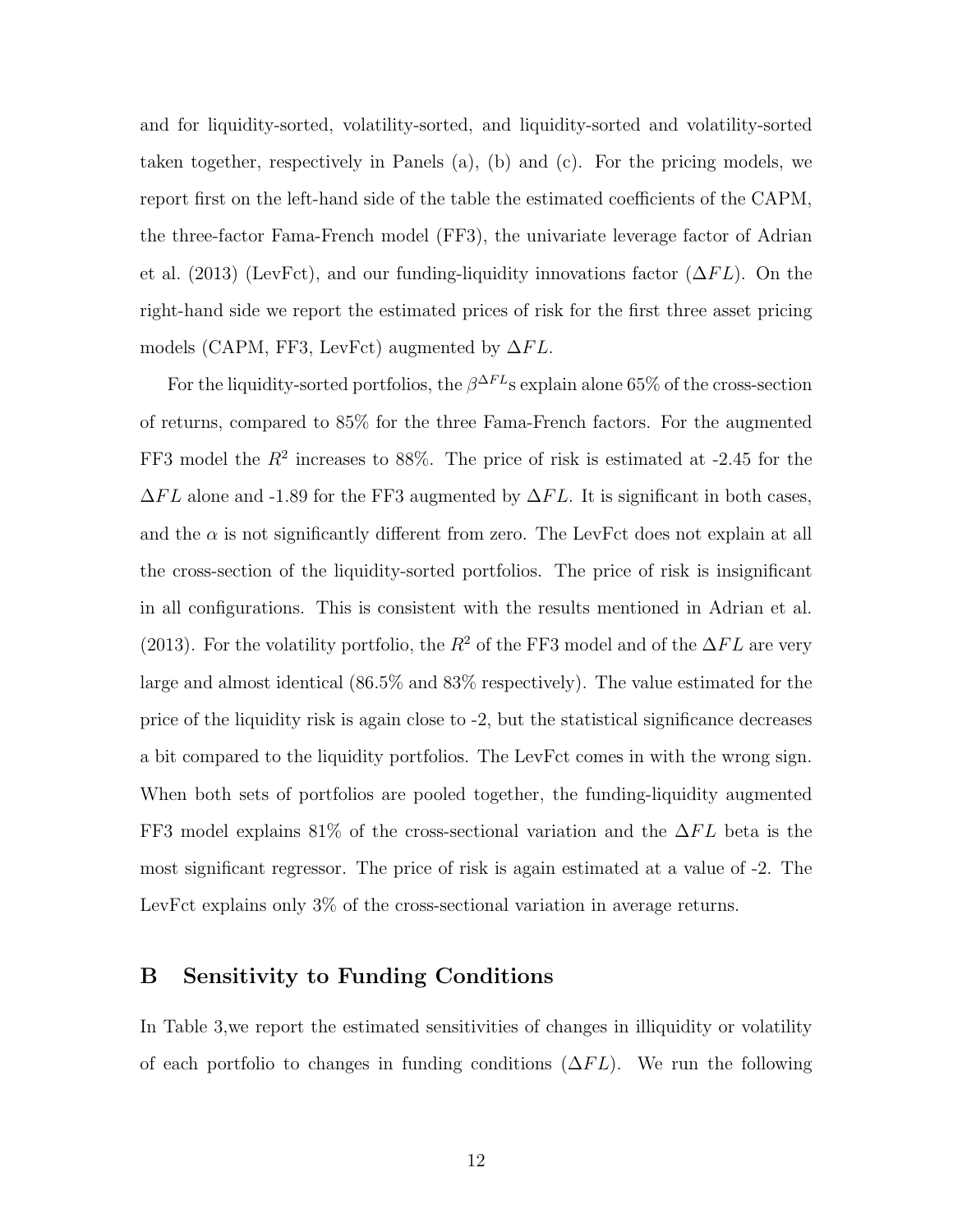regressions:

$$
\Delta ILLIQ_{it} = \gamma_{0,i} + \gamma_i \Delta FL_t + \xi_{it} \tag{6}
$$

$$
\Delta VOL_{it} = \gamma_{0,i} + \gamma_i \Delta FL_t + \xi_{it} \tag{7}
$$

Panel(a) summarizes the results of the liquidity regressions. Only the most illiquid and the most volatile show a market sensitivity to changes in funding conditions. This tends to support the reinforcement of shocks to funding liquidity through market liquidity and volatility spiraling effects. In Adrian et al. (2013) a margin spiral occurs if margins are increasing in illiquidity. A funding shock will then lower market liquidity, leading to higher margins. Moreover, when funding conditions affect negatively the capital of financial intermediaries, they tend to provide liquidity in low-volatility securities (with lower margins) that require less capital, increasing the liquidity differential between high-volatility and low-volatility stocks<sup>6</sup>. No such differentiated effects are apparent in the volatility regressions. The coefficients are more or less uniform across liquidity portfolios. However, the high-volatility securities tend to react more than low-volatility securities.

Are these effects more pronounced at times of high funding liquidity costs? This is the question addressed by Table 4. We report the conditional averages of the returns, illiquidity and volatility when funding liquidity cost is low (Panel(a)) or high (Panel(b)). The differential in these quantities between low and high funding liquidity cost is reported in  $PaneI(c)$ . For liquidity portfolios, the answer is yes since for the least liquid portfolios, their illiquidity worsens when funding conditions become tighter. In terms of returns, all portfolios have higher average returns because of the funding liquidity premium. The volatility of liquidity portfolios is also uniformly higher when the funding liquidity cost is high.

 ${}^{6}$ The coefficient of the least volatile portfolio seems at odds with respect to the other low-volatility portfolios.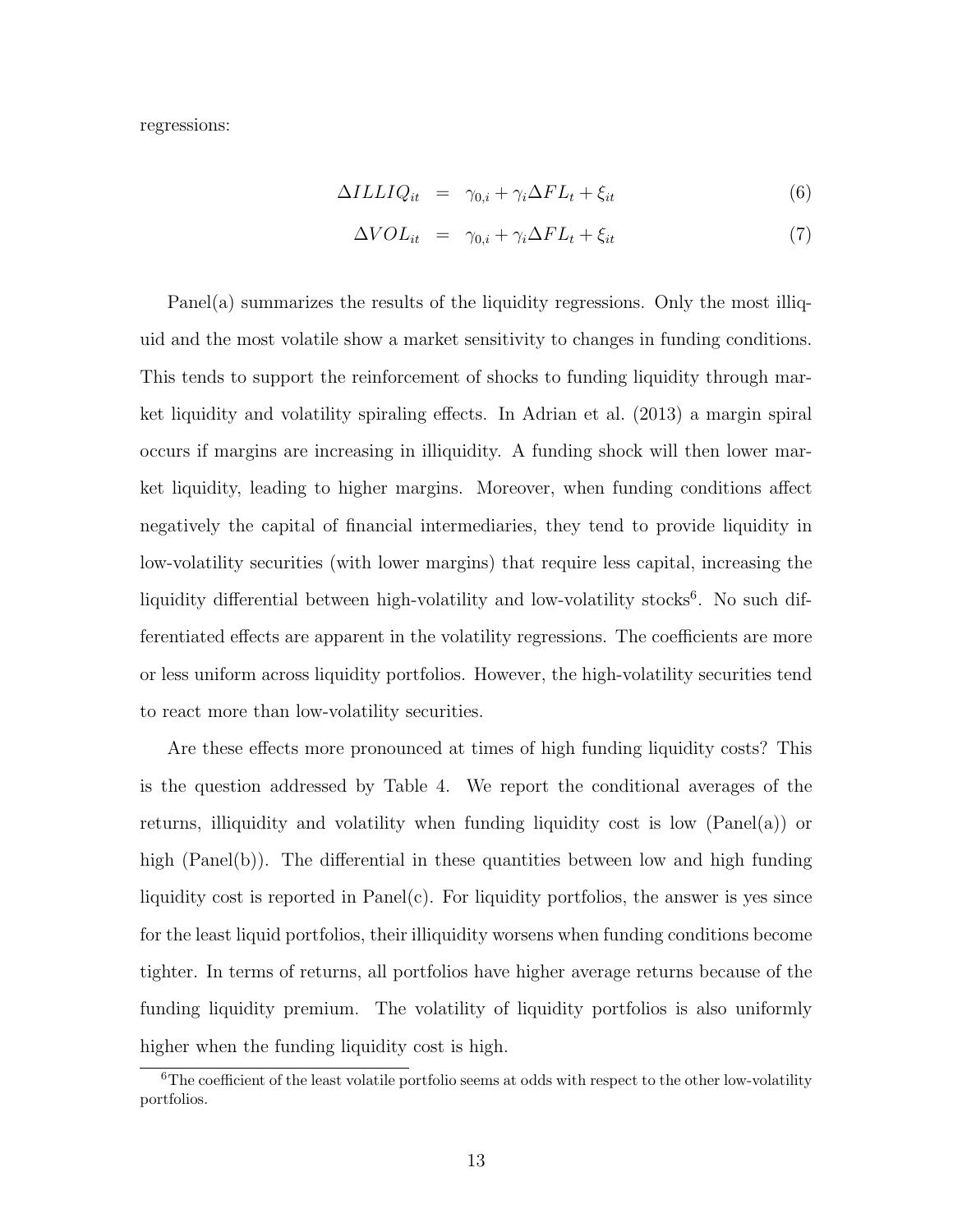For the volatility, the most significant differences are for the most volatile portfolios where both returns and illiquidity increase in bad times. Therefore, the implication of the theoretical is again supported. The most volatile stocks become more illiquid in bad times and the average returns are higher due to the illiquidity premium.

# **IV Funding Liquidity and Size and Value Portfolios**

We have seen that the leverage factor proposed by Adrian et al. (2013) does not explain the cross-section of returns of liquidity and volatility portfolios. However, Adrian et al. (2013) make a strong case for the capacity of their factor to explain the cross-section of size and value portfolios. In their sample (1968Q1-2009Q4) the leverage factor alone explains more than 70% of the cross-section of the 25 size and book-to-market portfolios, while the three-factor Fama-French model explains about 68%. Given that they interpret the leverage factor as a measure of funding conditions through the balance sheet positions of brokers-dealers, we need to see how our measure of funding liquidity innovations behaves with respect to these portfolios and whether it complements the leverage factor in explaining the cross-section of size and value portfolios. Therefore, we proceed as before in two stages.

First, we run time-series regressions of portfolio returns on the liquidity factor (∆*F L* or LevFct) and the market to compute the betas. The results for ∆*F L* are reported in Table 5. All portfolios except the largest low-value portfolios have a negative exposure to the liquidity factor, as it was the case for the liquidity and volatility portfolios. There seems to be a reasonable variation among the portfolio betas for ∆*F L*. In Figure 3 we plot in panel(a) these betas against the market-risk adjusted returns. The slope is negative as it should be and the portfolio betas seem to spread above and below the line. In Panel (b) we plot the equivalent betas for the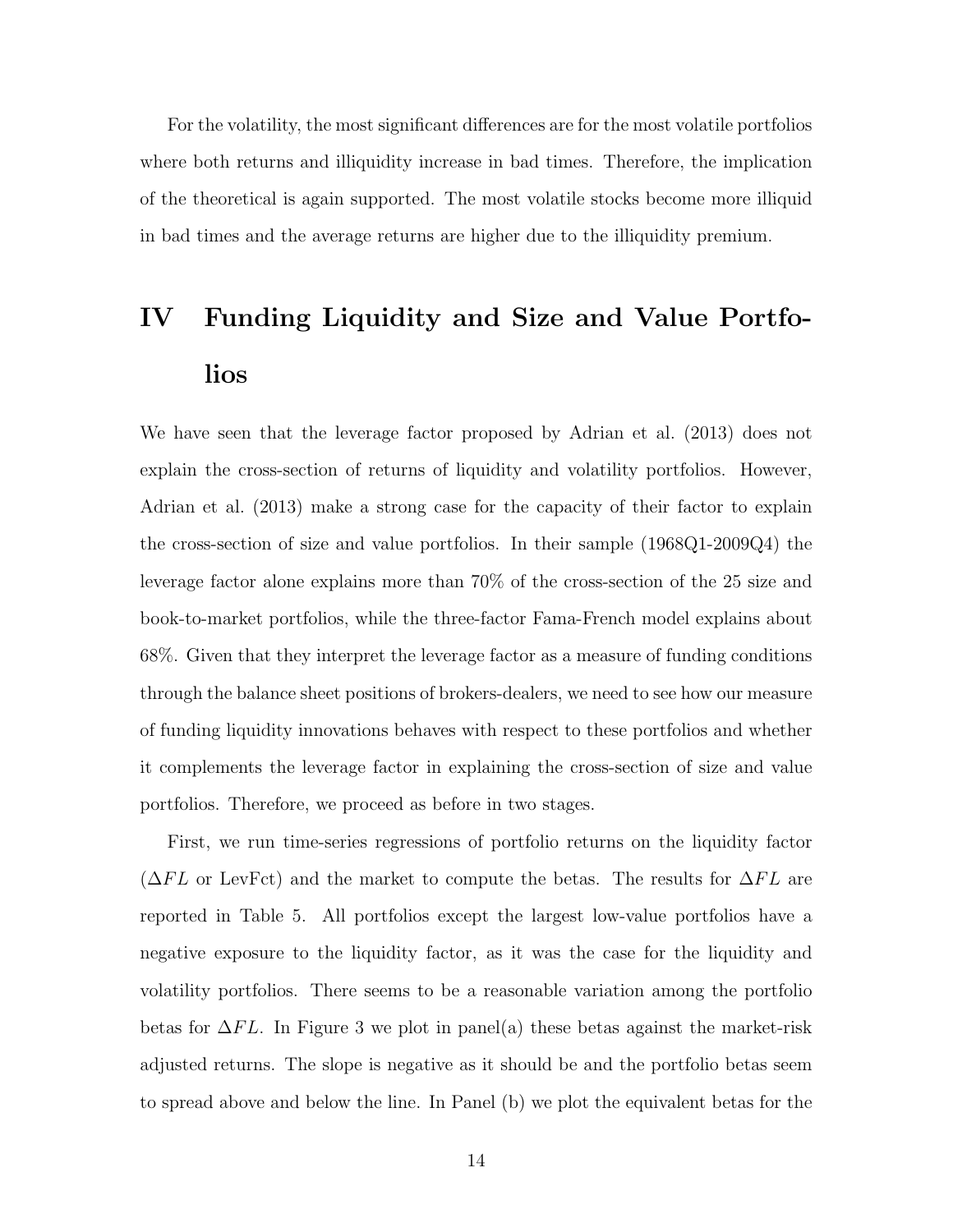leverage factor against also the risk-adjusted returns. The slope is positive and the betas seem to be a bit more concentrated around the center.

Second, to see if the funding liquidity innovations or the leverage factor are priced risks we run cross-sectional regressions. As for the liquidity and volatility portfolios we estimate and test the CAPM, the three-factor Fama-French model (FF3), the univariate leverage factor of Adrian et al. (2013) (LevFct), and our funding-liquidity innovations factor  $(\Delta FL)$ , as well the first three asset pricing models (CAPM, FF3, LevFct) augmented by ∆*F L*. We report the estimated prices of risk, alphas and *R*<sup>2</sup> in Table 6. In Panel (a), we conduct the tests with the usual double-sorted fiveby-five size and book-to-market portfolios except that we take out the small-growth portfolio as done in Adrian et al. (2013) and other studies. The estimated prices of risk of LevFct and ∆*F L* have the right sign but they are not statistically significant. The single-liquidity-factor models LevFct and ∆*F L* explain 27% and 22% of the cross-section of returns respectively. When considered together they keep their sign and explain 29% of the variation in average returns but the prices of risk are not significant. To gain power we consider the double-sorted ten-by-ten size and book-tomarket portfolios. The estimated prices of risk are now significant when the liquidity factors are considered alone. The magnitude of the price of risk -1.9 is similar to what we obtained before. When the two liquidity factors are taken together, the leverage factor remains statistically significant, but the estimated value of the price of risk for ∆*F L* is halved and it is not statistically significant any longer. We can conclude that the two liquidity factors have some element in common and that size and bookto-market portfolios are favoring more the leverage factor than the innovations in funding liquidity.

To better understand the difference between the two factors, we examine in Table 7 the pricing of the single-sorted size portfolios and book-to-market portfolios, ten of each category. The results are striking. For the size portfolios, the leverage factor does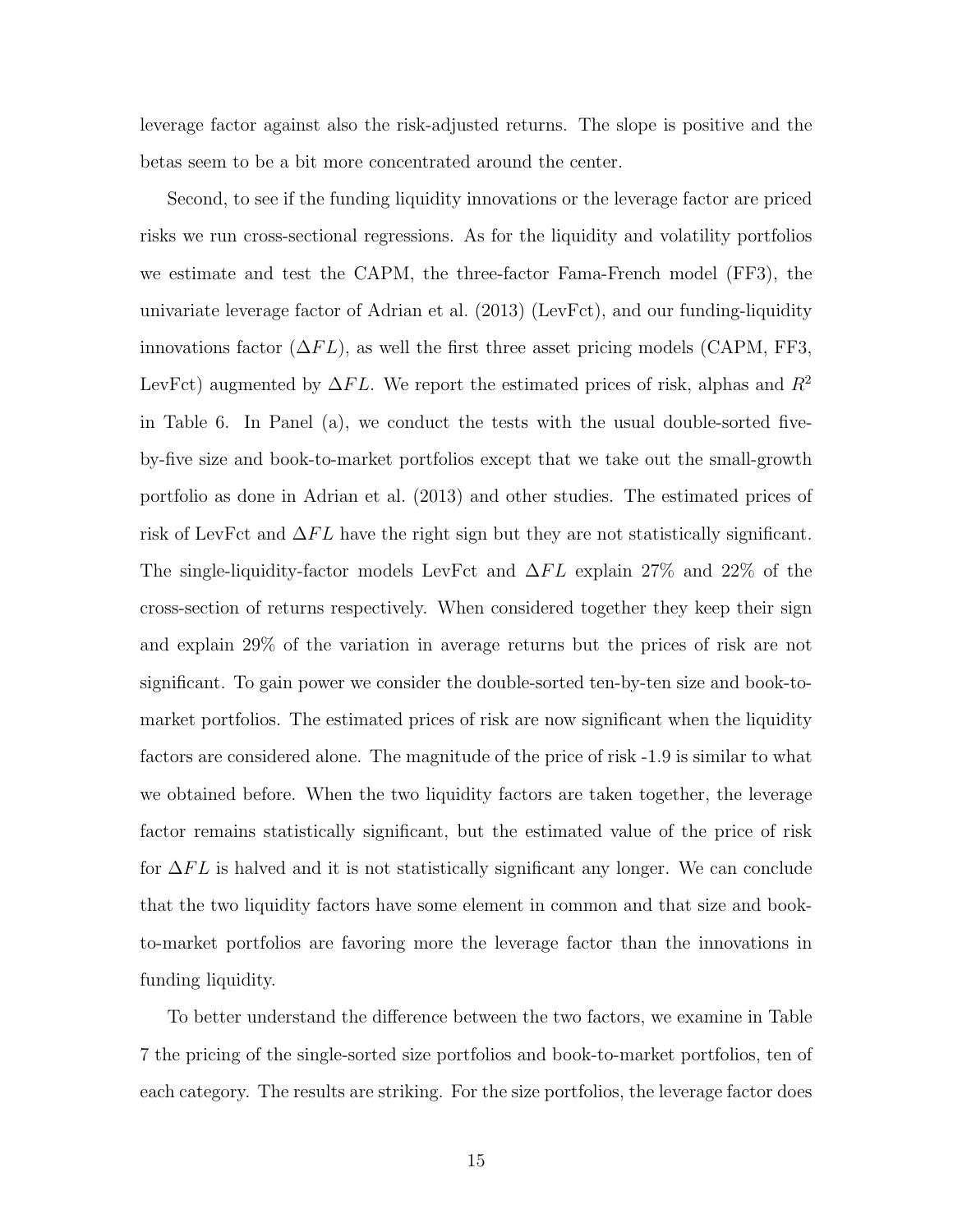not any explanatory power and the price of risk has the wrong sign, as opposed to the funding liquidity innovations that explains almost 70% of the cross-section of returns. The price of risk is estimated at -2.46 with a t-statistic of -2.66. In comparison the FF3 model has an adjusted *R*<sup>2</sup> of 78%. When the FF3 model augmented with the  $\Delta FL$  factor it raises to almost 90%. The price of risk is still strongly significant. For the book-to-market portfolios, the single-leverage factor model explains close to 85% of the cross-section of returns, way above an adjusted *R*<sup>2</sup> of around 50% for the FF3 model. In the single-∆*F L* factor, the price of risk is estimated at -1.61 and is borderline significant at a 5% level, but it explains a small percentage of the crosssection. When added to the FF3 model the funding liquidity factor becomes very significant but its price of risk doubles.

To complement these results, we form sets of 30 portfolios by adding to the 10 liquidity portfolios and 10 volatility portfolios either the 10 size portfolios or the 10 book-to-market portfolios. Results of the cross-sectional regressions for these two sets are reported in Table 8. Panel (a) contains the estimated prices of risk for the 30 portfolios including size. The ∆*F L* factor explains by itself 67% of the variation in returns, close to the 74% of the FF3 model. The price of risk estimated value is close to -2 and is statistically significant, even after controlling for the three Fama-French factors. For the 30 portfolios including book-to-market, the leverage factor explains by itself 25% of the cross-sectional variation in returns, compared to 7% for the ∆*F L* factor. However the latter is still close to significant in the augmented FF3 model.

To summarize, the cross-section of returns of the size portfolios is very well explained by the ∆*F L* factor but not at all by the leverage factor, while the leverage factor is the best factor explaining the cross-section of returns of the book-to-market portfolios, with a marginal role for the liquidity innovations. This distinction was not apparent in Adrian et al. (2013). How to interpret these results? Several papers in the literature have stressed that illiquid securities tend to have a small capitalization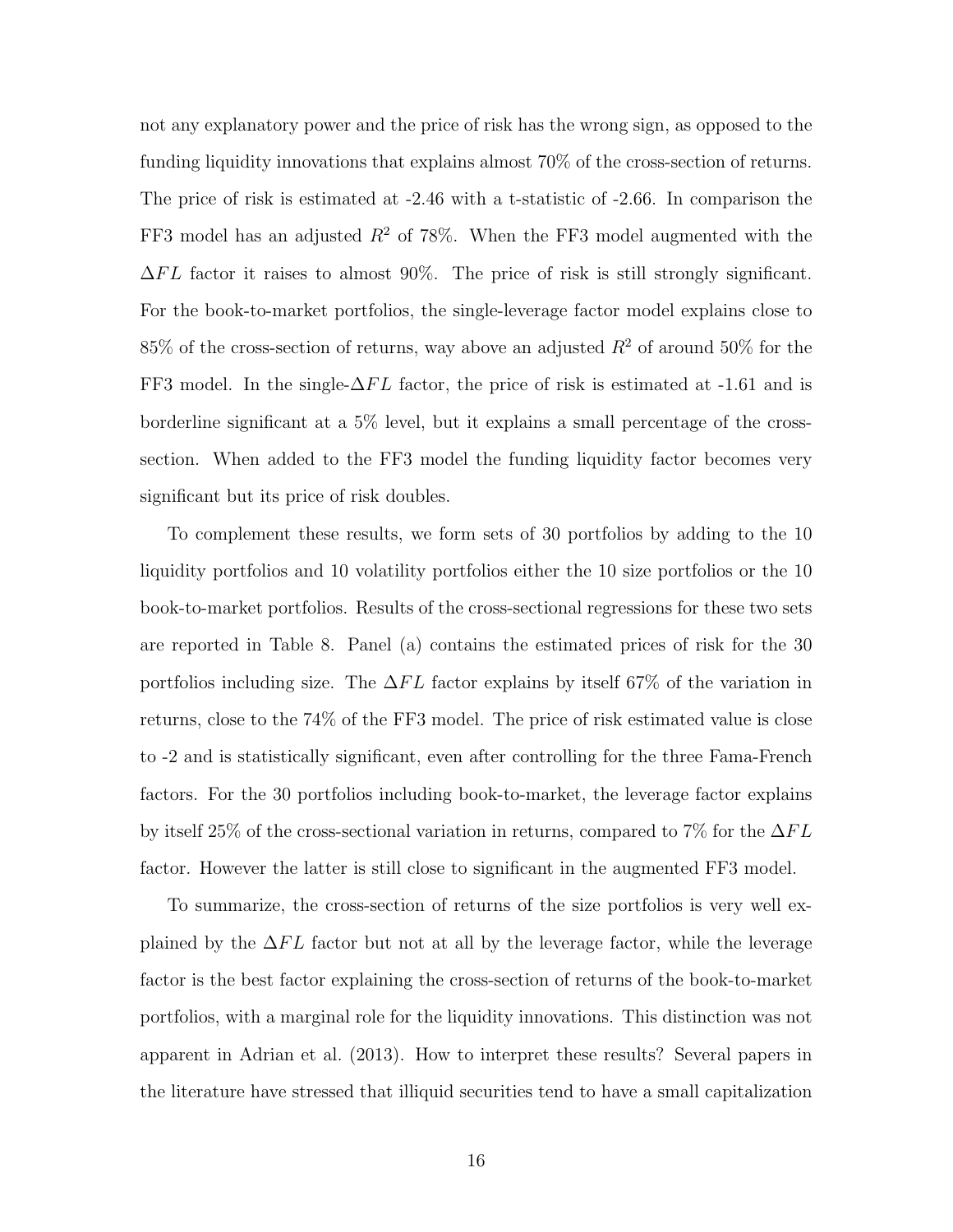(see for example Acharya and Pedersen (2005)). In our sample, we verified that the illiquidity and size portfolios share many of the same securities. Therefore our findings regarding the size portfolios are not surprising for the leverage factor since they did not explain the cross-section of returns of the liquidity portfolios either. For the value portfolios, the strong explanatory power of the leverage factor may be due to its high correlation with asset growth<sup>7</sup>.

# **V Funding Liquidity and Momentum**

We have shown in the previous sections that the factor based on funding liquidity innovations explains very well the cross-section of returns of portfolios sorted on liquidity and volatility. We have also documented that when funding liquidity costs are high, the illiquidity of the least liquid portfolios worsens, the volatility of liquidity portfolios is uniformly higher, and the most volatile stocks become more illiquid. All these implications are consistent with the theoretical models of Vayanos (2004) and Adrian et al. (2013). In our empirical tests we have controlled for the usual three Fama-French risk factors. We have been silent about the momentum factor and have not estimated a four-factor model as in Carhart (1997). Whether the momentum factor is a reward for risk is controversial. However, Adrian et al. (2013) include momentum portfolios in their test assets and estimate Carhart models as benchmark for their single-leverage factor model. In this section, we explore in various dimensions how momentum and funding liquidity are related. We relate our findings to the literature aiming at explaining momentum profits.

<sup>7</sup>Adrian et al. (2013) report a correlation of 0.73 between their leverage factor and asset growth.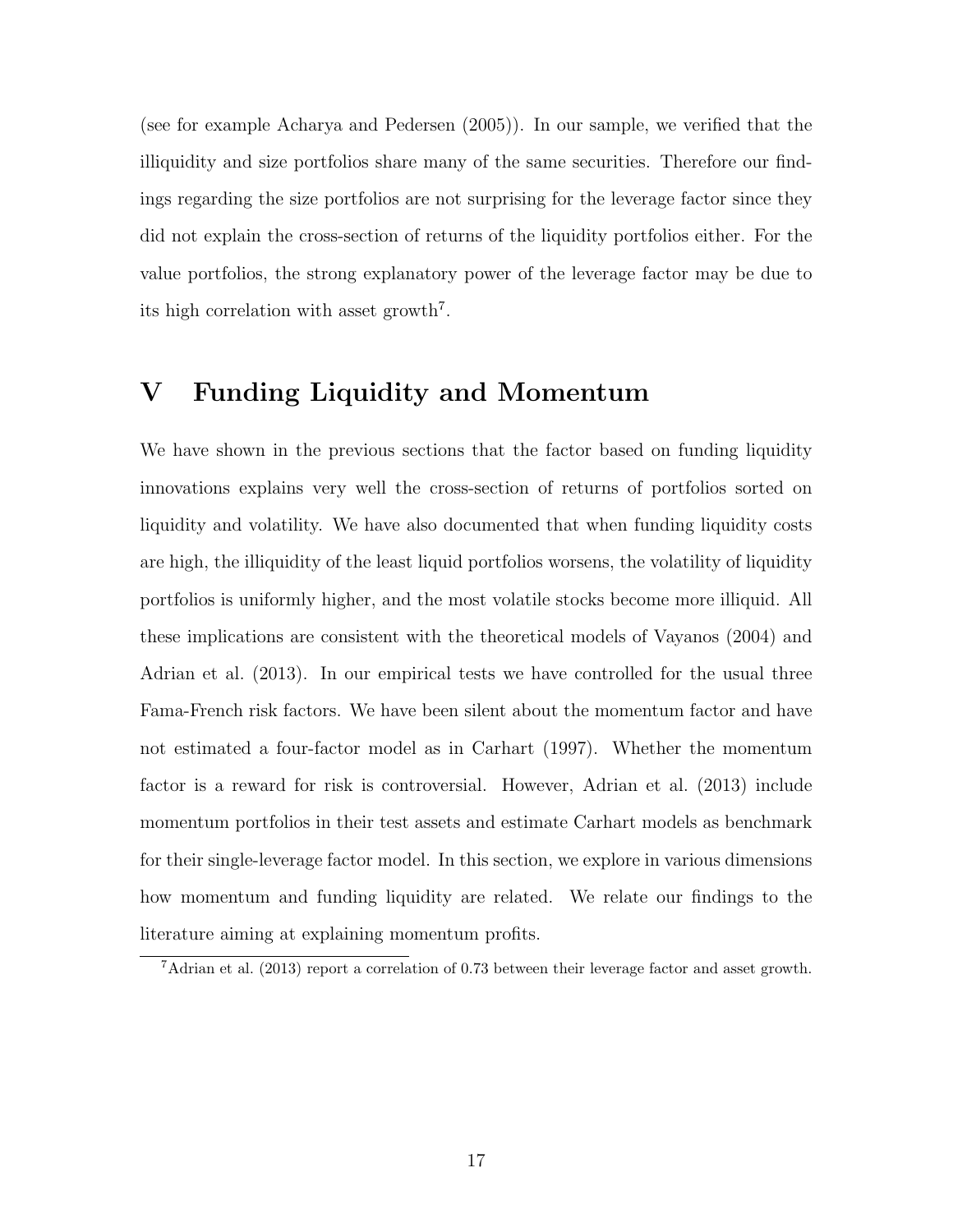#### **A Carhart Models**

In Table 9, we estimate and test four-factor models where a momentum factor is added to the three Fama-French factors, for volatility and liquidity portfolios. The adjusted  $R^2$  for the volatility portfolios is 84% compared to 83% for the  $\Delta FL$  alone, while for the liquidity portfolios it is 90% compared to 65% for the ∆*F L* alone. Based on these findings we could conclude that the performance of the funding liquidity model is robust to the inclusion of the momentum factor, as in Adrian et al. (2013) for their leverage factor. However, if we augment the Carhart model by the ∆*F L* factor, the latter is not at all significant any longer. Remember that this was not the case for the three-factor Fama-French (FF3) model. Therefore, we need to look more closely at the relation between portfolios sorted on the momentum factor and the funding liquidity factor.

#### **B Funding Liquidity Risk in Momentum Portfolios**

In Table 9, we confirm that ∆*F L* is not a priced risk for momentum portfolios nor for the set of 30 portfolios sorted on liquidity, volatility and momentum. In Table 10, we proceed as before and measure the loadings of the momentum portfolios on the ∆*F L* factor in time-series regressions including the market returns. The betas are all negative but their magnitude is much larger for the loser portfolios (average of -4.10 for 1, 2 and 3) than for the winner portfolios (average of - 2.06 for portfolios 8, 9 and 10). Panel (a) of Figure 2b compares the average returns of momentumsorted portfolios with their funding liquidity betas. The loser portfolios, with the most negative betas, also exhibits the lowest average returns. This suggests that momentum profits remain a puzzle. But note that the same pattern of betas emerges for the leverage factor in Panel (b), where the absence of the loser portfolios would create a negative price of risk, which is inconsistent with an explanation based on the intermediaries' funding constraints.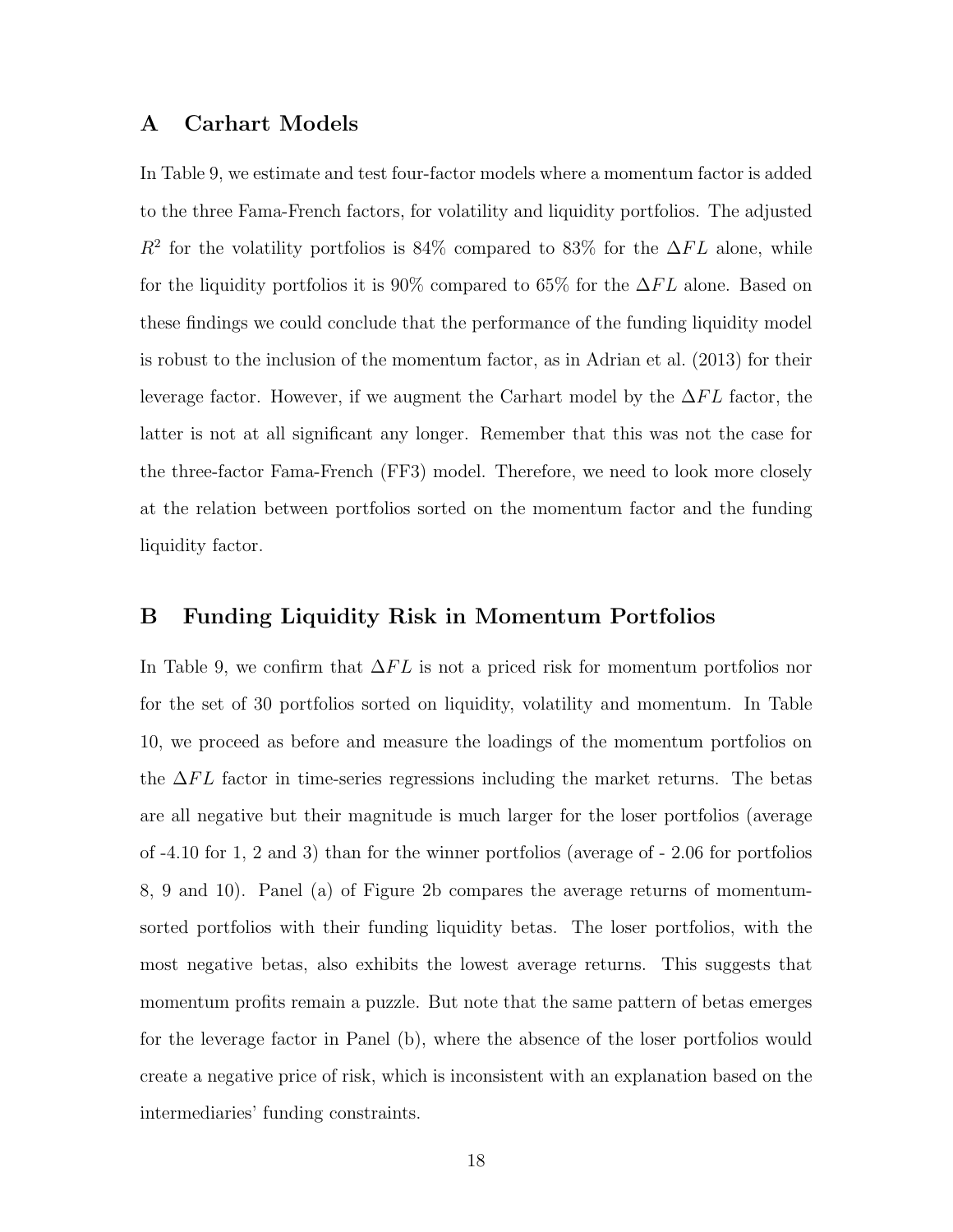In terms of asset pricing tests, the price of risk is not significantly different from zero for the single-factor liquidity models (LevFct and ∆*F L*) but as seen on the graph the sign is positive for both measures. When we augment the FF3 model with  $\Delta FL$ , we obtain a surprising result. The coefficient of ∆*F L* is negative, large in absolute value (close to -6), and strongly significant (t-stat of -4). In fact, the coefficients of the size and value factors absorbs the puzzle posed by the loser portfolios and allow the  $\Delta FL$  betas to increase significantly the adjusted  $R^2$  that jumps to 90% from less than 50%. This result is mechanical and not economically meaningful.

# **VI Discussion**

In the recent empirical literature on cross-sectional asset pricing<sup>8</sup>, a number of papers have considered liquidity risk in one form or another as a potential risk factor and have linked their results to the theoretical literature on limits of arbitrage and funding frictions. The measures of liquidity and the test assets vary among papers. We have amply compared our empirical findings to the results in Adrian et al. (2013) who use the balance sheet of financial intermediaries to measure the tightness of funding conditions. They interpret their results as supporting evidence of the view that leverage represents funding constraints based on the correlation of their leverage factor with funding constraint proxies such as volatility, the Baa-Aaa spread, asset growth, and a betting-against-beta factor<sup>9</sup>. Using the same aggregate liquidity measure as in Acharya and Pedersen (2005) based on the Amihud (2002) individual illiquidity measure, Akbas et al. (2010) propose an explanation of the value premium based on time-varying liquidity risk. They show that small value stocks have higher liquidity exposures than small growth stocks in worst times, and that small growth stocks have higher liquidity exposures than small value stocks in best times. They conclude

<sup>8</sup>See the survey by Goyal (2012).

<sup>9</sup>Frazzini and Pedersen (2011) build a factor that goes long leveraged low beta securities and short high beta securities and show that it should co-move with funding constraints.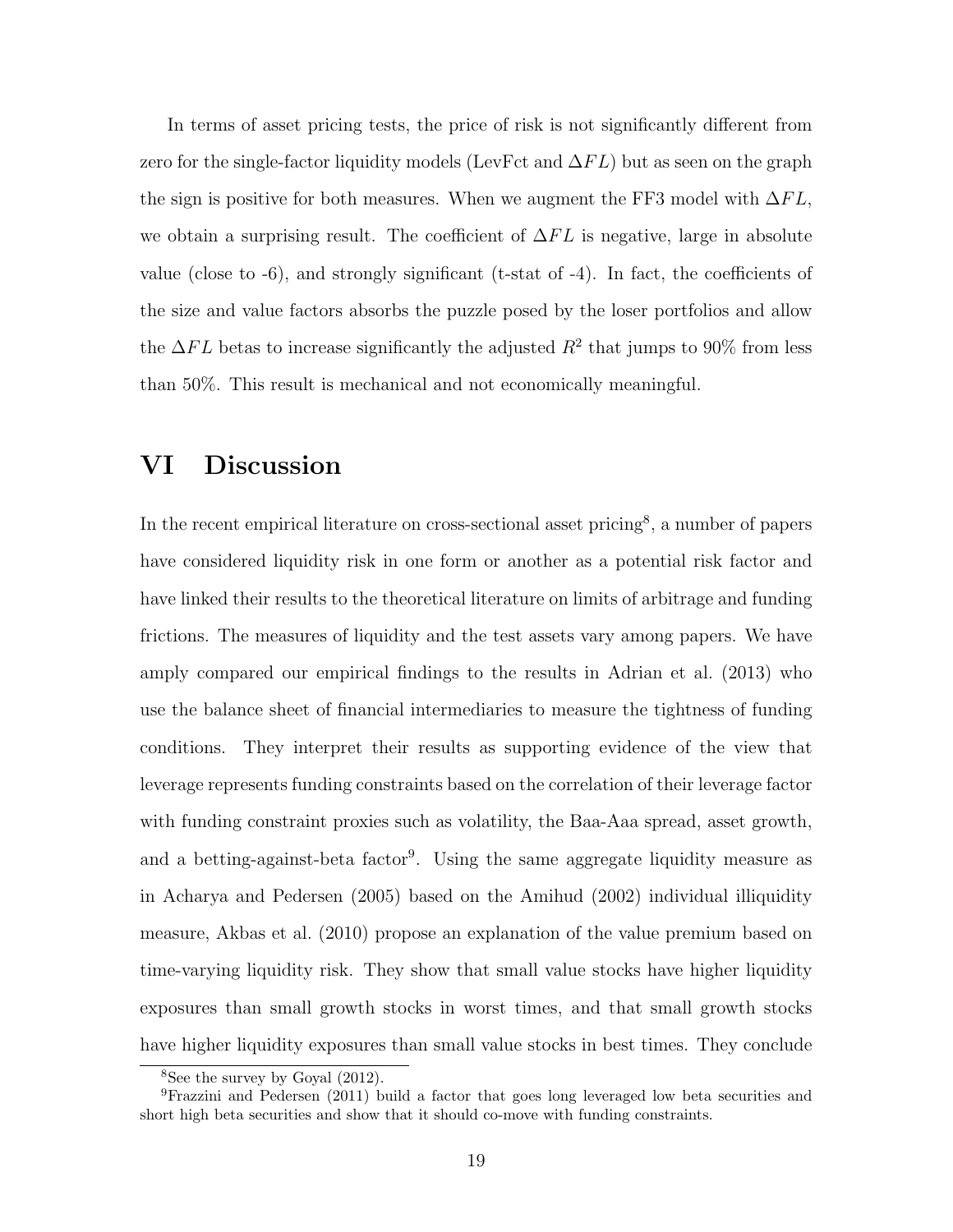that these results are consistent with a flight-to-quality explanation for the countercyclical nature of the value premium. We need to refine our analysis by conditioning on the level of funding liquidity to verify if the same is true with exposures to funding liquidity. Engle et al. (2012) use the order book for the U.S. Treasury securities market to study the joint dynamics of liquidity and volatility during flight-to-safety episodes. They show that market depth declines sharply and price volatility increases during the crisis and on flight-to-safety days. They use market depth that is the quantity of securities available for purchase and sale to measure liquidity.

Acharya and Pedersen (2005) are the closest to our paper in terms of empirical strategy since they form portfolios by sorting securities on liquidity, liquidity variations and size. They also find that illiquid securities have high liquidity risk, a result consistent with flight to liquidity in periods of illiquid markets, and that results are very similar for liquidity and size portfolios. They find in particular that a security with high average illiquidity tends to have high commonality in liquidity with market liquidity, high return sensitivity to market liquidity, and high liquidity sensitivity to market returns. It remains to be investigated whether this commonality is due to the presence of funding liquidity that affects all three elements of market liquidity. Conditioning on funding liquidity level or innovations may help in distinguishing statistically the relative impacts of each element on returns.

To better understand the relation between momentum returns and funding liquidity risk, we turn to the existing literature that aims at finding a risk-based explanation to momentum returns. Let us start with liquidity risk. The most recent paper on the topic by Asness et al. (2013) concludes that momentum loads either negatively or zero on liquidity risk<sup>10</sup>. So momentum strategies do well when liquidity cost is high, which is consistent with our puzzle since winners should have lower returns if they were providing hedging value. They pool several asset classes and different markets

<sup>&</sup>lt;sup>10</sup>They also find that value loads positively on liquidity risk, which means that value strategies do worse when liquidity is poor.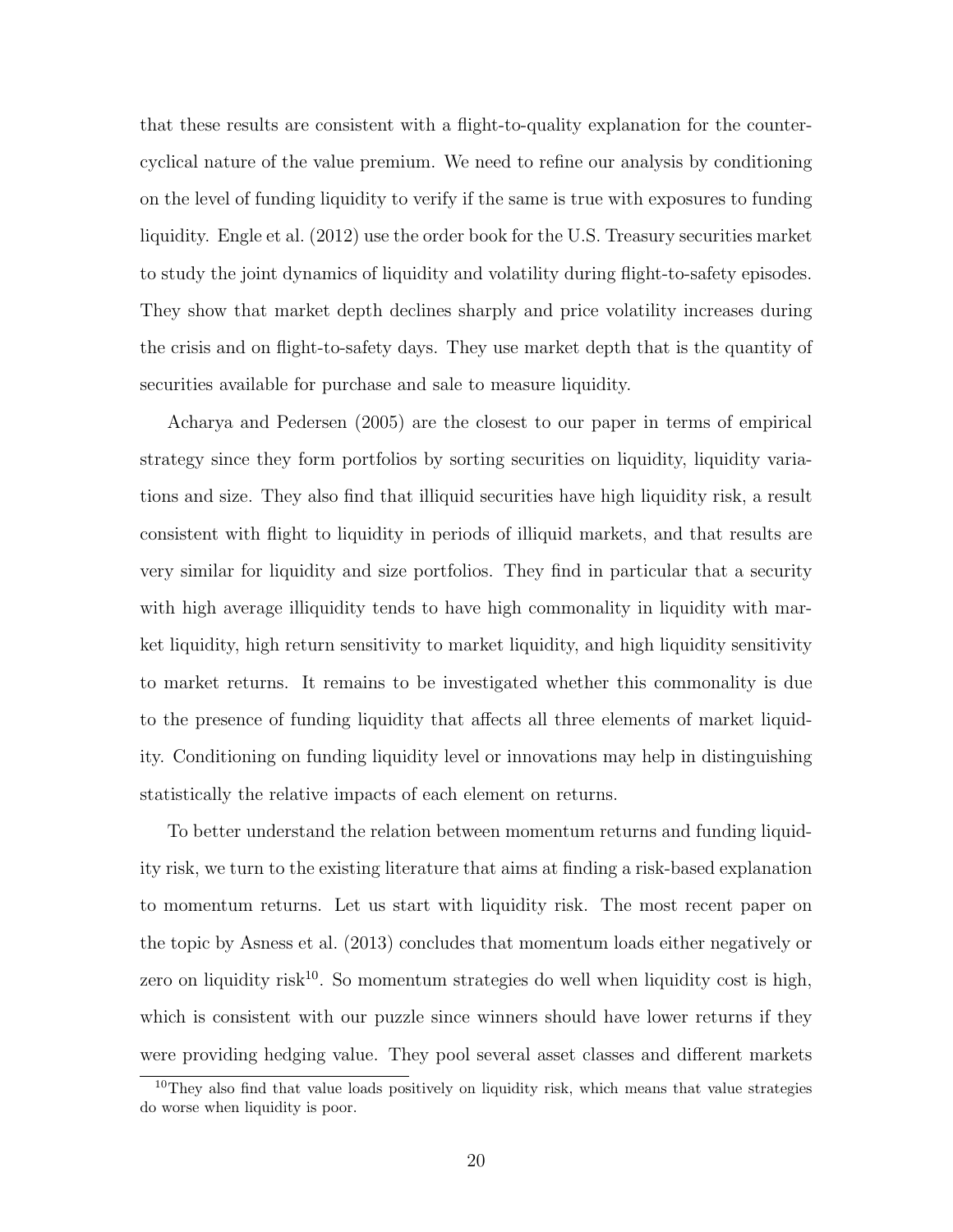and use a number of measures for funding liquidity risk such as the U.S. Treasury-Eurodollar (TED) spread, a global average of TED spreads, and LIBOR-term repo spreads, along with market liquidity measures mentioned earlier to compute an illiquidity index. They also find that the importance of liquidity risk rises sharply after the liquidity crisis, suggesting that the effects are time-varying and are conditional on the relative tightness of funding conditions. Previously, Sadka (2006) had used a market aggregate of the price impacts at the individual stock level and showed that the cross-sections of returns on portfolios sorted on momentum and post-earningsannouncement drift are well explained by the market-wide variations of the variable part of this price impact. Pastor and Stambaugh (2003) show that their liquidity risk factor accounts for half of the profits to a momentum strategy over the period 1966 to 1999. Another strand of literature shows that momentum profits are stronger in small stocks<sup>11</sup>. Avramov et al. (2007) show that momentum profitability is large and significant among low-grade firms but nonexistent among high-grade firms. Recently, Mahajan et al. (2012) show that momentum profits are linked to innovations in aggregate default risk. They show that momentum returns are conditional on high economy-wide default shocks, which is also consistent with our results. They measure aggregate default risk as innovations in the yield spread between Moody's CCC corporate bond index and the 10-year U.S. Treasury bond. This yield spread is well explained by our measure of funding liquidity. This literature tour tends to establish from various angles a link between illiquidity or funding liquidity risk and momentum returns, which explains to some extent our empirical findings that the momentum factor explains the cross-section of returns of liquidity and volatility portfolios. Panel (b) in Figure 1 shows the complex dynamic relationship between ∆*F L* and long-short momentum portfolio returns. At times, the two series move in the same direction, at other times in opposite directions. A more thorough analysis of these co-movements

 $11$ See in particular Hong et al. (2000) and Fama and French (2011).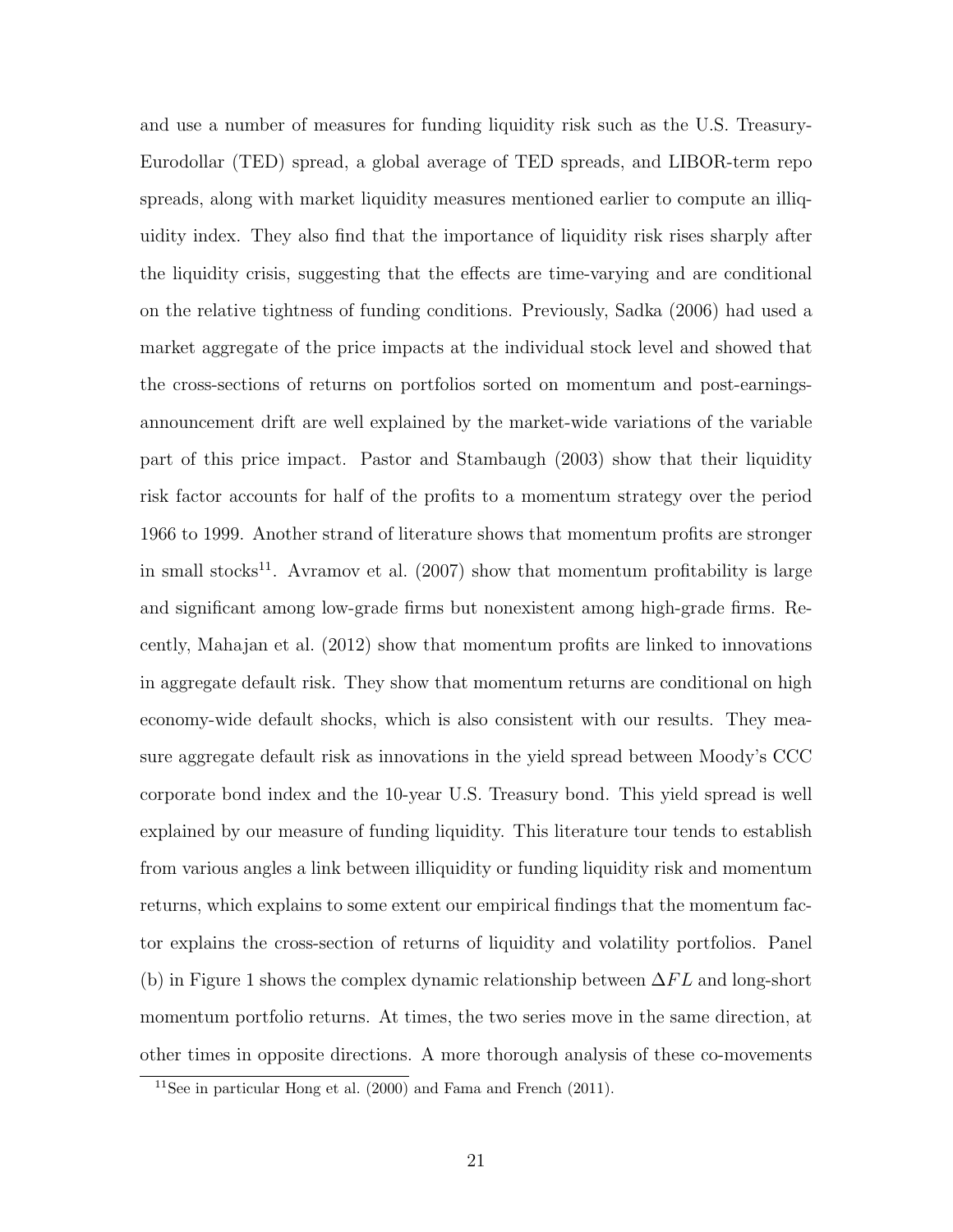conditional on the level of funding liquidity is needed.

We have considered funding liquidity shocks and not the level of funding liquidity as a source of risk. In first-stage regressions of portfolio returns on the level and the innovations of funding liquidity factor for different portfolio sorts, estimates for the funding liquidity factor level are almost always insignificant. In contrast, the coefficients on funding liquidity changes are always very significant. However, the level of funding liquidity value is an important conditioning variable to capture episodes of funding tensions on the market. We used it in Section III to study the sensitivity of liquidity and volatility portfolios to the state of funding conditions. We should pursue this investigation for value and momentum portfolios.

Finally, Chen and Petkova (2012) decompose aggregate market variance (which is linked to the aggregate liquidity measure of Pastor and Stambaugh (2003)) into an average correlation component and an average variance component. They show that only the latter commands a negative price of risk in the cross section of portfolios sorted by idiosyncratic volatility (IV), therefore providing a risk-based explanation behind the IV puzzle. We need to investigate if the spread in loadings of IV-sorted portfolios to our funding liquidity factor is large enough to explain the difference in average returns between high and low IV stocks.

## **VII Conclusion**

In this paper, we focus on measuring the effect of funding constraints in the crosssection of equity liquidity, volatility and risk premium. Several theoretical models emphasizes the role of funding market frictions in linking together a stock's volatility, liquidity and valuations. Fontaine and Garcia (2012) proposed a measure of funding liquidity value based on apparent arbitrage opportunities in the Treasury market which can be attributed to funding market frictions. Building on this measure, we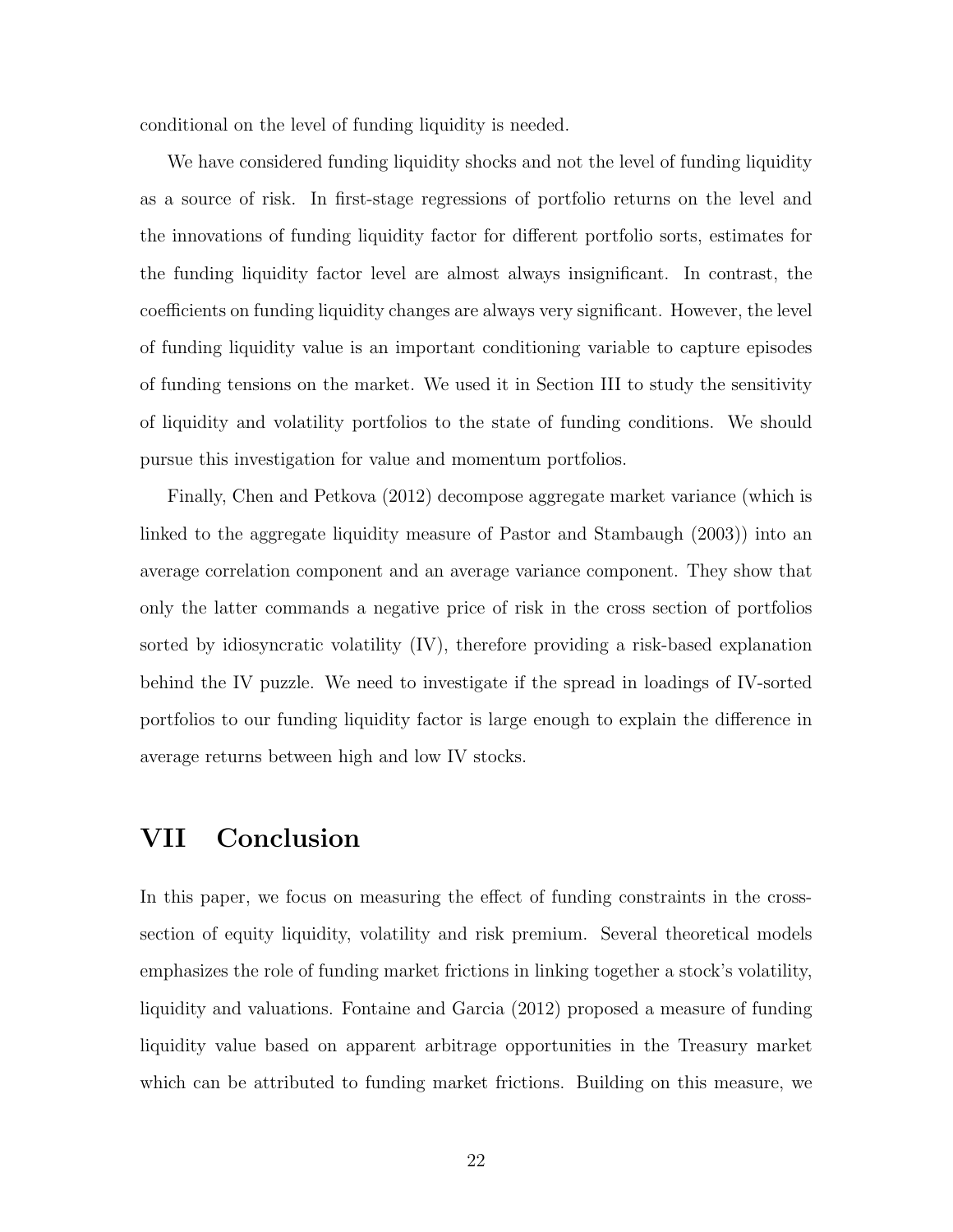show that funding shocks increase the dispersion of illiquidity across liquidity-sorted portfolios, increase the dispersion of volatility across volatility-sorted portfolios and, consistent with theory, we provide evidence of the cross-effect – that funding shocks increase the dispersion of illiquidity across volatility-sorted portfolios.

Our results provide strong supportive evidence for limits-to-arbitrage theories based on frictions in the intermediation mechanism. We also provide a partial answer to what Adrian et al. (2013) identified as a challenge to their results. Namely, that the leverage of broker-dealer appears to be unrelated to the cross-sectional liquidity or to a liquidity risk factor. We argue that our measure of funding liquidity value complement their proxy based on leverage, especially in the recent history where leverage tended to increase in the early phase of a financial crisis.

Our results are also consistent with several papers linking momentum profits to episodes with high liquidity risk. Though, the approach in this paper is based on unconditional cross-section tests, these existing results suggest that a fuller analysis of momentum profits and returns to other strategies should condition on the level funding liquidity risk.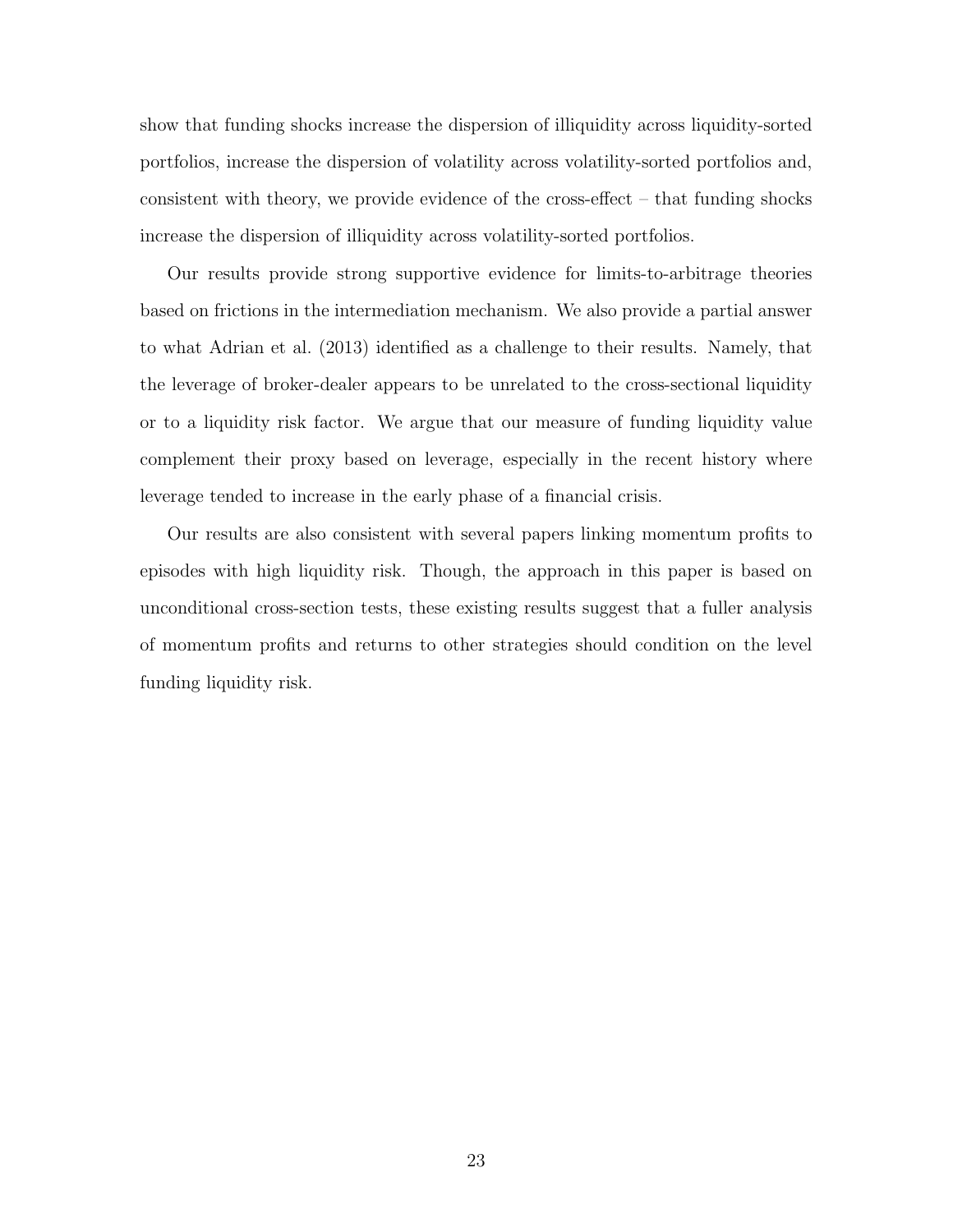# **References**

- Acharya, V. V. and L. Pedersen (2005). Asset pricing with liquidity risk. *Journal of Financial Economics 77*.
- Adrian, T., E. Etula, and T. Muir (2013). Financial intermediaries and the cross-section of asset returns. Forthcoming in *Journal of Finance*.
- Akbas, F., E. Boehmer, E. Genc, and R. Petkova (2010). The time-varying liquidity risk of value and growth stocks. Working Paper, Texas A&M University.
- Amihud, Y. (2002). Illiquidity and stock returns: cross-section and time-series effects. *Journal of Financial Markets 5*, 31–56.
- Asness, C., T. Moskowitz, and L. H. Pedersen (2013). Value and momentum everywhere. Forthcoming in *Journal of Finance*.
- Avramov, D., T. Chordia, G. Jostova, and A. Philipov (2007). Momentum and credit rating. *The Journal of Finance 62*, 2503–2520.
- Beber, A., M. W. Brandt, and K. A. Kavajecz (2008). Flight to quality or flight to liquidity? evidence from the euro-area bond market. *Review of Financial Studies 22*, 925–957.
- Bongaerts, D., F. de Jong, and J. Driessen (2011). Derivative pricing with liquidity risk: Theory and evidence from the credit default swap market. *The Journal of Finance 66*, 203–240.
- Boyson, N. C. W. S. and R. M. Stulz (2010). Hedge fund contagion and liquidity. *The Journal of Finance 65*, 1789–1816.
- Brunnermeier, M. K. and L. Pedersen (2009). Market liquidity and funding liquidity. *Review of Financial Studies 22*, 2201–2238.
- Carhart, M. (1997). On persistence in mutual fund performance. *The Journal of Finance 52*, 57–82.
- Chen, Z. and R. Petkova (2012). Does idiosyncratic volatility proxy for risk exposure. *Review of Financial Studies 25(9)*, 2745–2787.
- Chordia, T., A. Sarkar, and A. Subrahmanyam (2005). An empirical analysis of stock and bond market liquidity. *Review of Financial Studies 18*, 85–129.
- Engle, R., M. Fleming, E. Ghysels, and G. Nguyen (2012). Liquidity, volatility, and flights to safety in the u.s. treasury market: Evidence from a new class of dynamic order book models. Working Paper, New York University.
- Fama, E. and K. R. French (2011). Size, value and momentum in international stock returns. Booth School of Business, University of Chicago.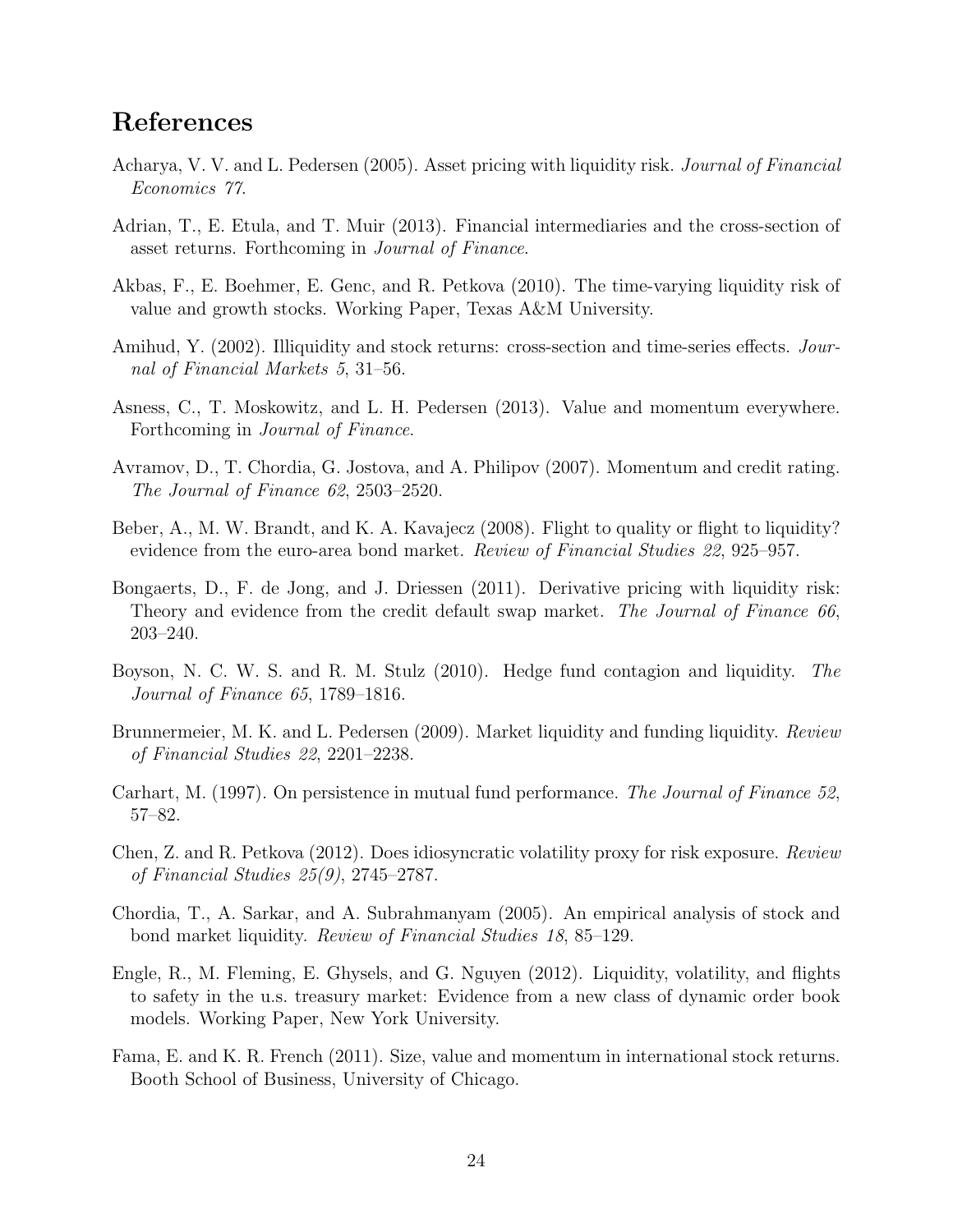- Fontaine, J.-S. and R. Garcia (2012). Bond liquidity premia. *Review of Financial Studies 25*, 1207–1254.
- Franzoni, F., E. Nowak, and L. Phalippou (2012). Private equity performance and liquidity risk. *The Journal of Finance 67*, 2341–2373.
- Frazzini, A. and L. Pedersen (2011). Betting against beta. Working Paper, New York University.
- Goyal, A. (2012). Empirical cross-sectional asset pricing. *Financial Markets and Portfolio Management 26*, 3–38.
- Goyenko, R., C. Holden, and C. Trzcinka (2009). Do liquidity measures measure liquidity? *Journal of Financial Economics 92*, 153–181.
- Green, R. and B. Ødegaard (1997). Are there tax effects in the relative pricing of the U.S. government bonds? *The Journal of Finance 52*, 609–633.
- Hong, H., T. Lim, and J. Stein (2000). Bad news travels slowly: size, analyst coverage, and the profitability of momentum strategies. *The Journal of Finance 55*, 265–295.
- Li, H., J. Wang, and C. W. adn Y. He (2009). Are liquidity and information risks priced in the treasury bond market? *The Journal of Finance 64*, 467–503.
- Longstaff, F., S. Mithal, and E. Neis (2005). Corporate yield spreads: Default risk or liquidity? new evidence from the credit-default swap market. *The Journal of Finance 60*, 2213–2253.
- Longstaff, F., J. Pan, L. H. Pedersen, and K. J. Singleton (2011). How sovereign is sovereign credit risk? *American Economic Journal: Macroeconomics 3*, 75–103.
- Mahajan, A., A. Petkevich, and R. Petkova (2012). Momentum and aggregate default risk. Working Paper, University of Toledo.
- Pastor, L. and R. Stambaugh (2003). Liquidity risk and expected stock returns. *The Journal of Political Economy 111*, 642–685.
- Sadka, R. (2006). Momentum and post-earnings-announcement drift anomalies: The role of liquidity risk. *Journal of Financial Economics 80*, 309–349.
- Sadka, R. (2010). Liquidity risk and the cross-section of expected hedge-fund returns. *Journal of Financial Economics 98*, 54–71.
- Vayanos, D. (2004). Flight to quality, flight to liquidity, and the pricing of risk. NBER W10327.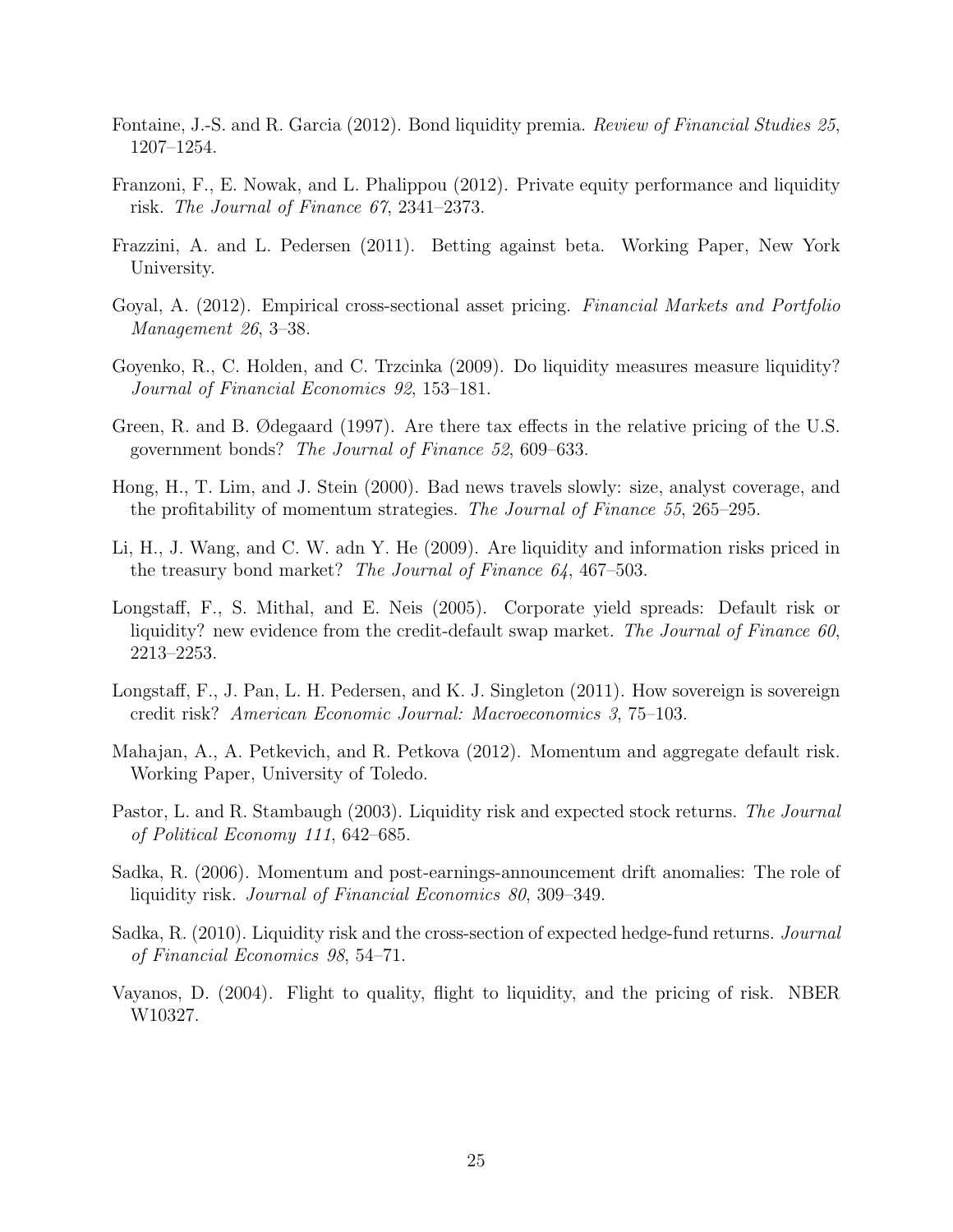#### Table 1: **Time-Series Regressions – Liquidity and Volatility Portfolios**

Time-series regression of portfolios returns on funding liquidity changes, ∆*F L<sup>t</sup>* and market returns, *MKTt*:  $r_{it} = \alpha_i + \beta_i^{\Delta FL} \Delta FL_t + \beta_i^{MKT} MKT_t + \varepsilon_{it}$ . Panel (a) displays results for liquidity-sorted decile portfolios, with t-statistics in parenthesis. Panel (b) displays results for volatility-sorted decile portfolios. Quarterly data, Q2/1986 - Q4/2011.

|                     | Illiquid  | $\overline{2}$ | 3         | $\overline{4}$ | 5         | 6         |           | 8         | 9         | Liquid    |
|---------------------|-----------|----------------|-----------|----------------|-----------|-----------|-----------|-----------|-----------|-----------|
| $\beta^{\Delta FL}$ | $-3.05$   | $-3.01$        | $-2.28$   | $-2.10$        | $-2.22$   | $-2.25$   | $-2.04$   | $-1.76$   | $-1.39$   | $-0.28$   |
|                     | $(-3.47)$ | $(-2.97)$      | $(-2.26)$ | $(-2.22)$      | $(-2.57)$ | $(-3.11)$ | $(-2.98)$ | $(-2.67)$ | $(-2.54)$ | $(-0.78)$ |
| $\beta^{MKT}$       | 0.71      | 0.85           | 0.90      | 0.94           | 0.92      | 0.88      | 0.95      | 0.94      | 0.83      | 0.86      |
|                     | (11.4)    | (11.9)         | (12.6)    | (13.9)         | (14.9)    | (17.1)    | (19.5)    | (20.1)    | (21.4)    | (33.9)    |
| $R^2$               | 64.3%     | 65.1%          | 66.4%     | 70.4%          | 73.4%     | 78.6%     | 82.3%     | 82.8%     | 84.4%     | 92.7%     |

Panel (a) Liquidity-Sorted Decile Portfolios

|                     | Most Vol. | 2         | 3         | 4         | 5         | 6         |           | 8         | 9         | Least Vol. |
|---------------------|-----------|-----------|-----------|-----------|-----------|-----------|-----------|-----------|-----------|------------|
| $\beta^{\Delta FL}$ | $-2.64$   | $-2.75$   | $-2.52$   | $-2.23$   | $-1.94$   | $-2.07$   | $-2.03$   | $-1.39$   | $-1.40$   | $-1.32$    |
|                     | $(-2.24)$ | $(-2.91)$ | $(-3.07)$ | $(-2.72)$ | $(-2.46)$ | $(-2.78)$ | $(-3.03)$ | $(-2.24)$ | $(-2.29)$ | $(-2.05)$  |
| $\beta^{MKT}$       | 1.19      | 1.07      | 1.00      | 1.01      | 0.93      | 0.85      | 0.83      | 0.76      | 0.67      | 0.50       |
|                     | (14.3)    | (15.9)    | (17.2)    | (17.3)    | (16.7)    | (16.1)    | (17.5)    | (17.2)    | (15.6)    | (11.6)     |
| $R^2$               | 71.3%     | 76.0%     | 78.7%     | 78.5%     | 77.1\%    | 76.2%     | 79.1\%    | 78.0%     | 74.7%     | 60.4\%     |

Panel (b) Volatility-Sorted Portfolios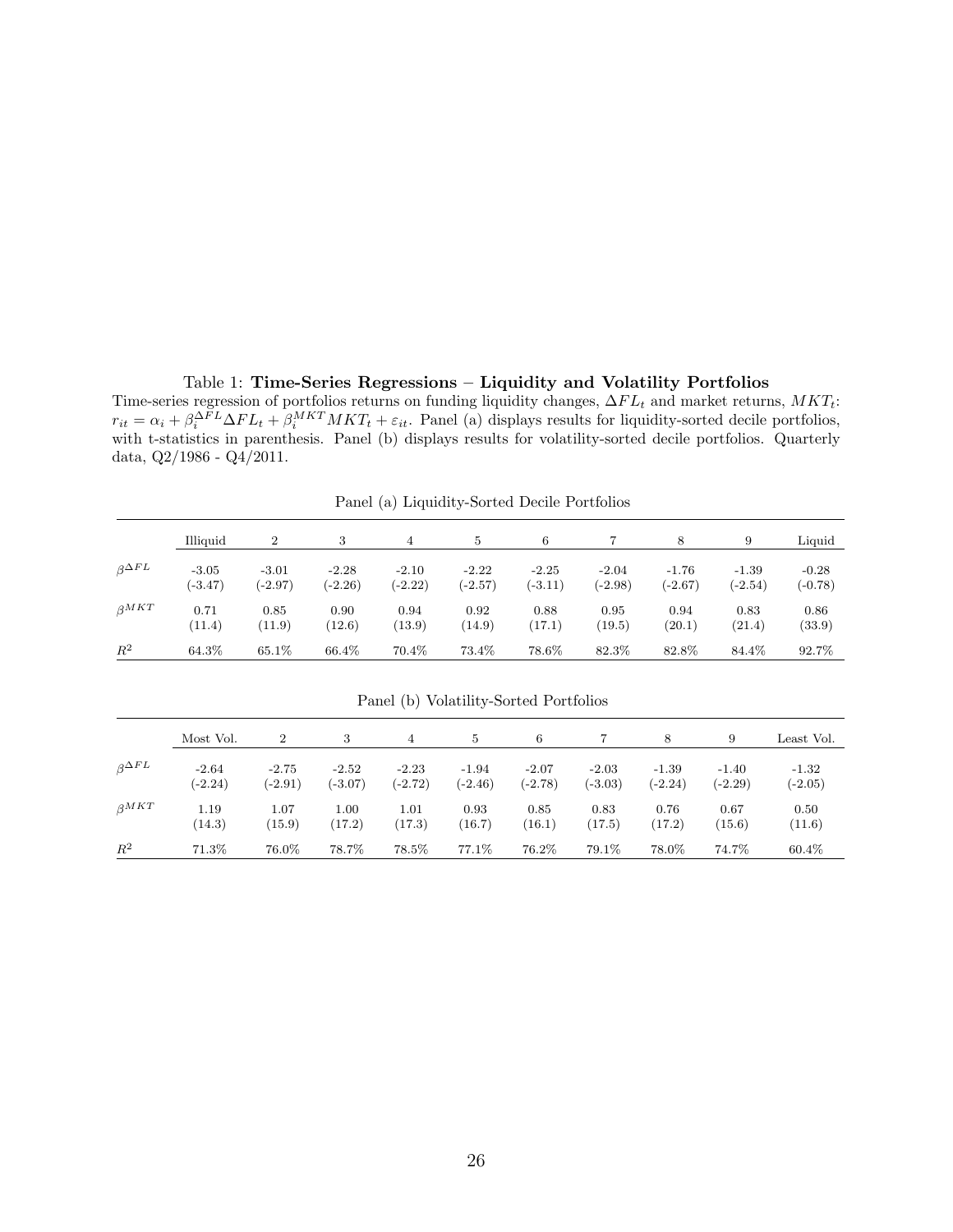#### Table 2: **Pricing Volatility and Liquidity Portfolios**

Cross-sectional asset pricing tests based on two-stage Fama-MacBeth regressions for liquidity-sorted decile portfolios (Panel a), volatility-sorted decile portfolios (Panel b), and the combination of volatility and liquidity-sorted portfolios (Panel c). Quarterly data, Q2/1986 - Q4/2011.

|                            | CAPM                 | FF3                  | LevFct              | $\Delta FL$          |                      | Augmented by $\Delta FL$ |                       |
|----------------------------|----------------------|----------------------|---------------------|----------------------|----------------------|--------------------------|-----------------------|
| $\alpha$                   | 15.71<br>(3.63)      | $-4.03$<br>$(-3.99)$ | 5.65<br>(1.99)      | $-3.40$<br>$(-0.75)$ | 4.23<br>(0.95)       | $-3.81$<br>$(-3.74)$     | $-1.73$<br>$(-0.41)$  |
| $\Delta FL$                |                      |                      |                     | $-2.45$<br>$(-2.75)$ | $-2.30$<br>$(-2.59)$ | $-1.89$<br>$(-2.74)$     | $-2.76$<br>$(-3.00)$  |
| LevFct                     |                      |                      | 65.70<br>(1.31)     |                      |                      |                          | $-56.29$<br>$(-1.23)$ |
| <b>MKT</b>                 | $-6.39$<br>$(-1.16)$ | 10.57<br>(2.81)      |                     |                      | 1.46<br>(0.25)       | 9.85<br>(2.63)           |                       |
| <b>SMB</b>                 |                      | 7.13<br>(3.04)       |                     |                      |                      | 6.71<br>(2.85)           |                       |
| <b>HML</b>                 |                      | 6.30<br>(2.03)       |                     |                      |                      | 5.96<br>(1.92)           |                       |
| $\mathbb{R}^2\\ \bar{R}^2$ | 3.33%<br>$-7.41\%$   | 89.30\%<br>85.73%    | 8.42\%<br>$-3.03\%$ | 68.69%<br>64.78%     | 80.93%<br>76.16%     | 91.92\%<br>87.87%        | 73.69%<br>66.17%      |

Panel (a) Liquidity-Sorted Portfolios

#### Panel (b) Volatility-Sorted Portfolios

|              | <b>CAPM</b> | FF3       | LevFct    | $\Delta FL$ |           | Augmented by $\Delta FL$ |           |
|--------------|-------------|-----------|-----------|-------------|-----------|--------------------------|-----------|
| $\alpha$     | 2.87        | $-0.58$   | 15.21     | 2.70        | 2.76      | $-0.70$                  | 6.12      |
|              | (0.93)      | $(-0.53)$ | (2.60)    | (0.89)      | (0.89)    | $(-0.65)$                | (2.30)    |
| $\Delta FL$  |             |           |           | $-1.34$     | $-1.98$   | $-1.87$                  | $-1.04$   |
|              |             |           |           | $(-1.61)$   | $(-2.47)$ | $(-1.39)$                | $(-1.36)$ |
| LevFct       |             |           | $-73.67$  |             |           |                          | $-29.31$  |
|              |             |           | $(-1.69)$ |             |           |                          | $(-1.09)$ |
| <b>MKT</b>   | 7.45        | 9.09      |           |             | 3.79      | 8.41                     |           |
|              | (1.49)      | (2.49)    |           |             | (0.81)    | (2.33)                   |           |
| $_{\rm SMB}$ |             | 3.30      |           |             |           | 3.48                     |           |
|              |             | (1.38)    |           |             |           | (1.47)                   |           |
| <b>HML</b>   |             | 3.71      |           |             |           | 3.50                     |           |
|              |             | (1.21)    |           |             |           | (1.14)                   |           |
| $R^2$        | 50.64%      | 89.86%    | 48.75%    | 84.94%      | 88.65%    | 91.42\%                  | 91.37%    |
| $\bar{R}^2$  | 45.15%      | 86.48%    | 42.35%    | 83.06%      | 85.81%    | 87.13%                   | 88.91\%   |

Panel (c) Liquidity and Volatility-Sorted Portfolios

|                            | CAPM   | FF3       | LevFct    | $\Delta FL$ |           | Augmented by $\Delta FL$ |           |
|----------------------------|--------|-----------|-----------|-------------|-----------|--------------------------|-----------|
| $\alpha$                   | 3.83   | $-0.95$   | 12.90     | 1.12        | 2.96      | $-1.21$                  | 2.09      |
|                            | (1.35) | $(-1.06)$ | (2.75)    | (0.39)      | (1.01)    | $(-1.42)$                | (0.82)    |
| $\Delta FL$                |        |           |           | $-1.63$     | $-2.32$   | $-2.00$                  | $-1.56$   |
|                            |        |           |           | $(-2.12)$   | $(-2.90)$ | $(-2.62)$                | $(-2.12)$ |
| LevFct                     |        |           | $-40.42$  |             |           |                          | $-8.19$   |
|                            |        |           | $(-1.43)$ |             |           |                          | $(-0.38)$ |
| <b>MKT</b>                 | 6.62   | 8.52      |           |             | 2.82      | 7.97                     |           |
|                            | (1.36) | (2.33)    |           |             | (0.63)    | (2.18)                   |           |
| <b>SMB</b>                 |        | 4.98      |           |             |           | 4.98                     |           |
|                            |        | (2.19)    |           |             |           | (2.19)                   |           |
| HML                        |        | 4.59      |           |             |           | 4.46                     |           |
|                            |        | (1.52)    |           |             |           | (1.47)                   |           |
| $\mathbb{R}^2\\ \bar{R}^2$ | 21.49% | 81.01%    | 7.90%     | 69.23%      | 81.87%    | 84.67%                   | 69.80%    |
|                            | 17.36% | 78.01%    | 2.78%     | 67.52%      | 79.86%    | 81.26\%                  | 66.24\%   |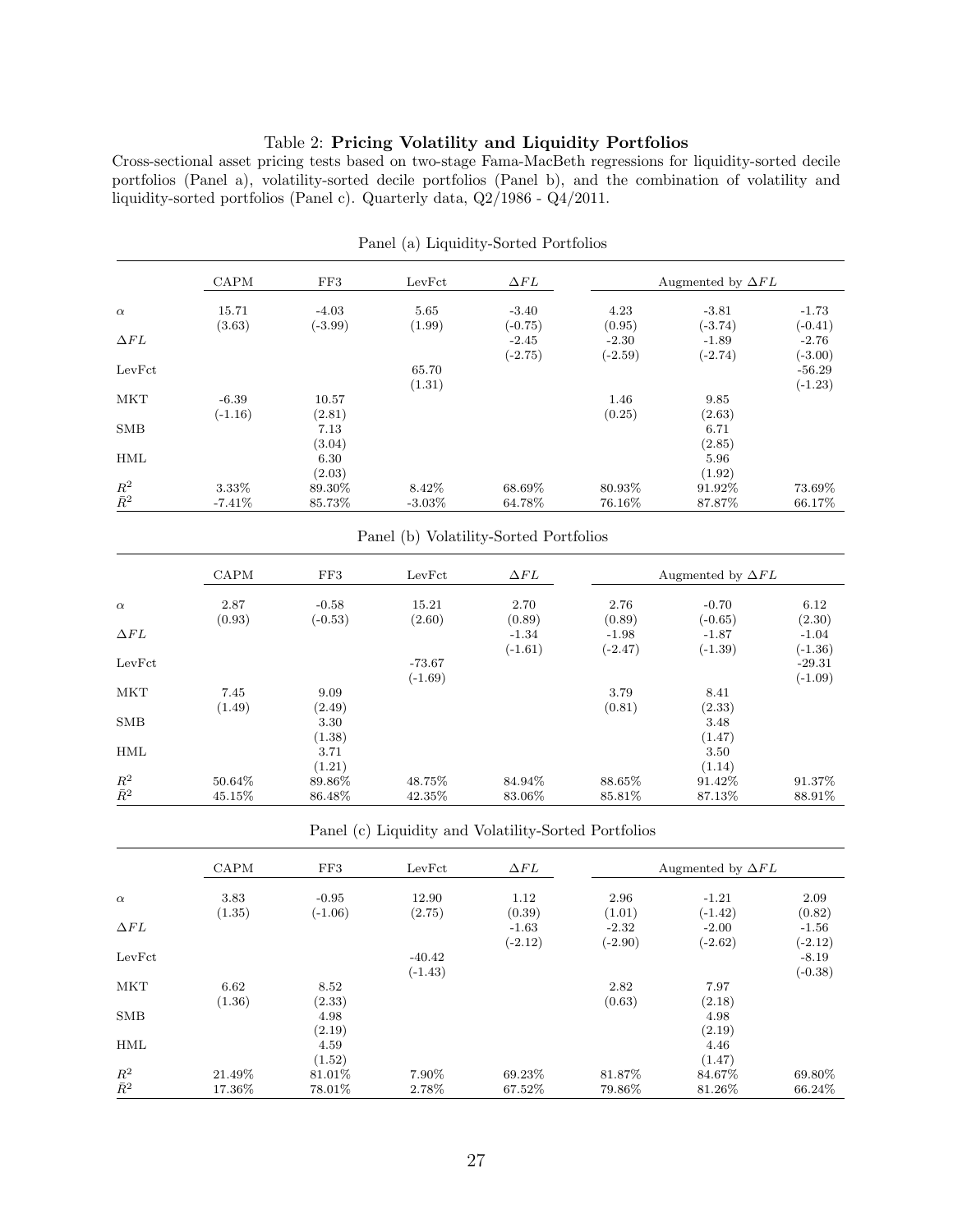|                                         |                             |                                                         | most volatile, and portfolio 10 is the most liquid or the least volatile portfolio. Estimates are multiplied by 100. Quarterly data, $Q2/1986$ - $Q4/2011$ . |                                                         | Panel (a) Liquidity Regressions                         |                                                        |                                                        |                                                         |                                                         |                                                          |
|-----------------------------------------|-----------------------------|---------------------------------------------------------|--------------------------------------------------------------------------------------------------------------------------------------------------------------|---------------------------------------------------------|---------------------------------------------------------|--------------------------------------------------------|--------------------------------------------------------|---------------------------------------------------------|---------------------------------------------------------|----------------------------------------------------------|
|                                         | Worse                       | $\mathcal{C}$                                           | S                                                                                                                                                            | 4                                                       | LO.                                                     | G                                                      | $\overline{z}$                                         | $\infty$                                                | $\circ$                                                 | Best                                                     |
| Liq. port.<br>t-stat.<br>$\mathbb{R}^2$ | $(2.31)$<br>$5.0\%$<br>30.8 | $7.4$<br>(2.16)<br>4.4%                                 | $\begin{array}{c} 4.2 \\ (3.28) \\ 9.6\% \end{array}$                                                                                                        | $(2.59)$<br>$6.2%$<br>$1.6\,$                           | $\begin{array}{c} 0.8 \\ (3.37) \\ 10.1\% \end{array}$  | $\begin{array}{c} 0.4 \\ (3.48) \\ 10.7\% \end{array}$ | $\begin{array}{c} 0.2 \\ (3.42) \\ 10.4\% \end{array}$ | $\begin{array}{c} 0.1 \\ (3.36) \\ 10.1\% \end{array}$  | $\begin{array}{c} 0.05 \\ (3.63) \\ 11.5\% \end{array}$ | $(3.39)$<br>10.2%<br>$0.01\,$                            |
| Vol. port.<br>t-stat.<br>$\mathbb{R}^2$ | $(1.49)$<br>$2.2\%$<br>8.2  | $\left(2.39\right)$ $5.4\%$<br>$11.6$                   | $\begin{array}{c} 4.7 \\ (1.31) \\ 1.7\% \end{array}$                                                                                                        | $\begin{array}{c} 4.2 \\ (1.13) \\ 1.3\% \end{array}$   | $\begin{array}{c} -0.8 \\ (-0.54) \\ 0.3\% \end{array}$ | $\begin{array}{c} 1.3 \\ (0.39) \\ 0.2 \% \end{array}$ | $\begin{array}{c} 1.9 \\ (0.70) \\ 0.5\% \end{array}$  | $\begin{array}{c} 0.1 \\ (0.04) \\ 0.0 \% \end{array}$  | $\begin{array}{c} -0.1 \\ (-0.05) \\ 0.0\% \end{array}$ | $\begin{array}{c} 9.1 \\ (1.76) \\ 3.0 \% \end{array}$   |
|                                         |                             |                                                         |                                                                                                                                                              |                                                         | Panel (b) Volatility Regressions                        |                                                        |                                                        |                                                         |                                                         |                                                          |
|                                         | Worse                       | Z                                                       | S                                                                                                                                                            | 4                                                       | S                                                       | G                                                      | $\overline{ }$                                         | $^{\circ}$                                              | c                                                       | Best                                                     |
| Liq. port.<br>t-stat.<br>$\mathbb{R}^2$ | $(4.62)$<br>17.4%<br>0.49   | $\begin{array}{c} (3.94) \\ 13.3\% \end{array}$<br>0.58 | $(4.42)$<br>16.2%<br>$0.62\,$                                                                                                                                | $\begin{array}{c} 0.52 \\ (3.66) \\ 11.7\% \end{array}$ | $\begin{array}{c} 0.55 \\ (3.68) \\ 11.8\% \end{array}$ | $(4.29)$<br>15.4%<br>$\!0.62\!$                        | $(3.70)$<br>12.0%<br>0.57                              | $(3.86)$<br>12.9%<br>$0.60\,$                           | $\begin{array}{c} 0.61 \\ (4.11) \\ 14.3\% \end{array}$ | $(4.20)$<br>15.0%<br>$\!0.64\!$                          |
| Vol. port.<br>t-stat.<br>$R^2$          | $(4.59)$<br>17.3%<br>0.77   | $\begin{array}{c} 0.70 \\ (4.69) \\ 17.9\% \end{array}$ | $\begin{array}{c} 0.64 \\ (4.05) \\ 14.0 \% \end{array}$                                                                                                     | $(4.06)$<br>14.0%                                       | $\begin{array}{c} 0.64 \\ (4.10) \\ 14.3\% \end{array}$ | $(3.71)$<br>12.0%<br>0.55                              | $\begin{array}{c} 0.52 \\ (3.29) \\ 9.7\% \end{array}$ | $\begin{array}{c} 0.53 \\ (4.03) \\ 13.8\% \end{array}$ | $\begin{array}{c} 0.47 \\ (3.50) \\ 10.8\% \end{array}$ | $\begin{array}{c} 0.43 \\ (3.76) \\ 12.3 \% \end{array}$ |

Slope coefficient estimates in regressions of **Sensitivity of Volatility and Illiquidity to Funding Liquidity**<br>and of changes of portfolios volatility on funding liquidity imovations,  $\Delta VOL_{it} + \xi_{it}$ , (Panel a) and of cha Slope coefficient estimates in regressions of changes in portfolios' illiquidity on funding liquidity imovations,  $\Delta ILLIQ_{it} = \gamma_0 i + \gamma_i \Delta FL_t + \xi_{it}$  (Panel a) and of changes of portfolios volatility on funding liquidity imovations,  $\Delta VOL_{it} = \gamma_0, i + \gamma_i \Delta FL_t + \xi_{it}$ , (Panel b). Portfolio 1 is the least liquid or the Table 3: **Sensitivity of Volatility and Illiquidity to Funding Liquidity**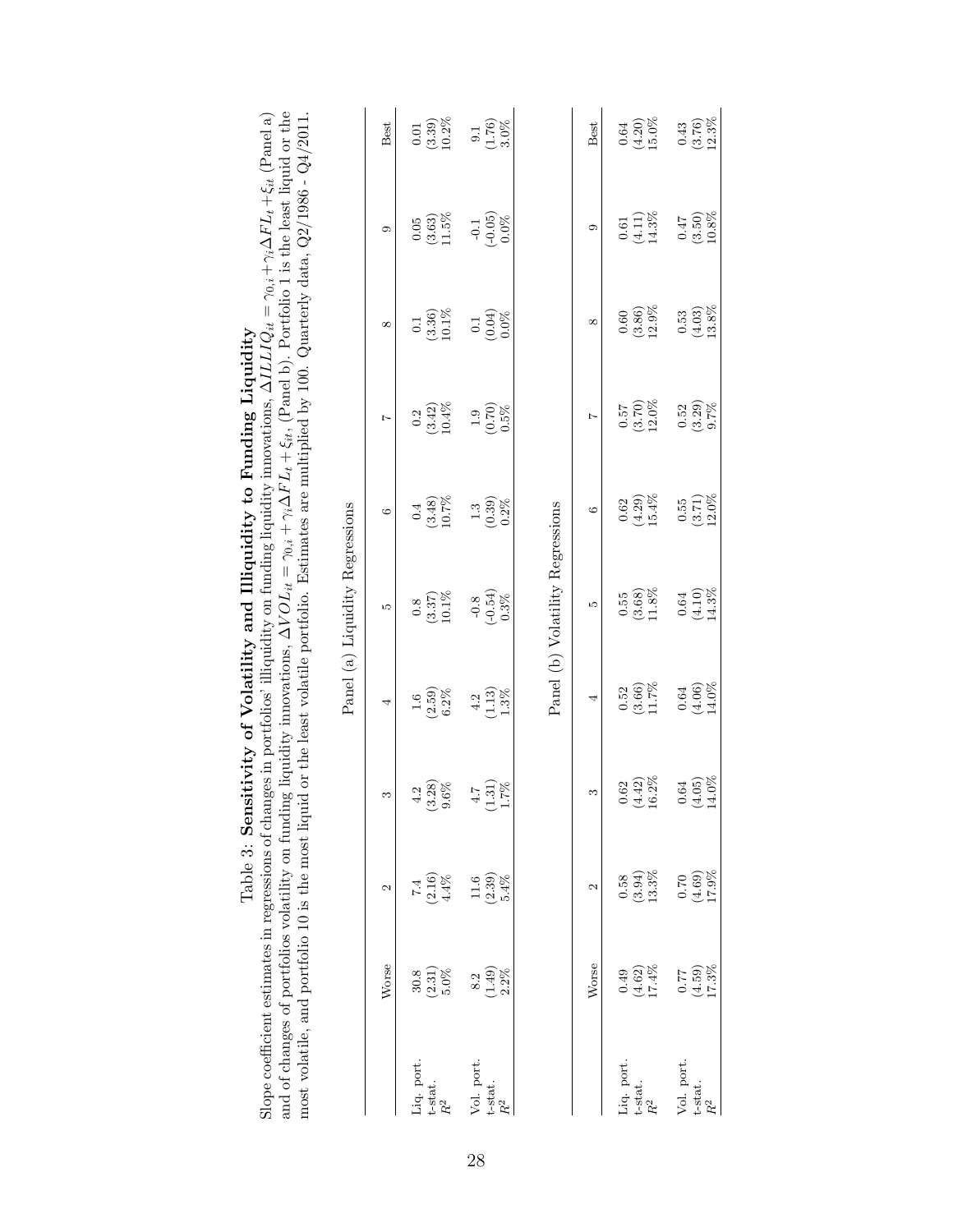#### Table 4: **Conditional Average Liquidity and Volatility**

Average illiquidity and volalitity of liquidity-sorted and volatility-sorted decile portfolios conditional on the lagged value of funding liquidity being in the bottom 30% (low *F L<sup>t</sup>−*<sup>1</sup>) or the top 30% (high *F L<sup>t</sup>−*<sup>1</sup>). Portfolio 1 is the least liquid or most volatile, and portfolio 10 is the most liquid or least volatile. The illiquidity ratio and volatility are multiplied by 100. Quarterly data, Q2/1986 - Q4/2011.

|                |         | Liquidity Portfolios |      |           | Volatility Portfolios |      |
|----------------|---------|----------------------|------|-----------|-----------------------|------|
|                | Returns | Illiqu.              | Vol. | Returns   | Illiqu.               | Vol. |
| $\mathbf{1}$   | 13.52   | 382.51               | 3.72 | 10.45     | 104.49                | 5.11 |
| $\overline{2}$ | 12.35   | 66.09                | 3.82 | 6.16      | 54.86                 | 4.39 |
| 3              | 10.78   | 22.15                | 3.77 | 8.18      | 52.89                 | 4.08 |
| $\overline{4}$ | 7.94    | 9.44                 | 3.66 | 7.76      | 36.13                 | 3.78 |
| 5              | 9.08    | 3.79                 | 3.51 | 8.51      | 37.72                 | 3.52 |
| 6              | 9.27    | 1.88                 | 3.38 | 6.87      | 41.25                 | 3.26 |
| 7              | 6.02    | 1.07                 | 3.39 | 7.62      | 31.95                 | 3.08 |
| 8              | 6.74    | 0.58                 | 3.34 | 7.23      | 33.19                 | 2.85 |
| 9              | 6.01    | 0.28                 | 3.15 | 8.05      | 32.50                 | 2.58 |
| 10             | 0.38    | 0.10                 | 3.02 | $10.87\,$ | 44.99                 | 2.20 |

Panel (a) Low *F L<sup>t</sup>−*<sup>1</sup>

Panel (b) High *F L<sup>t</sup>−*<sup>1</sup>

|                |         | Liquidity Portfolios |      |         | Volatility Portfolios |      |
|----------------|---------|----------------------|------|---------|-----------------------|------|
|                | Returns | Illiqu.              | Vol. | Returns | Illiqu.               | Vol. |
| 1              | 13.90   | 475.23               | 4.40 | 21.69   | 117.07                | 5.66 |
| $\overline{2}$ | 17.38   | 76.23                | 4.40 | 19.10   | 74.84                 | 5.07 |
| 3              | 15.92   | 28.16                | 4.31 | 14.35   | 58.99                 | 4.70 |
| $\overline{4}$ | 15.48   | 11.35                | 4.18 | 14.33   | 49.22                 | 4.37 |
| 5              | 15.05   | 5.29                 | 4.08 | 12.66   | 39.10                 | 4.14 |
| 6              | 13.62   | 2.57                 | 3.96 | 13.07   | 49.66                 | 3.89 |
| 7              | 13.27   | 1.27                 | 3.91 | 12.65   | 43.25                 | 3.66 |
| 8              | 12.58   | 0.67                 | 3.85 | 11.09   | 32.26                 | 3.33 |
| 9              | 9.88    | 0.64                 | 3.68 | 9.69    | 38.65                 | 3.08 |
| 10             | 10.69   | 0.12                 | 3.57 | 9.28    | 56.74                 | 2.55 |

Panel (c) High *F L<sup>t</sup>−*<sup>1</sup> - Low *F L<sup>t</sup>−*<sup>1</sup>

|    |         | Liquidity Portfolios |      |         | Volatility Portfolios |      |
|----|---------|----------------------|------|---------|-----------------------|------|
|    | Returns | Illiqu.              | Vol. | Returns | Illiqu.               | Vol. |
| 1  | 0.38    | 92.72                | 0.67 | 11.24   | 12.57                 | 0.55 |
| 2  | 5.03    | 10.13                | 0.57 | 12.94   | 19.98                 | 0.68 |
| 3  | 5.14    | 6.01                 | 0.53 | 6.17    | 6.10                  | 0.62 |
| 4  | 7.53    | 1.91                 | 0.52 | 6.57    | 13.09                 | 0.59 |
| 5  | 5.97    | 1.50                 | 0.58 | 4.14    | 1.38                  | 0.62 |
| 6  | 4.35    | 0.69                 | 0.58 | 6.20    | 8.41                  | 0.63 |
| 7  | 7.25    | 0.20                 | 0.53 | 5.03    | 11.30                 | 0.58 |
| 8  | 5.84    | 0.09                 | 0.52 | 3.86    | $-0.93$               | 0.47 |
| 9  | 3.87    | 0.06                 | 0.53 | 1.64    | 6.14                  | 0.51 |
| 10 | 10.32   | 0.02                 | 0.55 | $-1.59$ | 11.75                 | 0.36 |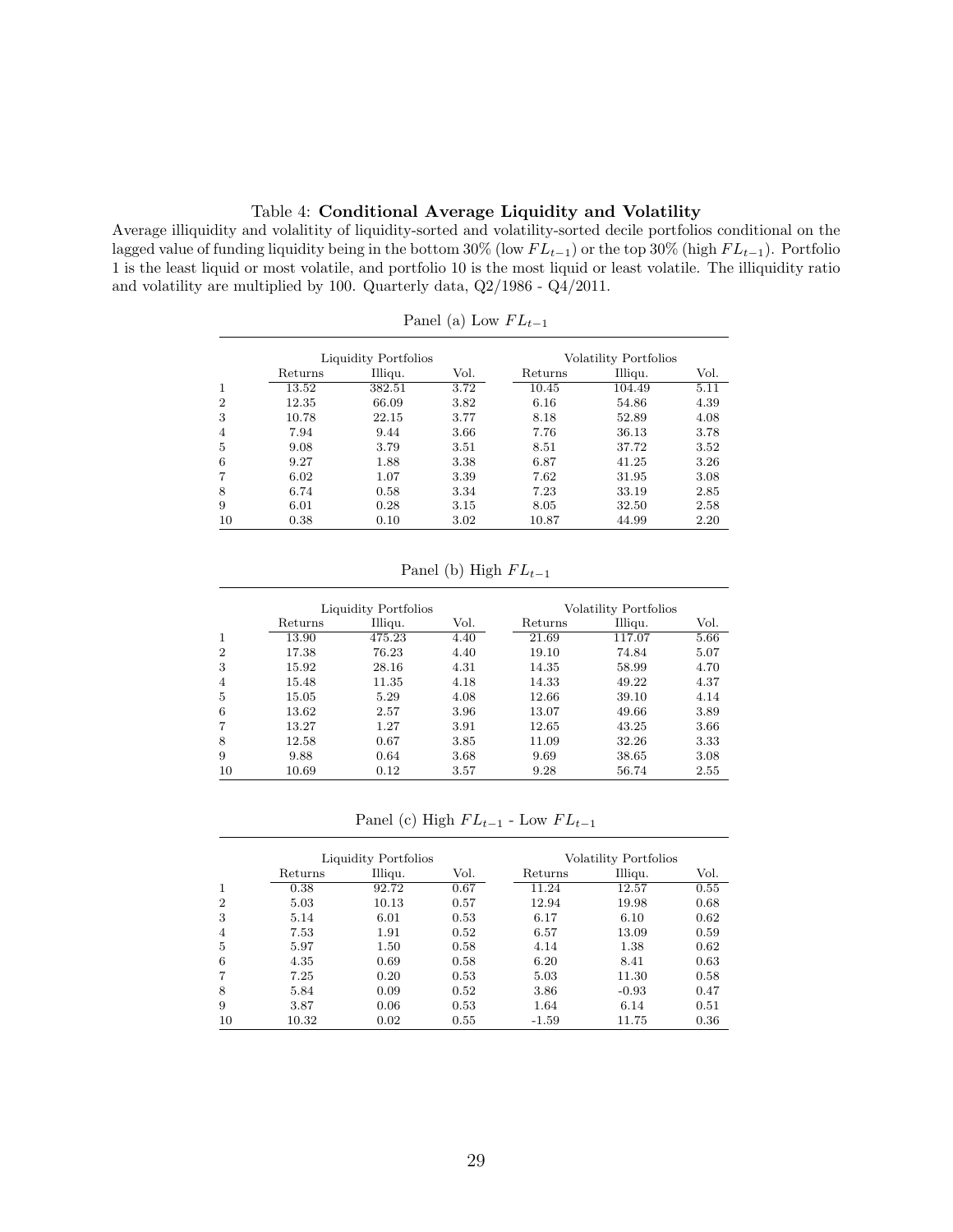|              |                        |                      | $r_{it} = \alpha_i + \beta^{ \Delta F \, L}_{i} \Delta F L_{t} + \beta^{ M \, KT}_{i} M K T_{t} + \varepsilon_{it}$ . |                                               |                      | Quarterly data, $Q2/1986 - Q4/2011$ .          |                                                |                                                |                                                |                                                |          |          |          |       |       |
|--------------|------------------------|----------------------|-----------------------------------------------------------------------------------------------------------------------|-----------------------------------------------|----------------------|------------------------------------------------|------------------------------------------------|------------------------------------------------|------------------------------------------------|------------------------------------------------|----------|----------|----------|-------|-------|
|              |                        |                      | $\beta^{\Delta FL}$                                                                                                   |                                               |                      |                                                |                                                | $\beta^{MKT}$                                  |                                                |                                                |          |          | $R^2$    |       |       |
|              | $\operatorname{Small}$ | 2                    | $\infty$                                                                                                              |                                               | Big                  | Small                                          | 2                                              | $\infty$                                       |                                                | Big                                            | Small    | 2        | m        |       | Big   |
| $_{\rm Low}$ | $-1.89$<br>$(-1.33)$   | $-0.12$<br>$(-0.13)$ | (0.42)                                                                                                                | $\begin{array}{c} 1.03 \\ (1.37) \end{array}$ | (1.62)<br>0.84       | $\begin{array}{c} 1.51 \\ (15.01) \end{array}$ | (30.44)                                        | $\begin{array}{c} 1.31 \\ (21.36) \end{array}$ | $1.23$<br>(22.96)                              | (26.65)                                        | 72.3%    | 82.2%    | 83.2%    | 84.9% | 88.3% |
| 2            | $(-2.02)$<br>$-2.30$   | $-1.31$<br>$(-1.49)$ | $(00^{\circ}$ T-)                                                                                                     | $-1.60$<br>$(-2.36)$                          | $(-0.83)$<br>$-0.42$ | (15.19)                                        | $\begin{array}{c} 1.12\\ (17.93) \end{array}$  | $\begin{array}{c} 1.07 \\ (21.71) \end{array}$ | $\begin{array}{c} 0.96 \\ (20.03) \end{array}$ | (24.85)                                        | 73.4%    | $78.8\%$ | 84.2%    | 82.6% | 87.4% |
| S            | $-2.44$<br>$(-2.49)$   | $-2.08$<br>$(-2.51)$ | $-1.95$<br>$(-2.45)$                                                                                                  | $-2.20$<br>$(-2.92)$                          | $(-1.68)$<br>$-1.06$ | (1.01)                                         | $\begin{array}{c} 0.98 \\ (16.63) \end{array}$ | $\frac{0.87}{(15.43)}$                         | (17.87)                                        | $\begin{array}{c} 0.82 \\ (18.35) \end{array}$ | 72.3%    | $77.1\%$ | $74.4\%$ | 79.7% | 79.7% |
|              | $(-2.90)$<br>$-3.03$   | $-2.04$<br>$(-2.15)$ | $-2.10$<br>$(-2.26)$                                                                                                  | $-2.07$<br>$(-2.73)$                          | $-1.50$<br>$(-2.04)$ | (12.52)                                        | $\begin{array}{c} 0.92 \\ (13.70) \end{array}$ | $\begin{array}{c} 0.92 \\ (13.98) \end{array}$ | $\begin{array}{c} 0.91 \\ (16.91) \end{array}$ | (15.55)                                        | $67.1\%$ | $69.6\%$ | $70.6\%$ | 77.8% | 74.3% |
| High         | $-3.34$<br>$(-2.74)$   | $-2.8$<br>$(-2.37)$  | (62.7)                                                                                                                | $-2.69$<br>$(-2.80)$                          | $-2.21$<br>$(-2.31)$ | $\frac{1.08}{(12.48)}$                         | $\frac{1.05}{(12.65)}$                         | $\begin{array}{c} 0.89 \\ (11.89) \end{array}$ | (14.04)                                        | $\frac{0.83}{(12.28)}$                         | 66.7%    | 66.7%    | $63.2\%$ | 71.4% | 65.4% |

| ב<br>ב<br>$\frac{1}{2}$<br>1<br>-<br>$\frac{1}{2}$<br>$\overline{ }$<br>gressions augmenter<br>$\sim$ CAPM region<br>eries UA!<br>Time-s<br>ĺ<br>$\tau_{\rm abh}$ | ۱<br>l<br>$-41$ cases<br>$\frac{5}{2}$<br>ול<br>י<br>i<br>[<br>í<br>$-1 - 1$<br>eturns on the fund<br>Ì<br>arlet no-<br>)<br>Sidna<br>Ų<br>ime-series regression of size and book | $\overline{1}$<br>.<br>.<br>.<br>.<br>ヽ ゝ こ こ こ こ こ こ こ こ こ<br>۱<br>֧֧֦֧֧֧֧֧֧֧֧֧֧֧֧֧֛֪֛֚֚֚֚֚֝֝֝֬֝֬֓֓֓֝֬֓֓֝֬֓֓֝֬֝֬֝֬֝֬֝֬֝֬֝֬֝֬֝֬֬<br>$\sim$ $\sim$ $\sim$<br>$\cdots$ and $\bar{t}$ then<br>$MKT$ $MKT$<br>$2\Delta F L_t + \mu_s$ |
|-------------------------------------------------------------------------------------------------------------------------------------------------------------------|-----------------------------------------------------------------------------------------------------------------------------------------------------------------------------------|-----------------------------------------------------------------------------------------------------------------------------------------------------------------------------------------------------------------------------------|
|                                                                                                                                                                   | I                                                                                                                                                                                 | $r_{it} = \alpha_i + \beta_i^2$                                                                                                                                                                                                   |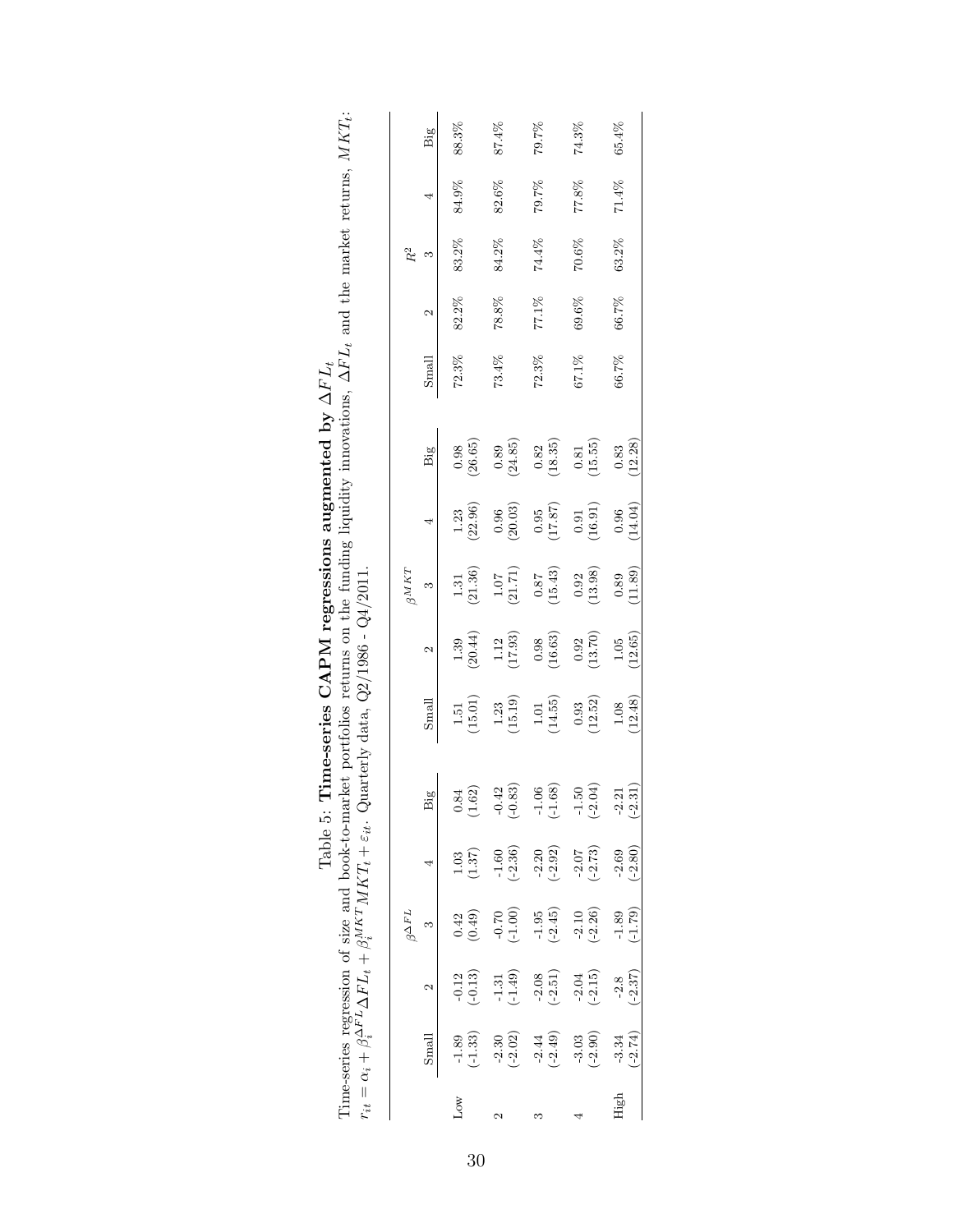#### Table 6: **Pricing Size and Book-to-Market Portfolios**

Cross-section asset pricing tests based on two-stage Fama-MacBeth regressions for size and value portfolios. Panel (a) displays results for 5 *×* 5 double-sorted Fama-French portfolios but excluding the small-growth portfolios and Panel (b) displays results for the 10 *×* 10 double-sorted Fama-French portfolios. Quarterly data, Q2/1986 - Q4/2011.

|             | <b>CAPM</b> | FF3    | LevFct  | $\Delta FL$ |           | Augmented by $\Delta FL$ |           |
|-------------|-------------|--------|---------|-------------|-----------|--------------------------|-----------|
| $\alpha$    | 10.46       | 0.05   | 6.18    | 3.52        | 7.11      | 0.26                     | 4.24      |
|             | (1.70)      | (0.05) | (1.45)  | (0.82)      | (1.21)    | (0.029)                  | (1.07)    |
| $\Delta FL$ |             |        |         | $-0.83$     | $-0.92$   | $-0.84$                  | $-0.50$   |
|             |             |        |         | $(-1.07)$   | $(-1.16)$ | $(-1.26)$                | $(-0.56)$ |
| LevFct      |             |        | 26.11   |             |           |                          | 19.07     |
|             |             |        | (1.07)  |             |           |                          | (0.68)    |
| <b>MKT</b>  | $-2.29$     | 6.46   |         |             | $-0.40$   | 6.15                     |           |
|             | $(-0.33)$   | (1.77) |         |             | $(-0.06)$ | (1.69)                   |           |
| <b>SMB</b>  |             | 2.42   |         |             |           | 2.44                     |           |
|             |             | (1.08) |         |             |           | (1.08)                   |           |
| HML         |             | 3.95   |         |             |           | 3.53                     |           |
|             |             | (1.18) |         |             |           | (1.01)                   |           |
| $R^2$       | 3.41\%      | 54.75% | 30.19%  | 25.71\%     | 39.91\%   | 56.09%                   | 35.16\%   |
| $\bar{R}^2$ | $-0.79\%$   | 48.84% | 27.01\% | 22.33%      | 34.44%    | 48.10\%                  | 28.99%    |

Panel (a) 5 *×* 5 Size and Book-to-Market Double-Sorts

|             | <b>CAPM</b> | FF3       | LevFct | $\Delta FL$ |           | Augmented by $\Delta FL$ |           |
|-------------|-------------|-----------|--------|-------------|-----------|--------------------------|-----------|
| $\alpha$    | 27.82       | 19.89     | 1.93   | $-4.64$     | 9.82      | 18.83                    | $-2.42$   |
|             | (2.65)      | (4.51)    | (0.40) | $(-0.67)$   | (1.47)    | (4.72)                   | $(-0.37)$ |
| $\Delta FL$ |             |           |        | $-1.87$     | $-1.40$   | $-1.05$                  | $-1.09$   |
|             |             |           |        | $(-2.09)$   | $(-1.84)$ | $(-1.35)$                | $(-1.49)$ |
| LevFct      |             |           | 99.54  |             |           |                          | 75.55     |
|             |             |           | (2.65) |             |           |                          | (3.11)    |
| <b>MKT</b>  | $-18.52$    | $-16.88$  |        |             | $-4.95$   | $-13.75$                 |           |
|             | $(-1.89)$   | $(-2.47)$ |        |             | $(-0.70)$ | $(-2.42)$                |           |
| <b>SMB</b>  |             | 5.82      |        |             |           | 4.22                     |           |
|             |             | (1.94)    |        |             |           | (1.58)                   |           |
| <b>HML</b>  |             | 2.47      |        |             |           | $-2.60$                  |           |
|             |             | (0.52)    |        |             |           | $(-0.67)$                |           |
| $R^2$       | 16.11\%     | 69.90%    | 46.70% | 35.79%      | 41.32%    | 75.01%                   | 52.16\%   |
| $\bar{R}^2$ | 15.27%      | 68.98%    | 46.16% | 35.13%      | 40.13%    | 73.99%                   | 51.18%    |

Panel (b) 10 *×* 10 Size and Book-to-Market Double-Sorts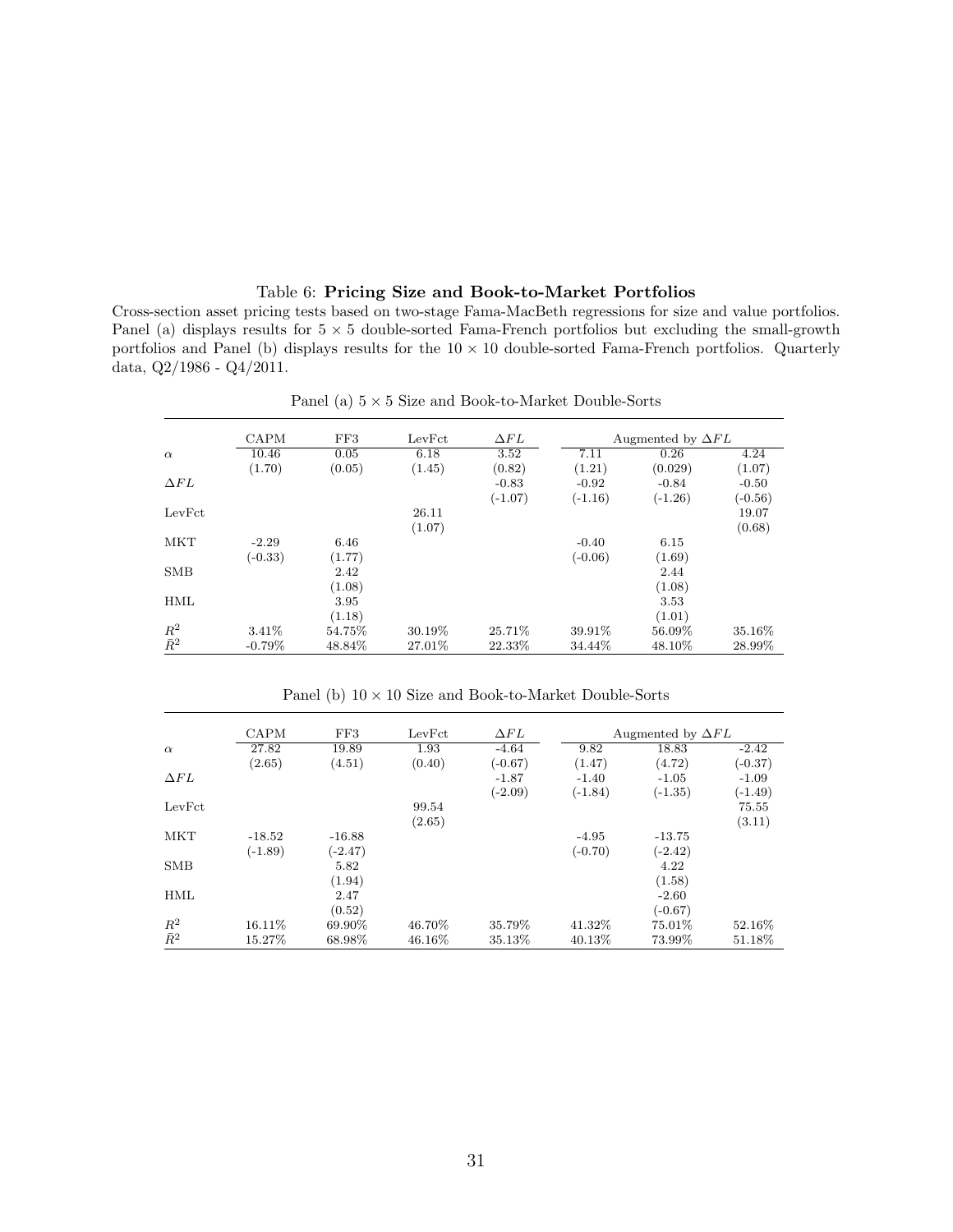Cross-section asset pricing tests based on two-stage Fama-MacBeth regressions for size and value portfolios. Panel (a) displays results for 10 size-sorted (excluding Nasdaq stocks) and Panel (b) displays results for 10 portfolios sorted by book-to-market. Quarterly data, Q2/1986 - Q4/2011. Panel (a) 10 Size Portfolios

Table 7: **Pricing Size-Sorted Portfolios and Book-to-Market-Sorted Portfolios**

|             | CAPM      | FF3       | LevFct     | $\Delta FL$ |           | Augmented by $\Delta FL$ |           |
|-------------|-----------|-----------|------------|-------------|-----------|--------------------------|-----------|
| $\alpha$    | 17.00     | $-3.12$   | 11.22      | $-3.48$     | 6.36      | $-3.29$                  | $-1.94$   |
|             | (3.82)    | $(-3.33)$ | (3.65)     | $(-0.72)$   | (1.10)    | $(-3.55)$                | $(-0.40)$ |
| $\Delta FL$ |           |           |            | $-2.46$     | $-2.28$   | $-2.59$                  | $-2.43$   |
|             |           |           |            | $(-2.66)$   | $(-2.48)$ | $(-3.95)$                | $(-2.62)$ |
| LevFct      |           |           | $-15.92$   |             |           |                          | $-20.95$  |
|             |           |           | $(-0.62)$  |             |           |                          | $(-0.83)$ |
| <b>MKT</b>  | $-7.77$   | 10.08     |            |             | $-0.89$   | 9.30                     |           |
|             | $(-1.29)$ | (2.70)    |            |             | $(-0.13)$ | (2.49)                   |           |
| <b>SMB</b>  |           | 6.63      |            |             |           | 6.24                     |           |
|             |           | (2.87)    |            |             |           | (2.70)                   |           |
| <b>HML</b>  |           | 5.25      |            |             |           | 5.30                     |           |
|             |           | (1.70)    |            |             |           | (1.72)                   |           |
| $R^2$       | 3.59%     | 83.38%    | 1.13%      | 71.90%      | 84.23%    | 91.58%                   | 74.79%    |
| $\bar{R}^2$ | $-7.13\%$ | 77.84%    | $-11.23\%$ | 68.38%      | 80.29%    | 87.37%                   | 67.59%    |

Panel (b) 10 Book-to-Market Portfolios

|             | CAPM      | FF3       | LevFct | $\Delta FL$ |           | Augmented by $\Delta FL$ |           |
|-------------|-----------|-----------|--------|-------------|-----------|--------------------------|-----------|
|             |           |           |        |             |           |                          |           |
| $\alpha$    | 25.91     | $-3.44$   | 2.15   | $-2.39$     | 18.41     | $-0.14$                  | $-3.06$   |
|             | (4.61)    | $(-2.54)$ | (0.38) | $(-0.45)$   | (3.62)    | $(-0.07)$                | $(-0.57)$ |
| $\Delta FL$ |           |           |        | $-1.61$     | $-2.09$   | $-4.22$                  | $-1.01$   |
|             |           |           |        | $(-1.82)$   | $(-2.74)$ | $(-3.28)$                | $(-1.13)$ |
| LevFct      |           |           | 111.95 |             |           |                          | 110.32    |
|             |           |           | (3.42) |             |           |                          | (3.34)    |
| <b>MKT</b>  | $-14.52$  | 8.02      |        |             | $-13.40$  | 4.61                     |           |
|             | $(-2.29)$ | (2.19)    |        |             | $(-2.12)$ | (1.91)                   |           |
| <b>SMB</b>  |           | 2.82      |        |             |           | 0.01                     |           |
|             |           | (1.15)    |        |             |           | (0.00)                   |           |
| HML         |           | 10.32     |        |             |           | 6.24                     |           |
|             |           | (3.05)    |        |             |           | (1.75)                   |           |
| $R^2$       | 37.65%    | 61.57%    | 85.49% | $9.02\%$    | 90.83%    | 68.22%                   | 87.32%    |
| $\bar{R}^2$ | 30.72%    | 48.76%    | 83.68% | $-2.35\%$   | 88.54%    | 52.34\%                  | 83.70%    |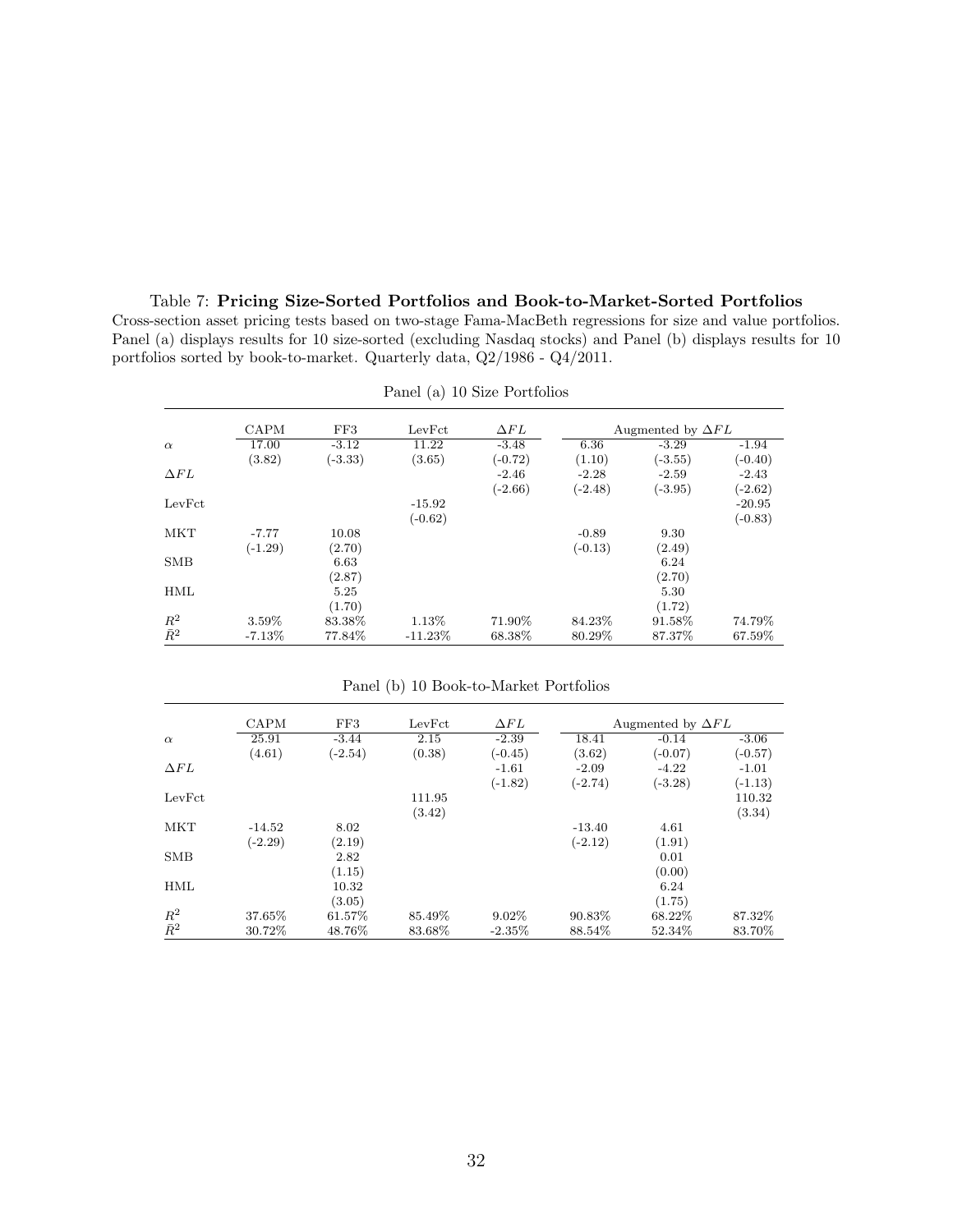#### Table 8: **Pricing Liquidity, Volatility, Size and Value**

Cross-section asset pricing tests based on two-stage Fama-MacBeth regressions for liquidity, volatility, size and value portfolios. Panel (a) displays results for 3x10 portfolios sorted by volatility, liquidity and size (excluding Nasdaq stocks) while Panel (b) displays results for 3x10 portfolios sorted by volatility, liquidity and book-to-market. Quarterly data, Q2/1986 - Q4/2011.

|             | <b>CAPM</b> | FF3       | LevFct    | $\Delta FL$ |           | Augmented by $\Delta FL$ |           |
|-------------|-------------|-----------|-----------|-------------|-----------|--------------------------|-----------|
| $\alpha$    | 4.38        | $-0.39$   | 12.27     | 0.06        | 3.26      | $-1.08$                  | 1.13      |
|             | (1.58)      | $(-0.45)$ | (3.09)    | (0.02)      | (1.13)    | $(-1.39)$                | (0.37)    |
| $\Delta FL$ |             |           |           | $-1.82$     | $-2.45$   | $-2.19$                  | $-1.76$   |
|             |             |           |           | $(-2.37)$   | $(-2.98)$ | $(-3.50)$                | $(-2.28)$ |
| LevFct      |             |           | $-31.20$  |             |           |                          | $-9.94$   |
|             |             |           | $(-1.54)$ |             |           |                          | $(-0.52)$ |
| <b>MKT</b>  | 6.10        | 7.87      |           |             | 2.20      | 7.54                     |           |
|             | (1.24)      | (2.14)    |           |             | (0.49)    | (2.05)                   |           |
| <b>SMB</b>  |             | 5.59      |           |             |           | 5.50                     |           |
|             |             | (2.47)    |           |             |           | (2.43)                   |           |
| HML         |             | 4.02      |           |             |           | 4.36                     |           |
|             |             | (1.32)    |           |             |           | (1.44)                   |           |
| $R^2$       | 12.51\%     | 76.15%    | 4.55%     | 67.79%      | 81.56%    | 82.90%                   | 68.59%    |
| $\bar{R}^2$ | 9.50%       | 73.69%    | 1.15%     | 66.64%      | 80.25%    | 80.46%                   | 66.26%    |

Panel (a) 30 Volatility, Liquidity, and Size Portfolios

|             | CAPM      | FF3       | LevFct  | $\Delta FL$ |           | Augmented by $\Delta FL$ |           |
|-------------|-----------|-----------|---------|-------------|-----------|--------------------------|-----------|
| $\alpha$    | 11.71     | $-1.66$   | 5.31    | 5.57        | 10.12     | $-1.50$                  | $-0.07$   |
|             | (2.75)    | $(-1.59)$ | (1.07)  | (1.45)      | (2.34)    | $(-1.47)$                | $(-0.02)$ |
| $\Delta FL$ |           |           |         | $-0.70$     | $-2.47$   | $-1.41$                  | $-1.00$   |
|             |           |           |         | $(-0.84)$   | $(-3.24)$ | $(-1.82)$                | $(-1.25)$ |
| LevFct      |           |           | 68.17   |             |           |                          | 74.48     |
|             |           |           | (2.34)  |             |           |                          | (2.81)    |
| MKT         | $-1.92$   | 7.60      |         |             | $-6.12$   | 7.05                     |           |
|             | $(-0.34)$ | (2.11)    |         |             | $(-1.13)$ | (1.95)                   |           |
| <b>SMB</b>  |           | 2.00      |         |             |           | 1.64                     |           |
|             |           | (0.80)    |         |             |           | (0.67)                   |           |
| <b>HML</b>  |           | 10.86     |         |             |           | 10.45                    |           |
|             |           | (3.35)    |         |             |           | (3.23)                   |           |
| $R^2$       | 1.75%     | 58.05%    | 28.02\% | 10.56%      | 64.63%    | 59.56%                   | 42.34\%   |
| $\bar{R}^2$ | $-1.64\%$ | 53.71\%   | 25.45%  | 7.36\%      | 62.10\%   | 53.78%                   | 38.07%    |

Panel (b) 30 Volatility, Liquidity, and Value Portfolios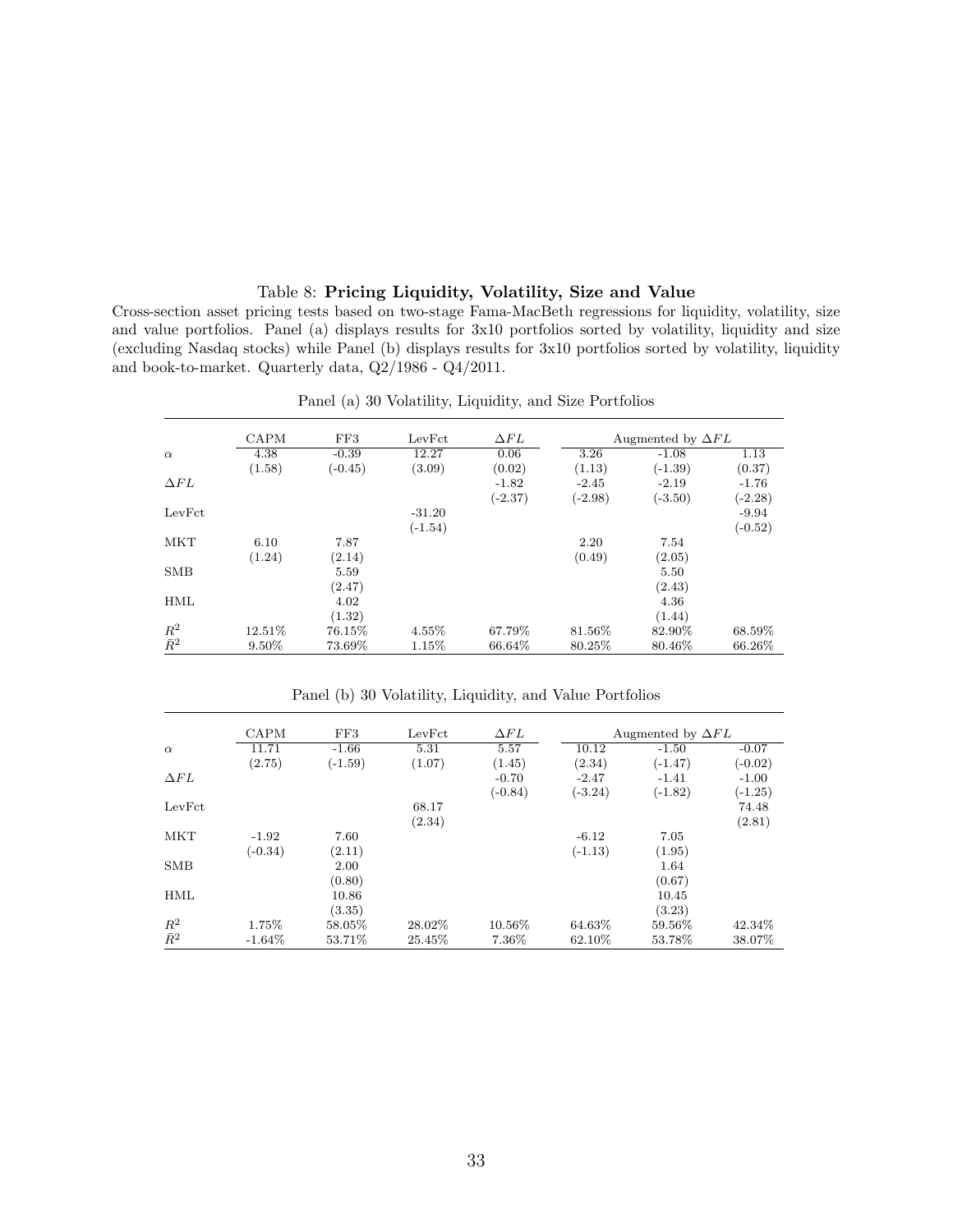| $-0.94$                                                                                                                                                   |                          | $-2.44$ | $-2.04$ | $-0.89$     |     | $-2.46$    | $-1.51$ |                                               |  |
|-----------------------------------------------------------------------------------------------------------------------------------------------------------|--------------------------|---------|---------|-------------|-----|------------|---------|-----------------------------------------------|--|
|                                                                                                                                                           |                          |         |         |             |     |            |         |                                               |  |
|                                                                                                                                                           |                          |         |         |             |     |            |         |                                               |  |
|                                                                                                                                                           |                          |         |         |             |     |            |         |                                               |  |
|                                                                                                                                                           |                          |         |         |             |     |            |         |                                               |  |
|                                                                                                                                                           |                          |         |         |             |     |            |         |                                               |  |
| NON+C11+TOA                                                                                                                                               | MOM                      |         | VOL     | NOT+T10+TON | MOM | <b>DIQ</b> | VOL     |                                               |  |
|                                                                                                                                                           |                          |         |         |             |     |            |         |                                               |  |
|                                                                                                                                                           |                          |         |         |             |     |            |         |                                               |  |
|                                                                                                                                                           |                          |         |         |             |     |            |         |                                               |  |
|                                                                                                                                                           | Augmented by $\Delta FL$ |         |         |             |     |            |         |                                               |  |
|                                                                                                                                                           |                          |         |         |             |     |            |         |                                               |  |
|                                                                                                                                                           |                          |         |         |             |     |            |         |                                               |  |
|                                                                                                                                                           |                          |         |         |             |     |            |         |                                               |  |
|                                                                                                                                                           |                          |         |         |             |     |            |         |                                               |  |
|                                                                                                                                                           |                          |         |         |             |     |            |         |                                               |  |
|                                                                                                                                                           |                          |         |         |             |     |            |         |                                               |  |
|                                                                                                                                                           |                          |         |         |             |     |            |         | stocks. Quarterly data, $Q2/1986 - Q4/2011$ . |  |
|                                                                                                                                                           |                          |         |         |             |     |            |         |                                               |  |
|                                                                                                                                                           |                          |         |         |             |     |            |         |                                               |  |
|                                                                                                                                                           |                          |         |         |             |     |            |         |                                               |  |
| oortfolios. Portfolio 1 contains the least liquid, most volatile and loser stocks, while portfolio 10 contains the most liquid, least volatile and winner |                          |         |         |             |     |            |         |                                               |  |
|                                                                                                                                                           |                          |         |         |             |     |            |         |                                               |  |
|                                                                                                                                                           |                          |         |         |             |     |            |         |                                               |  |
|                                                                                                                                                           |                          |         |         |             |     |            |         |                                               |  |
| ross-section tests of 4-factors Cahart asset pricing models based on two-stage Fama-MacBeth regressions for liquidity, volatility, and momentum           |                          |         |         |             |     |            |         |                                               |  |
|                                                                                                                                                           |                          |         |         |             |     |            |         |                                               |  |

|                  |                                                                                                                                         |                                                                                                                        |                                                                                                                                                                                                                                                                                      |                                                                                                                                                                                                                                                                                                                                                                                                                                        |                                                                                                                                                          |                                                                                                                                                                                                                                                                                                                                                   | Augmented by $\Delta F L$                                                                                                                                                                                                                                                                                                                         |             |
|------------------|-----------------------------------------------------------------------------------------------------------------------------------------|------------------------------------------------------------------------------------------------------------------------|--------------------------------------------------------------------------------------------------------------------------------------------------------------------------------------------------------------------------------------------------------------------------------------|----------------------------------------------------------------------------------------------------------------------------------------------------------------------------------------------------------------------------------------------------------------------------------------------------------------------------------------------------------------------------------------------------------------------------------------|----------------------------------------------------------------------------------------------------------------------------------------------------------|---------------------------------------------------------------------------------------------------------------------------------------------------------------------------------------------------------------------------------------------------------------------------------------------------------------------------------------------------|---------------------------------------------------------------------------------------------------------------------------------------------------------------------------------------------------------------------------------------------------------------------------------------------------------------------------------------------------|-------------|
|                  | VOL                                                                                                                                     |                                                                                                                        | MOM                                                                                                                                                                                                                                                                                  | NON+TUG+NON                                                                                                                                                                                                                                                                                                                                                                                                                            |                                                                                                                                                          | СIJ                                                                                                                                                                                                                                                                                                                                               | MOM                                                                                                                                                                                                                                                                                                                                               | NON+COT+TO/ |
|                  | $-1.51$                                                                                                                                 |                                                                                                                        |                                                                                                                                                                                                                                                                                      |                                                                                                                                                                                                                                                                                                                                                                                                                                        |                                                                                                                                                          |                                                                                                                                                                                                                                                                                                                                                   |                                                                                                                                                                                                                                                                                                                                                   |             |
|                  | $(-1.53)$                                                                                                                               | $\frac{L1Q}{-2.46}$<br>$(-3.23)$                                                                                       | $-0.24$<br>$-0.45$ )                                                                                                                                                                                                                                                                 | $\frac{-0.89}{(-1.41)}$                                                                                                                                                                                                                                                                                                                                                                                                                |                                                                                                                                                          |                                                                                                                                                                                                                                                                                                                                                   |                                                                                                                                                                                                                                                                                                                                                   |             |
| $T\,d\mathbf{V}$ |                                                                                                                                         |                                                                                                                        |                                                                                                                                                                                                                                                                                      |                                                                                                                                                                                                                                                                                                                                                                                                                                        |                                                                                                                                                          |                                                                                                                                                                                                                                                                                                                                                   |                                                                                                                                                                                                                                                                                                                                                   |             |
|                  |                                                                                                                                         |                                                                                                                        |                                                                                                                                                                                                                                                                                      |                                                                                                                                                                                                                                                                                                                                                                                                                                        |                                                                                                                                                          |                                                                                                                                                                                                                                                                                                                                                   |                                                                                                                                                                                                                                                                                                                                                   |             |
| $M\!K\!T$        |                                                                                                                                         |                                                                                                                        |                                                                                                                                                                                                                                                                                      |                                                                                                                                                                                                                                                                                                                                                                                                                                        |                                                                                                                                                          |                                                                                                                                                                                                                                                                                                                                                   |                                                                                                                                                                                                                                                                                                                                                   |             |
|                  |                                                                                                                                         |                                                                                                                        |                                                                                                                                                                                                                                                                                      |                                                                                                                                                                                                                                                                                                                                                                                                                                        |                                                                                                                                                          |                                                                                                                                                                                                                                                                                                                                                   |                                                                                                                                                                                                                                                                                                                                                   |             |
| SMB              |                                                                                                                                         |                                                                                                                        |                                                                                                                                                                                                                                                                                      |                                                                                                                                                                                                                                                                                                                                                                                                                                        |                                                                                                                                                          |                                                                                                                                                                                                                                                                                                                                                   |                                                                                                                                                                                                                                                                                                                                                   |             |
|                  | $\begin{array}{l} 8.07 \\ (2.21) \\ (3.20) \\ (2.30) \\ (3.36) \\ (1.41) \\ (2.08) \\ (2.08) \\ (3.83) \\ (4.08) \\ (5.2\% \end{array}$ | $8.36$ $(3.8)$ $(3.3)$ $(3.3)$ $(3.3)$ $(3.3)$ $(3.3)$ $(3.3)$ $(3.3)$ $(3.3)$ $(3.3)$ $(3.3)$ $(3.3)$ $(3.3)$ $(3.3)$ | $6.53$<br>$6.32$<br>$6.42$<br>$6.66$<br>$6.42$<br>$6.66$<br>$6.42$<br>$6.42$<br>$6.42$<br>$6.42$<br>$6.42$<br>$6.42$<br>$6.42$<br>$6.42$<br>$6.42$<br>$6.42$<br>$6.42$<br>$6.42$<br>$6.42$<br>$6.42$<br>$6.42$<br>$6.42$<br>$6.42$<br>$6.42$<br>$6.42$<br>$6.42$<br>$6.42$<br>$6.42$ | $\begin{array}{l} \hline \text{7.10} \\ \text{(1.97)} \\ \text{(1.98)} \\ \text{(2.81)} \\ \text{(3.13)} \\ \text{(4.31)} \\ \text{(5.99)} \\ \text{(6.91)} \\ \text{(7.91)} \\ \text{(8.98)} \\ \text{(9.91)} \\ \text{(1.99)} \\ \text{(1.91)} \\ \text{(1.91)} \\ \text{(1.91)} \\ \text{(1.91)} \\ \text{(1.91)} \\ \text{(1.91)} \\ \text{(1.91)} \\ \text{(1.91)} \\ \text{(1.91)} \\ \text{(1.91)} \\ \text{(1.91)} \\ \text{($ | $> 0.38$<br>$> 0.39$<br>$> 0.39$<br>$> 0.39$<br>$> 0.39$<br>$> 0.39$<br>$> 0.39$<br>$> 0.39$<br>$> 0.39$<br>$> 0.39$<br>$> 0.39$<br>$> 0.39$<br>$> 0.39$ | $\begin{array}{l} -1.44 \\ -1.59 \\ -1.59 \\ -1.59 \\ -1.59 \\ -1.59 \\ -1.59 \\ -1.59 \\ -1.59 \\ -1.59 \\ -1.59 \\ -1.59 \\ -1.59 \\ -1.59 \\ -1.59 \\ -1.59 \\ -1.59 \\ -1.59 \\ -1.59 \\ -1.59 \\ -1.59 \\ -1.59 \\ -1.59 \\ -1.59 \\ -1.59 \\ -1.59 \\ -1.59 \\ -1.59 \\ -1.59 \\ -1.59 \\ -1.59 \\ -1.59 \\ -1.59 \\ -1.59 \\ -1.59 \\ -1.$ | $\begin{bmatrix} -5.83 \\ -0.23 \\ -0.53 \\ -0.53 \\ -0.53 \\ -0.53 \\ -0.53 \\ -0.53 \\ -0.53 \\ -0.53 \\ -0.53 \\ -0.53 \\ -0.53 \\ -0.53 \\ -0.53 \\ -0.53 \\ -0.53 \\ -0.53 \\ -0.53 \\ -0.53 \\ -0.53 \\ -0.53 \\ -0.53 \\ -0.53 \\ -0.53 \\ -0.53 \\ -0.53 \\ -0.53 \\ -0.53 \\ -0.53 \\ -0.53 \\ -0.53 \\ -0.53 \\ -0.53 \\ -0.53 \\ -0.5$ |             |
| HML.             |                                                                                                                                         |                                                                                                                        |                                                                                                                                                                                                                                                                                      |                                                                                                                                                                                                                                                                                                                                                                                                                                        |                                                                                                                                                          |                                                                                                                                                                                                                                                                                                                                                   |                                                                                                                                                                                                                                                                                                                                                   |             |
|                  |                                                                                                                                         |                                                                                                                        |                                                                                                                                                                                                                                                                                      |                                                                                                                                                                                                                                                                                                                                                                                                                                        |                                                                                                                                                          |                                                                                                                                                                                                                                                                                                                                                   |                                                                                                                                                                                                                                                                                                                                                   |             |
| NOW              |                                                                                                                                         |                                                                                                                        |                                                                                                                                                                                                                                                                                      |                                                                                                                                                                                                                                                                                                                                                                                                                                        |                                                                                                                                                          |                                                                                                                                                                                                                                                                                                                                                   |                                                                                                                                                                                                                                                                                                                                                   |             |
|                  |                                                                                                                                         |                                                                                                                        |                                                                                                                                                                                                                                                                                      |                                                                                                                                                                                                                                                                                                                                                                                                                                        |                                                                                                                                                          |                                                                                                                                                                                                                                                                                                                                                   |                                                                                                                                                                                                                                                                                                                                                   |             |
|                  |                                                                                                                                         |                                                                                                                        |                                                                                                                                                                                                                                                                                      |                                                                                                                                                                                                                                                                                                                                                                                                                                        |                                                                                                                                                          |                                                                                                                                                                                                                                                                                                                                                   |                                                                                                                                                                                                                                                                                                                                                   |             |
|                  | 33.42%                                                                                                                                  |                                                                                                                        |                                                                                                                                                                                                                                                                                      |                                                                                                                                                                                                                                                                                                                                                                                                                                        |                                                                                                                                                          | 88.97%                                                                                                                                                                                                                                                                                                                                            |                                                                                                                                                                                                                                                                                                                                                   |             |

# Cross-section tests of 4-factors Cahart asset pricing models based on two-stage Fama-MacBeth regressions for liquidity, volatility, and momentum Cross-section tests of 4-factors Cahart asset pricing models based on two-sta Table 9: **Carhart Models**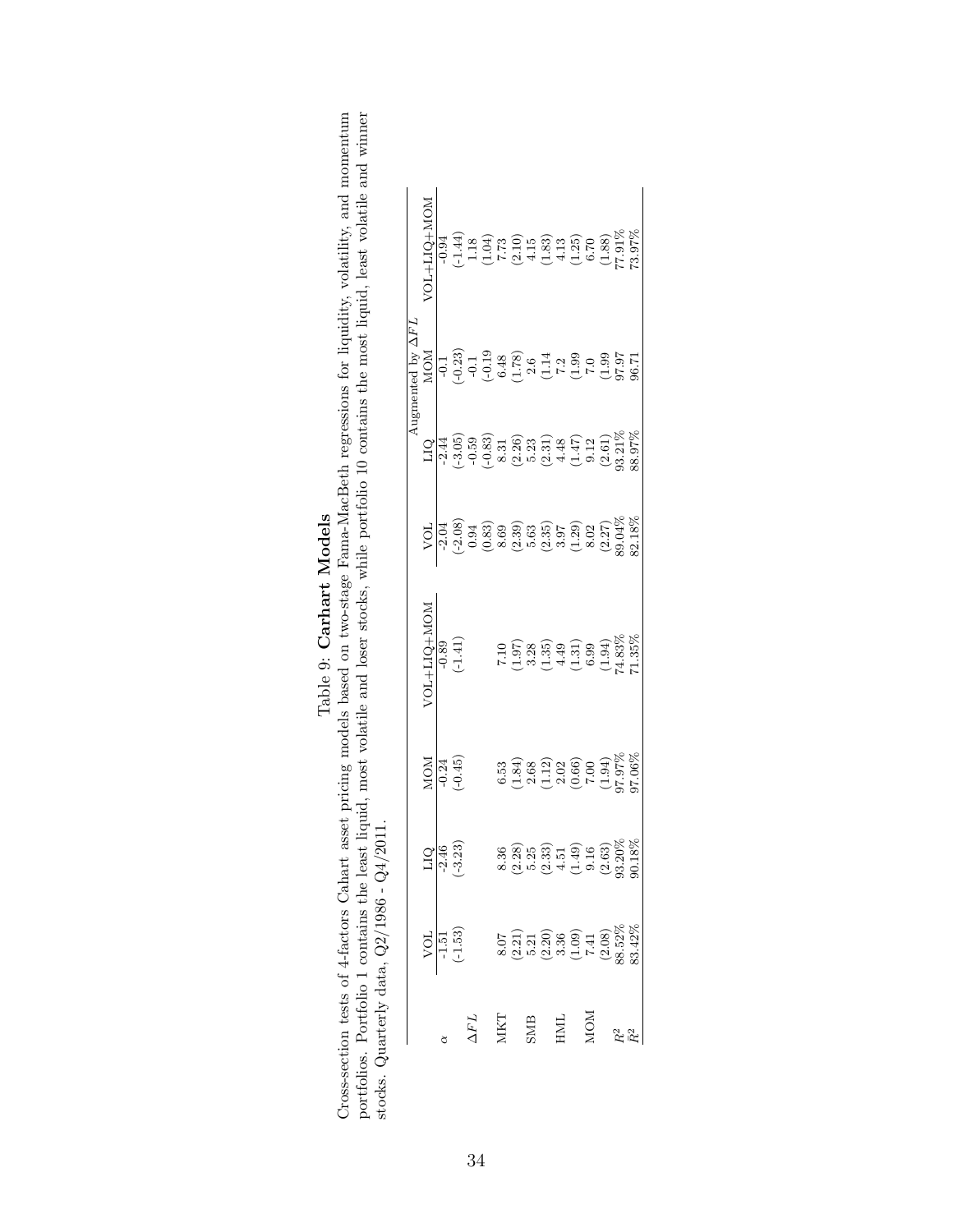#### Table 10: **Funding Liquidity Risk in Momentum Portfolios**

Time-series and cross-section results for momentum portfolios. Panel (a) displays results from time-series regression of returns on funding liquidity changes, ∆*F L<sup>t</sup>* , and market returns,  $MKT_t$ :  $r_{it} = \alpha_i + \beta_i^{\Delta FL} \Delta FL_t + \beta_i^{MKT} \tilde{MKT_t} + \varepsilon_{it}$ . Panel (b) displays results from cross-section asset pricing tests based on two-stage Fama-MacBeth regressions. Quarterly data,  $Q2/1986 - Q4/2011$ .

|                     |                    |                    |                    |                    |                    | $\pm$ and $\sqrt{\alpha}$ $\pm$ mic series and $\sqrt{\alpha}$ |                    |                    |                    |                    |
|---------------------|--------------------|--------------------|--------------------|--------------------|--------------------|----------------------------------------------------------------|--------------------|--------------------|--------------------|--------------------|
|                     | Loser              | $\overline{2}$     | 3                  | 4                  | 5                  | 6                                                              |                    | 8                  | 9                  | Winner             |
| $\beta^{\Delta FL}$ | $-5.25$<br>$-2.11$ | $-3.87$<br>$-2.77$ | $-3.20$<br>$-2.97$ | $-2.83$<br>$-3.22$ | $-2.34$<br>$-3.03$ | $-2.44$<br>$-3.36$                                             | $-2.24$<br>$-3.14$ | $-1.98$<br>$-2.85$ | $-2.22$<br>$-2.51$ | $-1.97$<br>$-1.65$ |
| $\beta^{MKT}$       | 1.59<br>9.01       | 1.20<br>12.09      | 1.05<br>13.70      | 0.96<br>15.44      | 0.91<br>16.56      | 0.89<br>17.23                                                  | 0.87<br>17.25      | 0.90<br>18.31      | 0.96<br>15.23      | 1.25<br>14.73      |
| $R^2$               | 51.41\%            | 65.47\%            | 70.68%             | $75.23\%$          | 77.39%             | $78.91\%$                                                      | 78.77%             | $80.36\%$          | 74.03%             | 71.92%             |

Panel (a) Time-series analysis

|             | CAPM      | FF3     | LevFct   | $\Delta FL$ |           | Augmented by $\Delta FL$ |           |
|-------------|-----------|---------|----------|-------------|-----------|--------------------------|-----------|
| $\alpha$    | 12.14     | 6.16    | 7.75     | 14.83       | 11.16     | 5.60                     | 38.61     |
|             | 2.10      | 3.01    | 1.08     | 2.90        | 2.17      | 2.87                     | 3.05      |
| $\Delta FL$ |           |         |          | 0.78        | 0.55      | $-5.80$                  | 3.30      |
|             |           |         |          | 0.77        | 0.57      | $-4.05$                  | 2.17      |
| LevFct      |           |         | 24.18    |             |           |                          | $-126.65$ |
|             |           |         | 0.50     |             |           |                          | $-2.25$   |
| <b>MKT</b>  | $-2.75$   | 5.38    |          |             | $-0.62$   | 1.82                     |           |
|             | $-0.38$   | 1.47    |          |             | $-0.10$   | 0.48                     |           |
| <b>SMB</b>  |           | $-1.03$ |          |             |           | $-3.24$                  |           |
|             |           | $-0.37$ |          |             |           | $-1.10$                  |           |
| HML         |           | $-5.02$ |          |             |           | $-2.71$                  |           |
|             |           | $-1.44$ |          |             |           | $-0.83$                  |           |
| $R^2$       | $6.44\%$  | 60.37%  | 11.93%   | 32.19%      | 10.03%    | 93.22%                   | 65.03%    |
| $\bar{R}^2$ | $-3.96\%$ | 47.16%  | $0.92\%$ | 23.71%      | $-12.47%$ | 89.83%                   | 55.04\%   |

Panel (b) Price of risk from cross-sectional regressions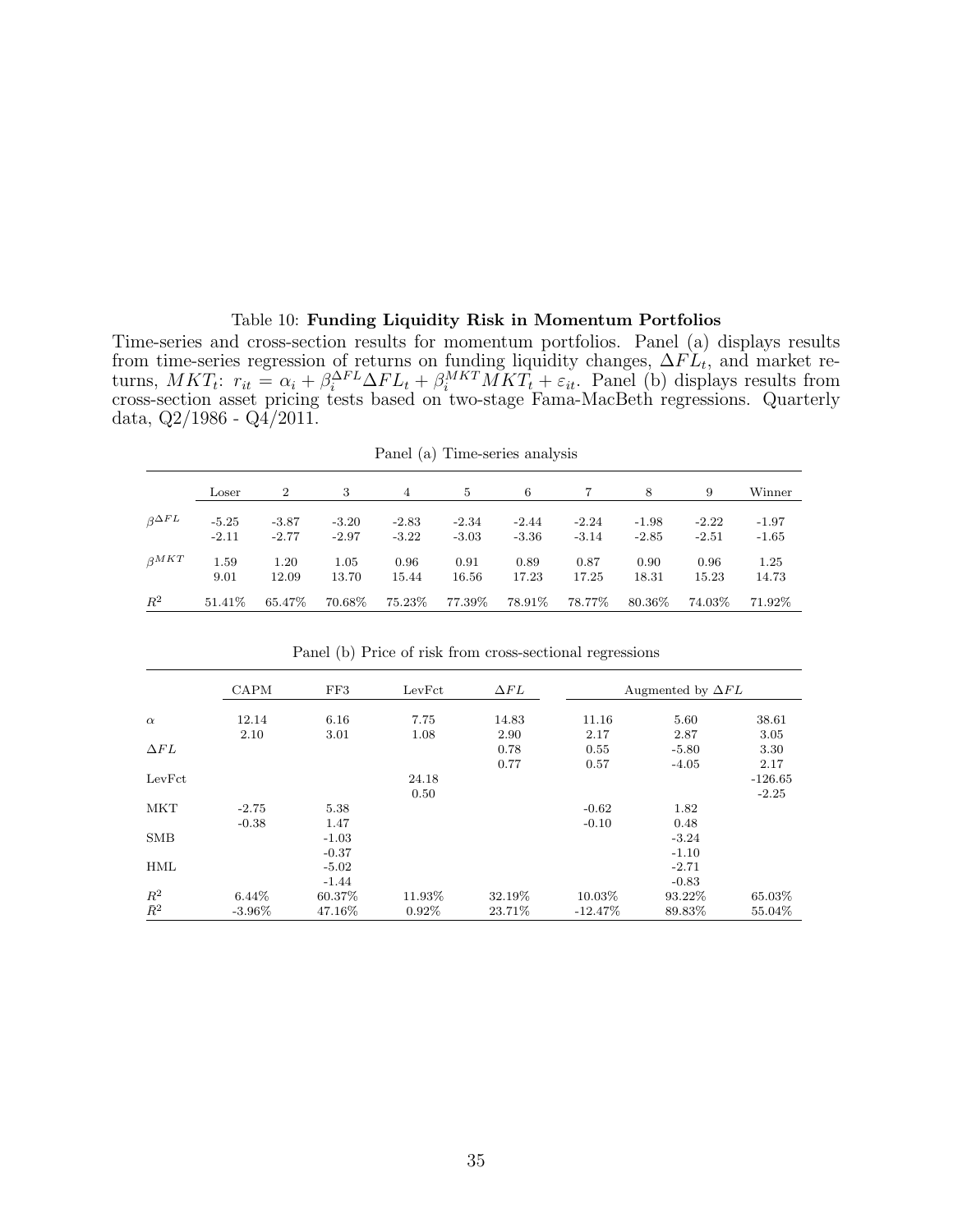#### **Figure 1: The Value of Funding Liquidity**



**(a)** ∆*F L* and Broker-Dealer Leverage

Panel (a) compares the value of funding liquidity from Fontaine and Garcia (2012),  $(FL)$ , its changes, (∆*F L*), and the leverage factor (LevFct) from Adrian et al. (2013). NBER recessions are shaded. Panel (b) compares changes in the value of funding liquidity, (∆*F L*), with the returns on a long-short momentum portfolio. Quarterly data from Q2/1986 to Q4/2011.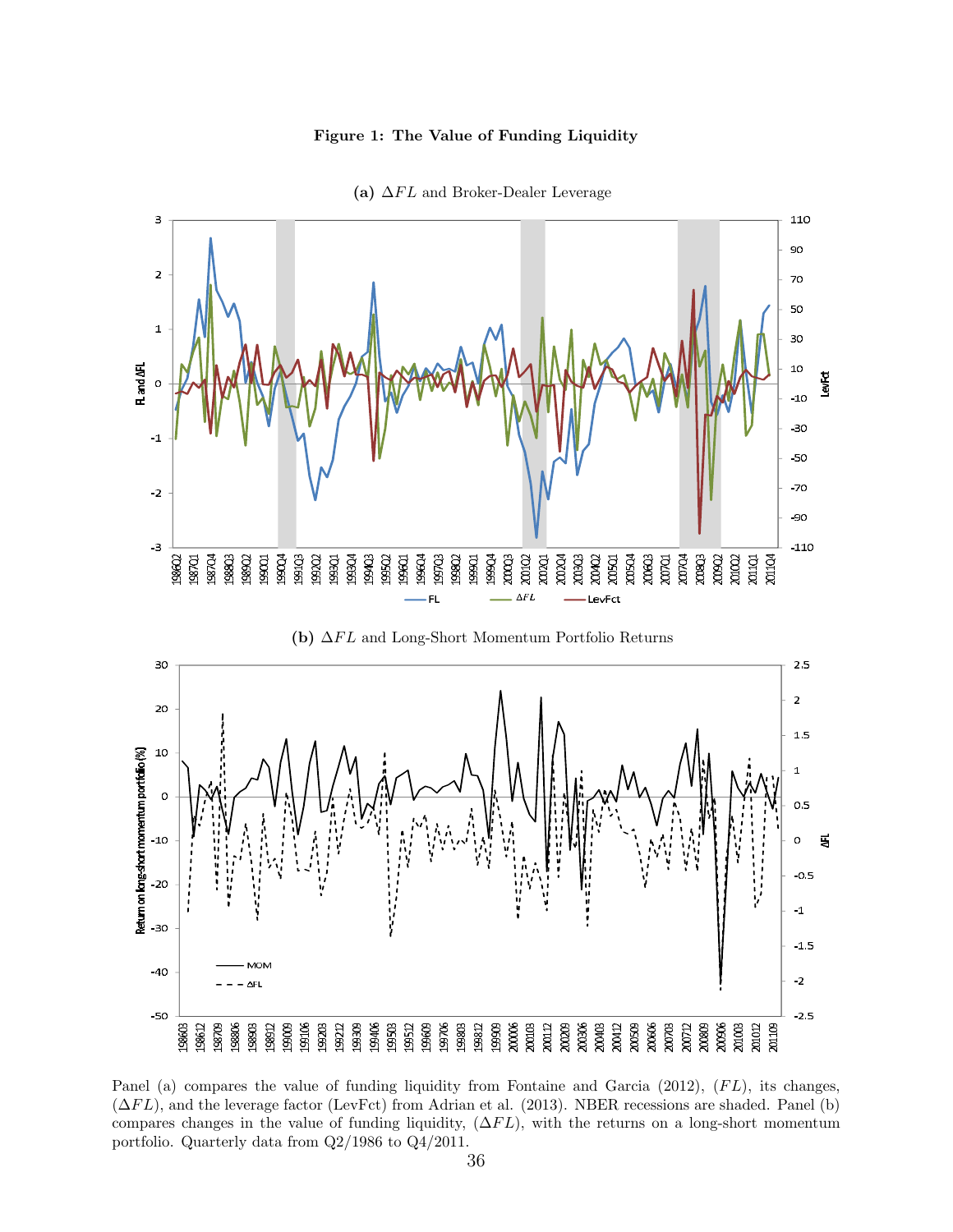

**Figure 2: Risk-Adjusted Returns and Funding Risk in Liquidity and Volatility Portfolios**

Average risk-adjusted returns and funding liquidity beta,  $\beta^{\Delta FL}$ , for liquidity-sorted (Panel a) and volatilitysorted (Panel b) decile portfolios. Funding liquidity betas are obtained from the regressions  $r_{it} = \alpha_i + \alpha_i$  $\beta_i^{MKT}MKT_t+\beta_i^{\Delta FL}\Delta FL_t+\varepsilon_{it}$  and risk-adjusted return are computed as  $r_{it}-\beta_i^{MKT}MKT_t$ . Portfolio 1 is the least liquid or most volatile and portfolio 10 is the most liquid or least volatile. Quarterly data, Q2/1986  $-Q4/2011$ .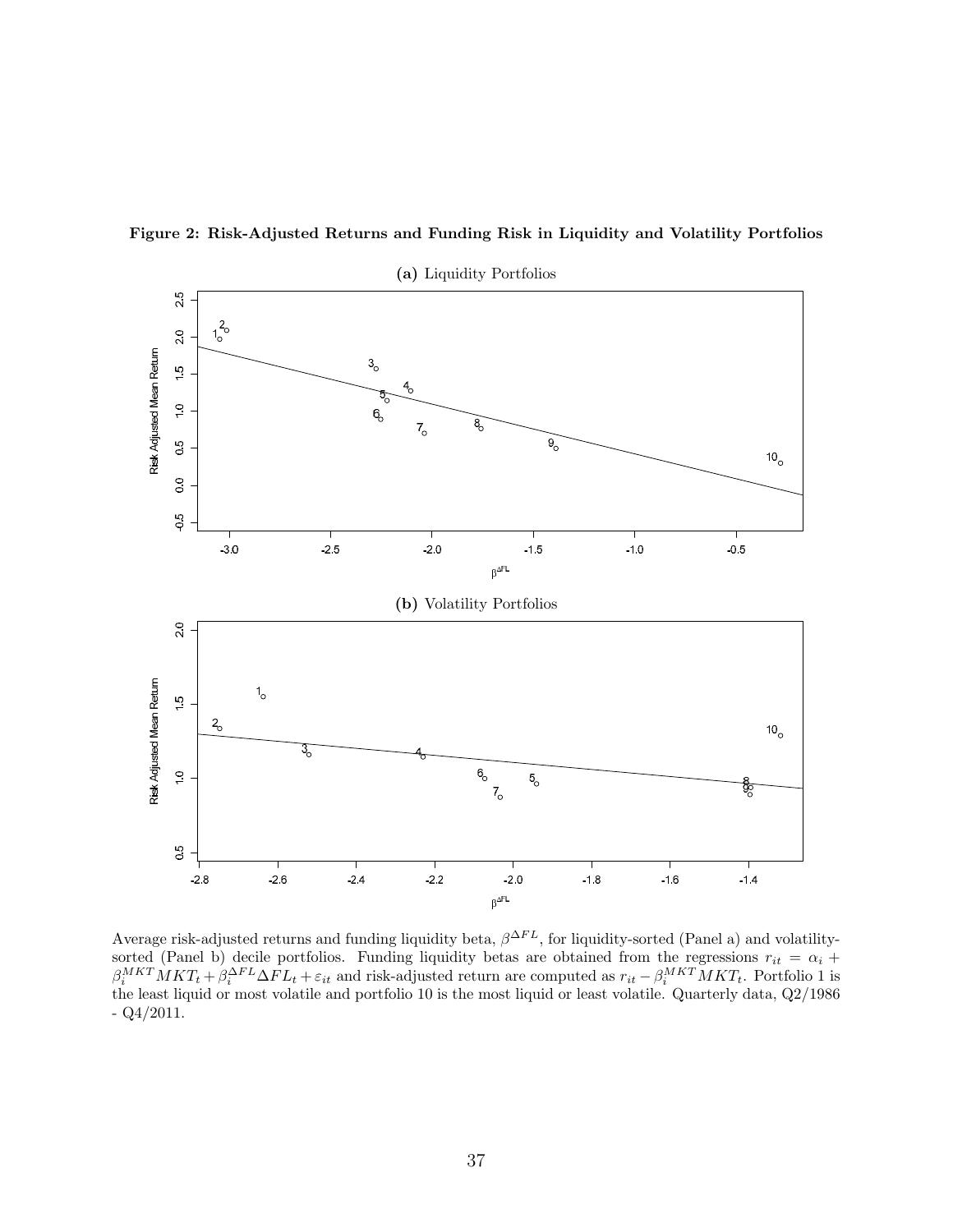



Panel (a) compares average risk-adjusted portfolio returns and funding liquidity beta, *β* <sup>∆</sup>*F L*, for size and value portfolios from a 5 *×* 5 double-sort excluding the small growth portfolios. Panel (b) compares average risk-adjusted returns with leverage factor beta,  $\beta^{Lev}$ . Funding liquidity betas are obtained from the regression  $r_{it} = \alpha_i + \beta_i^{MKT} MKT_t + \beta_i^{\Delta FL} \Delta FL_t + \varepsilon_{it}$  and leverage factor betas are obtained from the regressions  $r_{it} = \alpha_i + \beta_i^{MKT} MKT_t + \beta_i^{Lev} LevFact_t + \varepsilon_{it}$ . In each case, the risk-adjusted return are computed as  $r_{it} - \beta_i^{MKT} MKT_t$ . Portfolio 1 contains losers and portfolio 10 contains winner. Quarterly data, Q2/1986 -Q4/2011.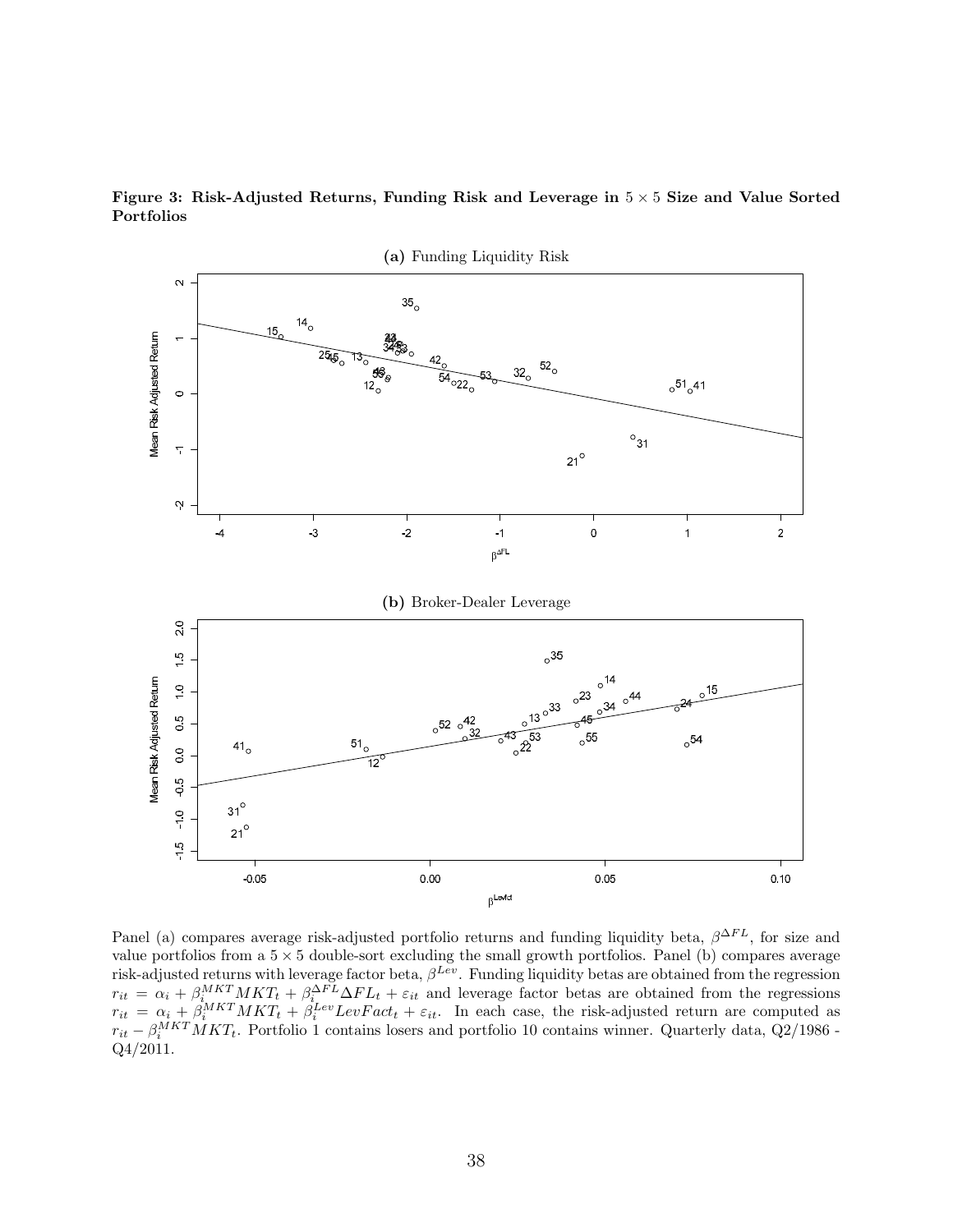



**(a)** Funding Liquidity Risk

Panel (a) compares average risk-adjusted momentum portfolio returns and funding liquidity beta, *β* <sup>∆</sup>*F L*. Panel (b) compares average risk-adjusted momentum portfolio returns and leverage factor beta, *β Lev*. Funding liquidity betas are obtained from the regression  $r_{it} = \alpha_i + \beta_i^{MKT} MKT_t + \beta_i^{\Delta FL}\Delta FL_t + \varepsilon_{it}$  and leverage factor betas are obtained from the regressions  $r_{it} = \alpha_i + \beta_i^{MKT} MKT_t + \beta_i^{Lev} LevFact_t + \varepsilon_{it}$ . In each case, the risk-adjusted return are computed as  $r_{it} - \beta_i^{MKT} MKT_t$ . Portfolio 1 contains losers and portfolio 10 contains winner. Quarterly data, Q2/1986 - Q4/2011.